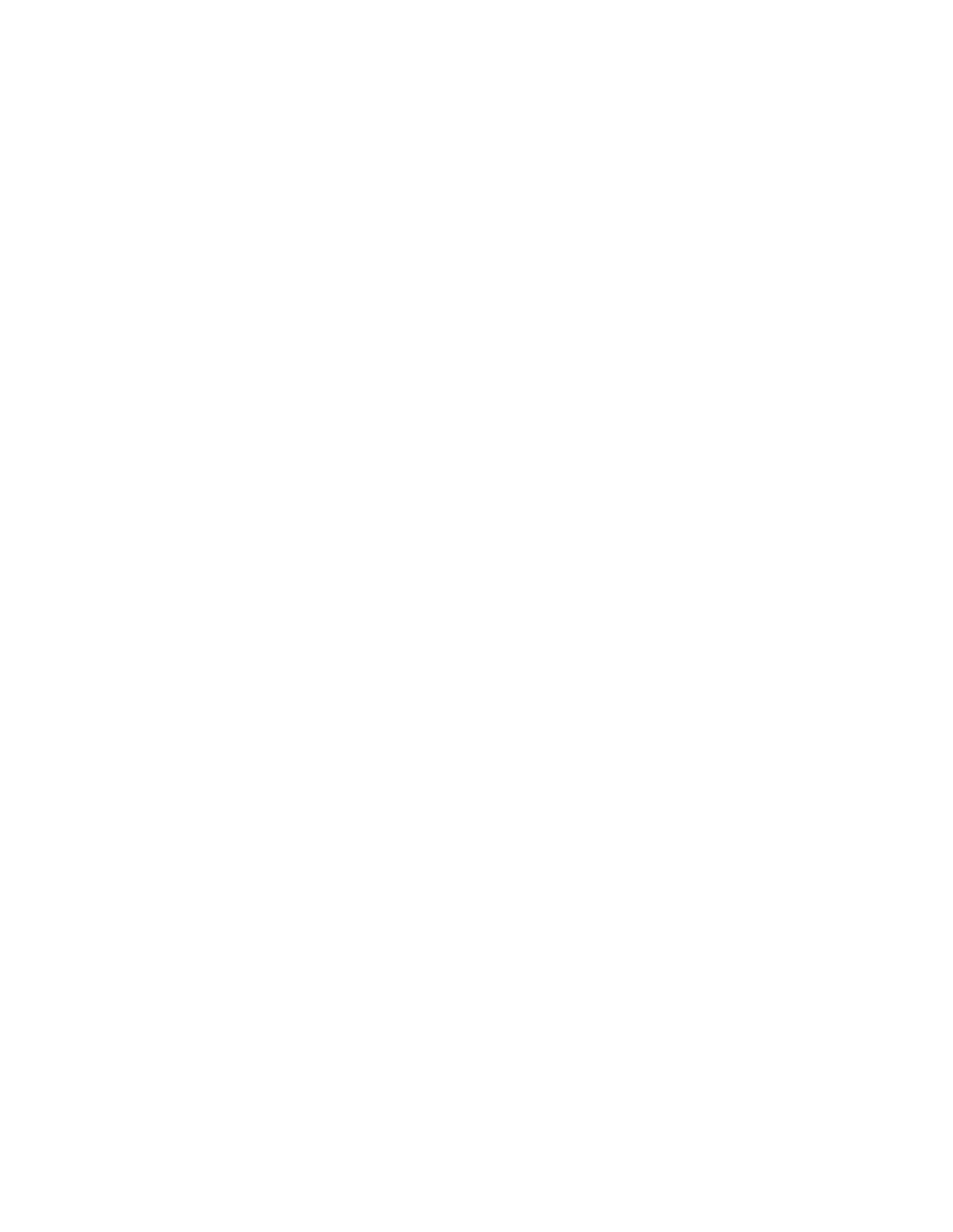ECE/TRANS/SC.1/384 page 3

#### **EUROPEAN AGREEMENT ON MAIN INTERNATIONAL TRAFFIC ARTERIES (AGR)**

# THE CONTRACTING PARTIES,

CONSCIOUS of the need to facilitate and develop international road traffic in Europe,

CONSIDERING that in order to strengthen relations between European countries it is essential to lay down a coordinated plan for the construction and development of roads adjusted to the requirements of future international traffic and the environment,

HAVE AGREED as follows:

# Article 1

 The Contracting Parties adopt the proposed road network hereinafter referred to as "the international E-road network" and described in annex I to this Agreement, as a coordinated plan for the construction and development of roads of international importance which they intend to undertake within the framework of their national programmes.

### Article 2

 The international E-road network consists of a grid system of reference roads having a general north-south and west-east orientation; it includes also intermediate roads located between the reference roads and branch, link and connecting roads.

### Article 3

 The roads of the international E-road network as referred to in article 1 of this Agreement shall be brought into conformity with the provisions of annex II to this Agreement.

Definition and adoption of the international E-road network

**Creation of a grid system of roads** 

Construction and development of roads of the international E-road network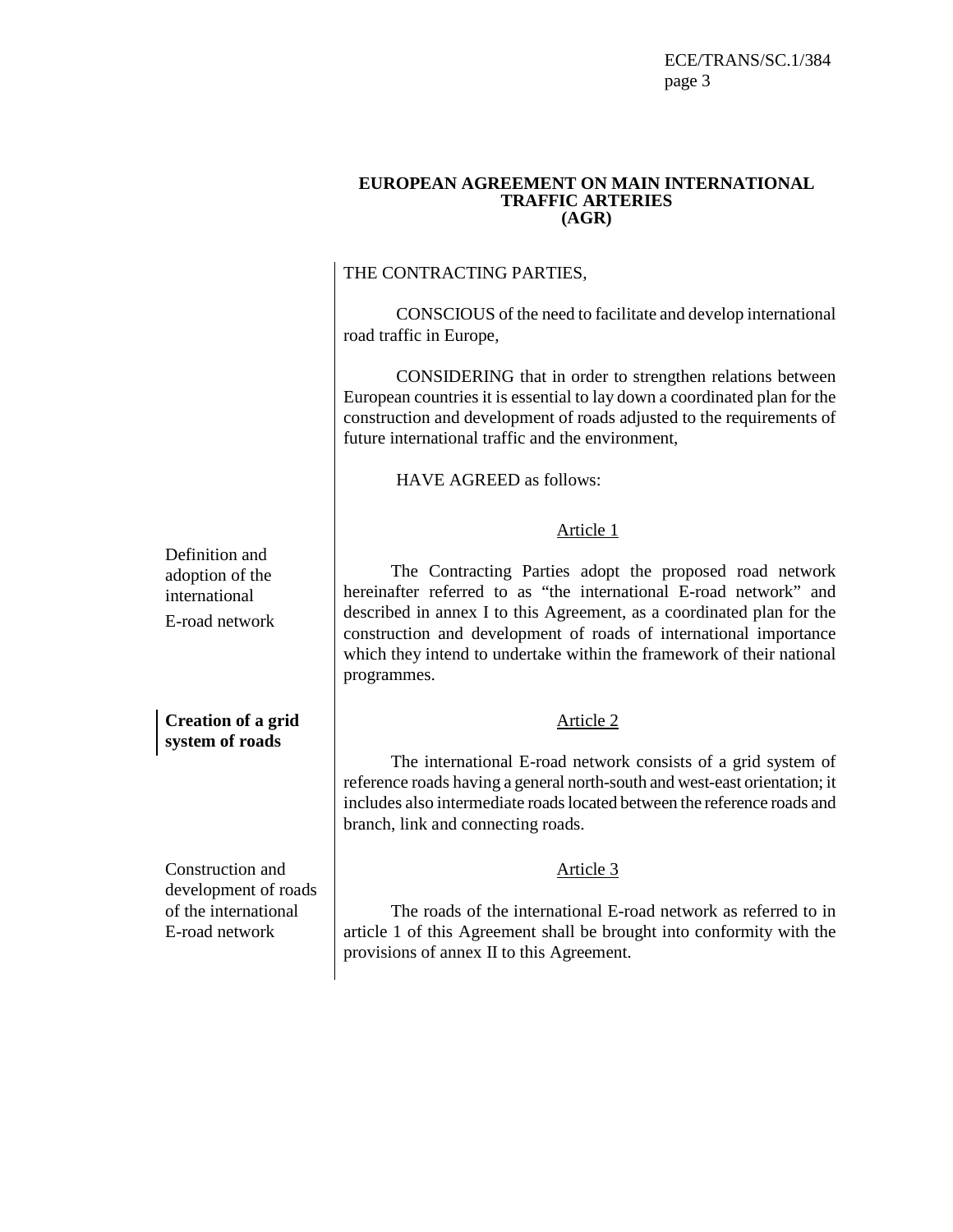Signing of the roads of the international E-road network Article 4 1. The roads of the international E-road network shall be identified and signed by means of the road sign described in annex III to this Agreement. 2. All signs used to designate E-roads, which are not in conformity with the provisions of this Agreement and its annexes shall be removed within three years from the date of entry into force of this Agreement for the State concerned, in accordance with article 6. 3. New road signs conforming to that described in annex III to this Agreement shall be placed on all roads of the international E-road network within four years from the date of entry into force of this Agreement for the State concerned, in accordance with article 6. 4. The provisions of this article shall not be subject to any limitations which may result from the national programmes referred to in article 1 of this Agreement. Procedure for the signature of, and for becoming Party to, this Agreement Article 5 1. This Agreement shall be open until 31 December 1976 for signature by States which are either Members of the United Nations Economic Commission for Europe or have been admitted to the Commission in a consultative capacity in conformity with paragraph 8 of the terms of reference of the Commission. 2. Those States may become Parties to this Agreement by:

- (a) signature not subject to ratification, acceptance or approval;
- (b) signature subject to ratification, acceptance or approval, followed by ratification, acceptance or approval; or
- (c) accession.

3. Ratification, acceptance, approval or accession shall be effected by the deposit of an instrument in good and due form with the Secretary-General of the United Nations.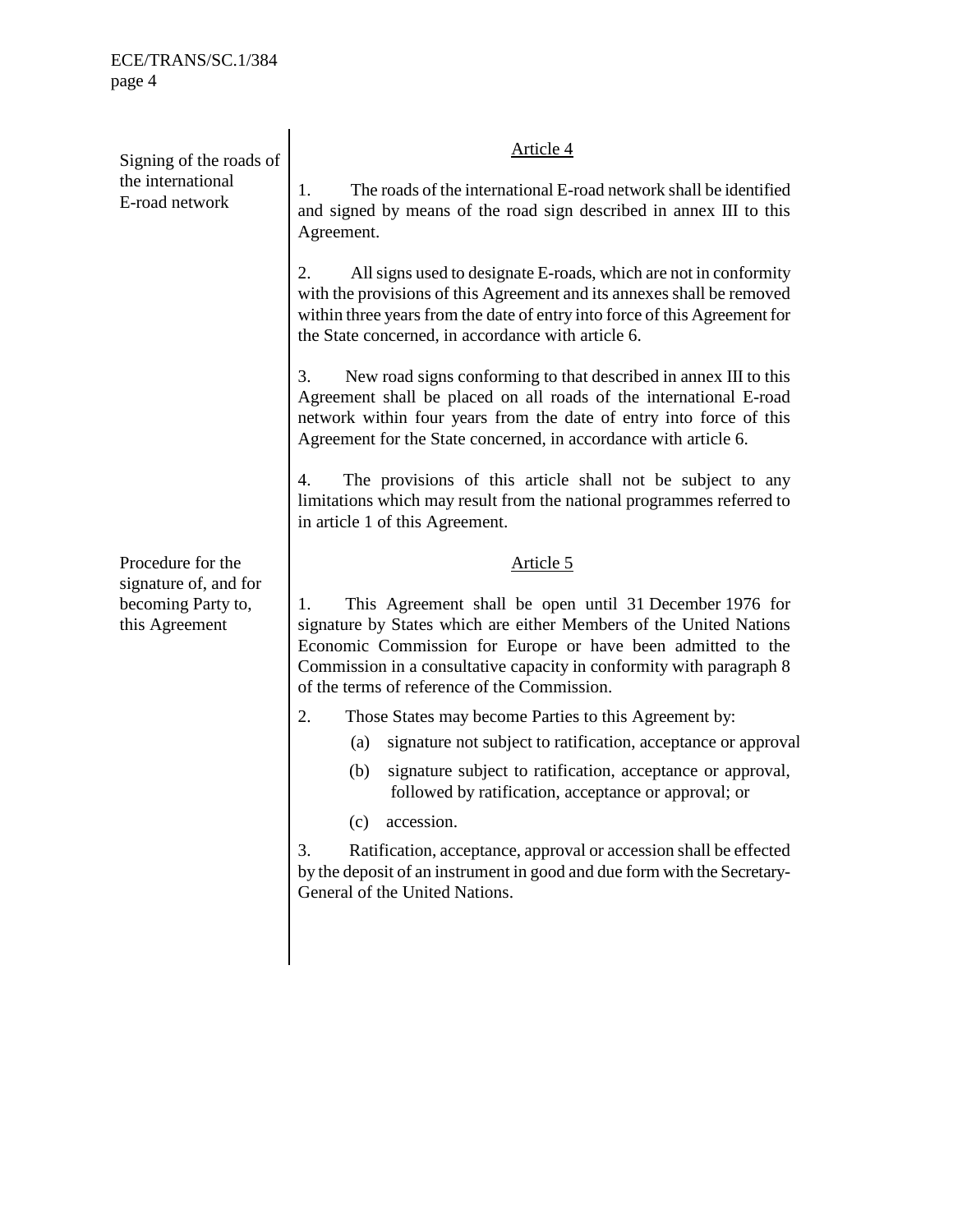| Entry into force of<br>this Agreement               | Article 6                                                                                                                                                                                                                                                                                                                                                                                                                                                                                                                                                                                                                                                                                                                                                                                                                                  |
|-----------------------------------------------------|--------------------------------------------------------------------------------------------------------------------------------------------------------------------------------------------------------------------------------------------------------------------------------------------------------------------------------------------------------------------------------------------------------------------------------------------------------------------------------------------------------------------------------------------------------------------------------------------------------------------------------------------------------------------------------------------------------------------------------------------------------------------------------------------------------------------------------------------|
|                                                     | This Agreement shall enter into force 90 days after the date on<br>1.<br>which the Governments of eight States have either signed it not subject<br>to ratification, acceptance or approval or have deposited an instrument<br>of ratification, acceptance, approval or accession provided that one or<br>more roads of the international E-road network link, in a continuous<br>manner, the territories of at least four of the States which have so signed<br>or which have deposited such an instrument. If this condition is not<br>fulfilled, the Agreement shall enter into force 90 days after the date<br>either of the signature not subject to ratification, acceptance or approval<br>or of the deposit of the instrument of ratification, acceptance, approval<br>or accession, whereby the said condition will be satisfied. |
|                                                     | 2.<br>For each State which deposits its instruments of ratification,<br>acceptance, approval or accession after the commencement of the<br>period of 90 days specified in paragraph 1 of this article, the<br>Agreement shall enter into force 90 days after the date of deposit of<br>the said instrument.                                                                                                                                                                                                                                                                                                                                                                                                                                                                                                                                |
|                                                     | Upon its entry into force, this Agreement shall terminate and<br>3.<br>replace in relations between the Contracting Parties the Declaration<br>on the Construction of Main International Traffic Arteries signed at<br>Geneva on 16 September 1950.                                                                                                                                                                                                                                                                                                                                                                                                                                                                                                                                                                                        |
|                                                     | <u>Article 7</u>                                                                                                                                                                                                                                                                                                                                                                                                                                                                                                                                                                                                                                                                                                                                                                                                                           |
| Procedures for<br>amending the main<br>text of this | The main text of this Agreement may be amended by either of<br>1.<br>the procedures specified in this article.                                                                                                                                                                                                                                                                                                                                                                                                                                                                                                                                                                                                                                                                                                                             |
| Agreement                                           | Upon the request of a Contracting Party, any amendment<br>2. (a)<br>proposed by it to the main text of this Agreement shall be considered in<br>the Working Party on Road Transport of the Economic Commission for<br>Europe (ECE).                                                                                                                                                                                                                                                                                                                                                                                                                                                                                                                                                                                                        |
|                                                     |                                                                                                                                                                                                                                                                                                                                                                                                                                                                                                                                                                                                                                                                                                                                                                                                                                            |
|                                                     |                                                                                                                                                                                                                                                                                                                                                                                                                                                                                                                                                                                                                                                                                                                                                                                                                                            |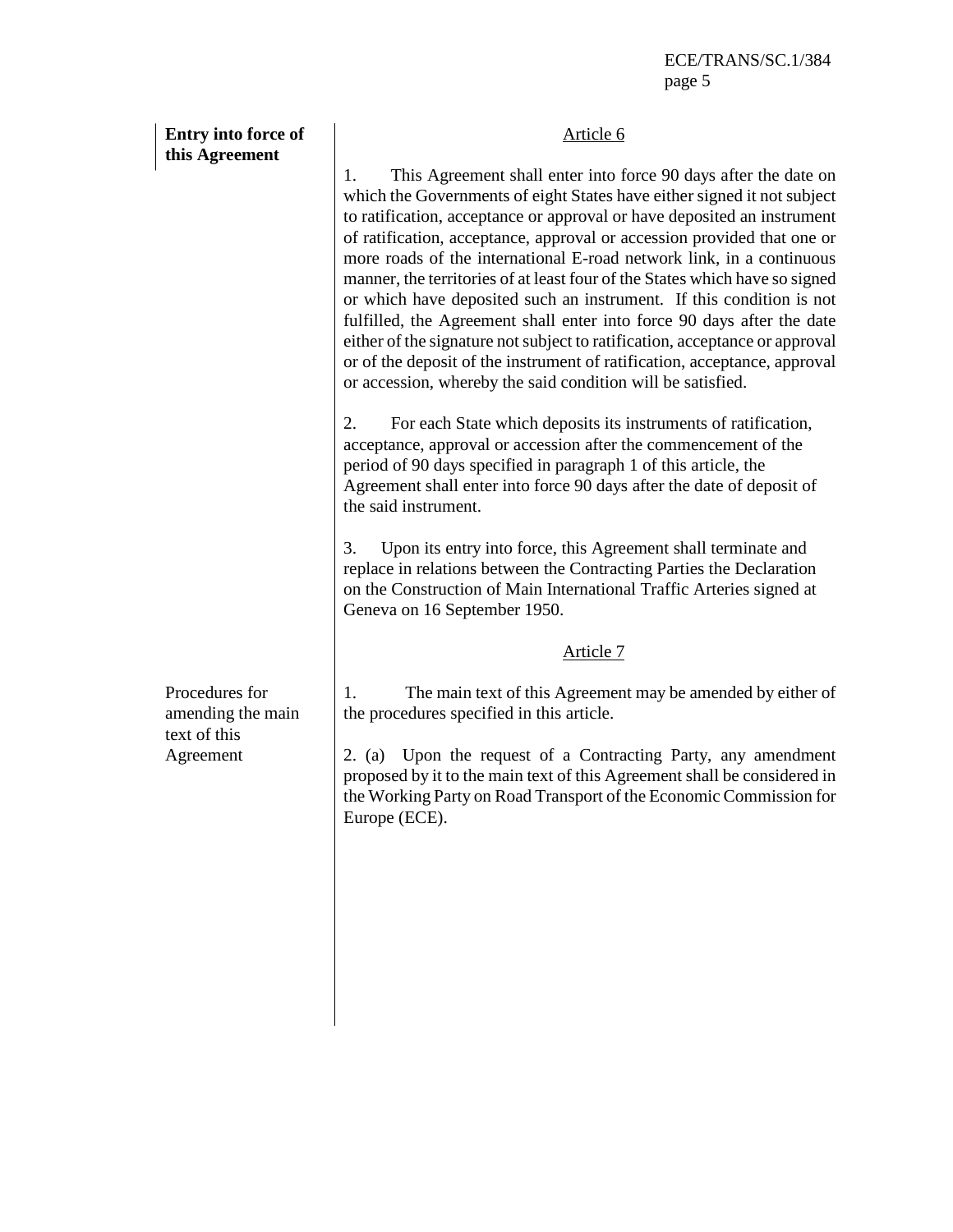|                                                        | If adopted by a two thirds majority of those present and voting<br>(b)<br>and if such a majority includes a two thirds majority of the Contracting<br>Parties present and voting, the amendment shall be communicated by the<br>Secretary-General to all Contracting Parties for acceptance.<br>If the amendment is accepted by two thirds of the Contracting<br>(c)<br>Parties, the Secretary-General shall so notify all Contracting Parties and<br>the amendment shall come into force 12 months after the date of such<br>notification. The amendment shall come into force with respect to all<br>Contracting Parties except those which, before it comes into force, make<br>a declaration that they do not accept the amendment.<br>3.<br>Upon the request of at least one third of the Contracting Parties,<br>a conference to which the States referred to in article 5 shall be invited, |
|--------------------------------------------------------|----------------------------------------------------------------------------------------------------------------------------------------------------------------------------------------------------------------------------------------------------------------------------------------------------------------------------------------------------------------------------------------------------------------------------------------------------------------------------------------------------------------------------------------------------------------------------------------------------------------------------------------------------------------------------------------------------------------------------------------------------------------------------------------------------------------------------------------------------------------------------------------------------|
|                                                        | shall be convened by the Secretary-General. The procedure specified in<br>subparagraphs (a) and (b) of paragraph 2 of this article shall be applied<br>in respect of any amendment submitted to the consideration of such a<br>conference.                                                                                                                                                                                                                                                                                                                                                                                                                                                                                                                                                                                                                                                         |
|                                                        | Article 8                                                                                                                                                                                                                                                                                                                                                                                                                                                                                                                                                                                                                                                                                                                                                                                                                                                                                          |
| Procedure for<br>amending annex I to<br>this Agreement | Annex I to this Agreement may be amended by the procedure<br>1.<br>specified in this article.                                                                                                                                                                                                                                                                                                                                                                                                                                                                                                                                                                                                                                                                                                                                                                                                      |
|                                                        | 2.<br>Upon the request of a Contracting Party, any amendment<br>proposed by it to annex I to this Agreement shall be considered in the<br>Working Party on Road Transport of the Economic Commission for<br>Europe (ECE).                                                                                                                                                                                                                                                                                                                                                                                                                                                                                                                                                                                                                                                                          |
|                                                        | 3.<br>If adopted by the majority of those present and voting and if such<br>majority includes the majority of the Contracting Parties present and<br>voting, the amendment shall be communicated by the Secretary-General<br>to the competent administrations of the Contracting Parties directly<br>concerned. The following shall be considered Contracting Parties<br>directly concerned:                                                                                                                                                                                                                                                                                                                                                                                                                                                                                                       |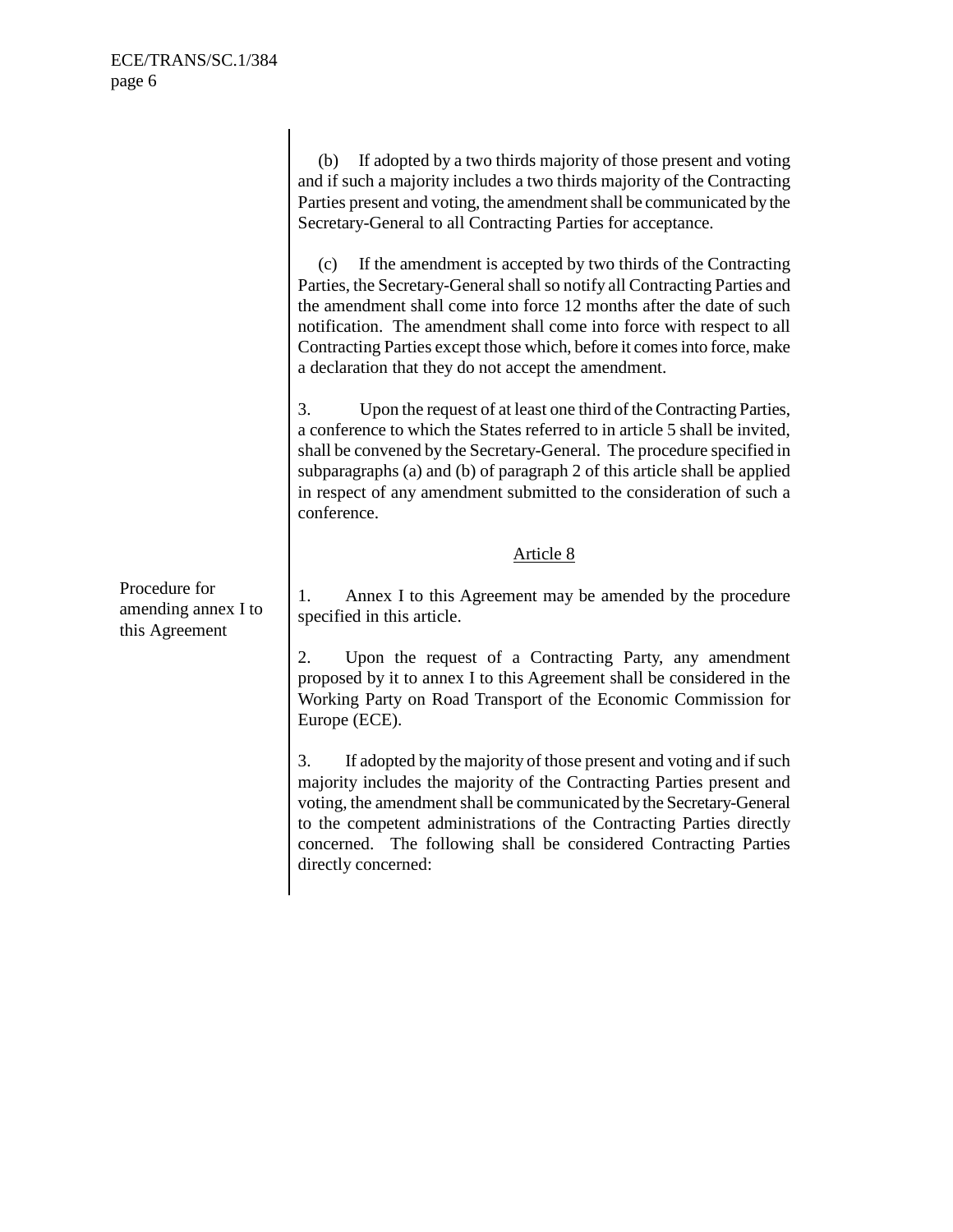(a) In the case of a new, or the modification of an existing class A international road, any Contracting Party whose territory is crossed by that road;

 (b) In the case of a new, or the modification of an existing, class-B international road, any Contracting Party contiguous to the requesting country, whose territory is crossed by the class-A international road or roads with which the class-B international road, whether new or to be modified, is connected. Two Contracting Parties having in their respective territories the terminal points of a sea link on the class-A international road or roads specified above shall also be considered contiguous for the purposes of this paragraph.

4. Any proposed amendments communicated in accordance with paragraph 3 of this article shall be accepted if within a period of six months following the date of its communication none of the competent administrations of the Contracting Parties directly concerned notify the Secretary-General of their objection to the amendment. If the administration of a Contracting Party states that its national law obliges it to subordinate its agreement to the grant of a specific authorization or to the approval of a legislative body, the competent administration shall not be considered as having consented to the amendment to annex I to this Agreement, and the proposed amendment shall not be accepted, until such time as the said competent administration notifies the Secretary-General that it has obtained the required authorization or approval.

If such notification is not made within a period of 18 months following the date on which the proposed amendment was communicated to the said competent administration or if, within the period of six months specified above, the competent administration of a Contracting Party directly concerned expresses an objection to the proposed amendment, that amendment shall not be accepted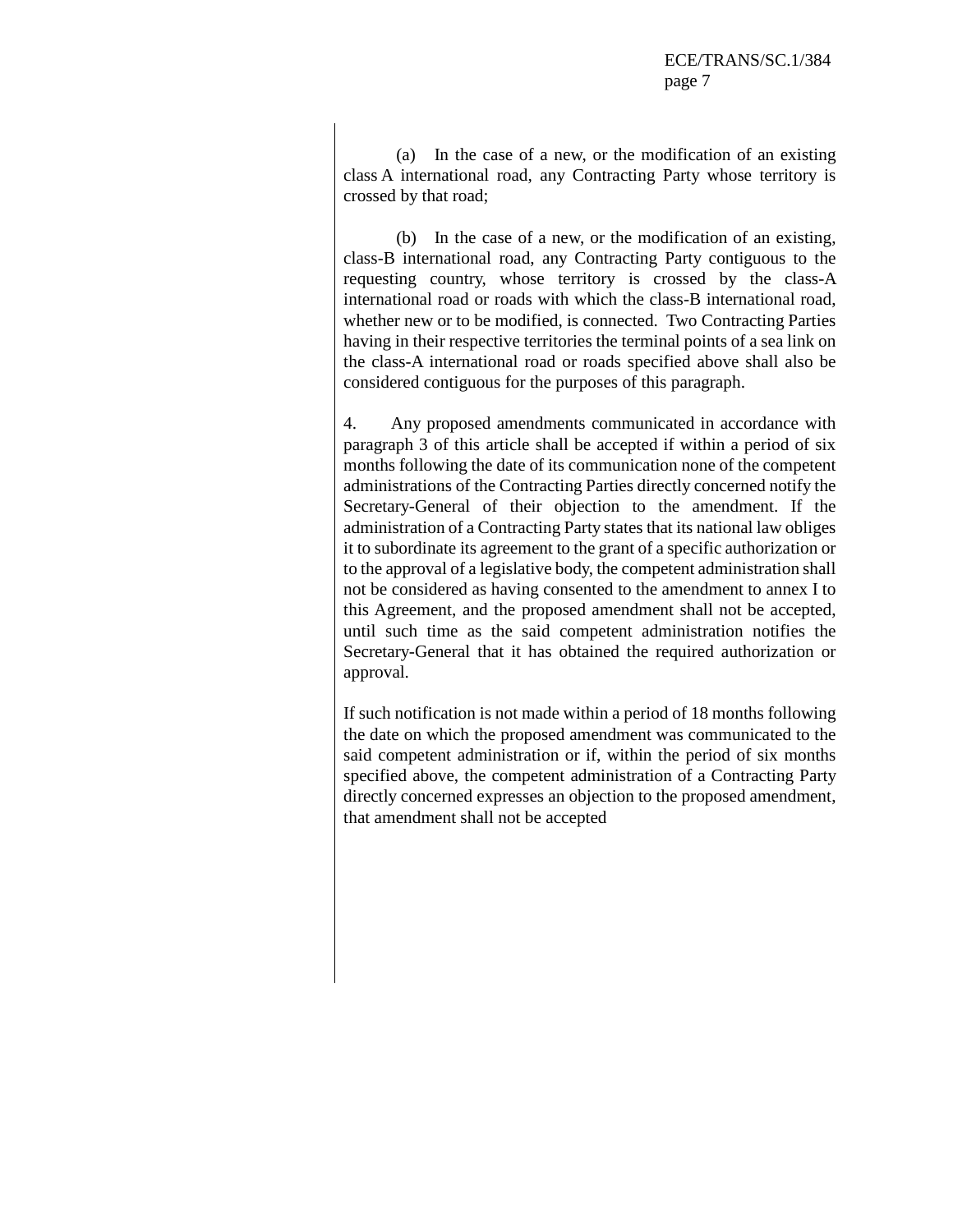5. Any amendment accepted shall be communicated by the Secretary-General to all the Contracting Parties and shall come into force for all the Contracting Parties three months after the date of its communication. Procedure for amending annexes II and III to this Agreement Article 9 1. Annexes II and III to this Agreement may be amended by the procedure specified in this article. 2. Upon the request of a Contracting Party, any amendment proposed by it to annexes II and III to this Agreement shall be considered in the Working Party on Road Transport of the Economic Commission for Europe (ECE). 3. If adopted by the majority of those present and voting, and if such majority includes the majority of the Contracting Parties present and voting, the amendment shall be communicated by the Secretary-General to the competent administrations of all Contracting Parties for acceptance. Such amendment shall be accepted if during a period of six months from the date of notification, less than one third of the competent administrations of the Contracting Parties notify the Secretary-General of their objection to the amendment. 5. Any amendment accepted shall be communicated by the Secretary-General to all Contracting Parties and shall come into force three months after the date of its communication **with respect to all Contracting Parties except those which, during the six-month period referred to in Article 9.4, make a declaration that they do not accept all or part of the amendment.** Notification of the address of the administration to which proposed amendments to the annexes to this Agreement are to be communicated Article 10 Each State shall, at the time of signing, ratifying, accepting, approving or acceding to this Agreement, inform the Secretary-General of the name and address of its administration to which proposed amendments to the annexes to this Agreement are to be communicated in conformity with articles 8 and 9 of this Agreement.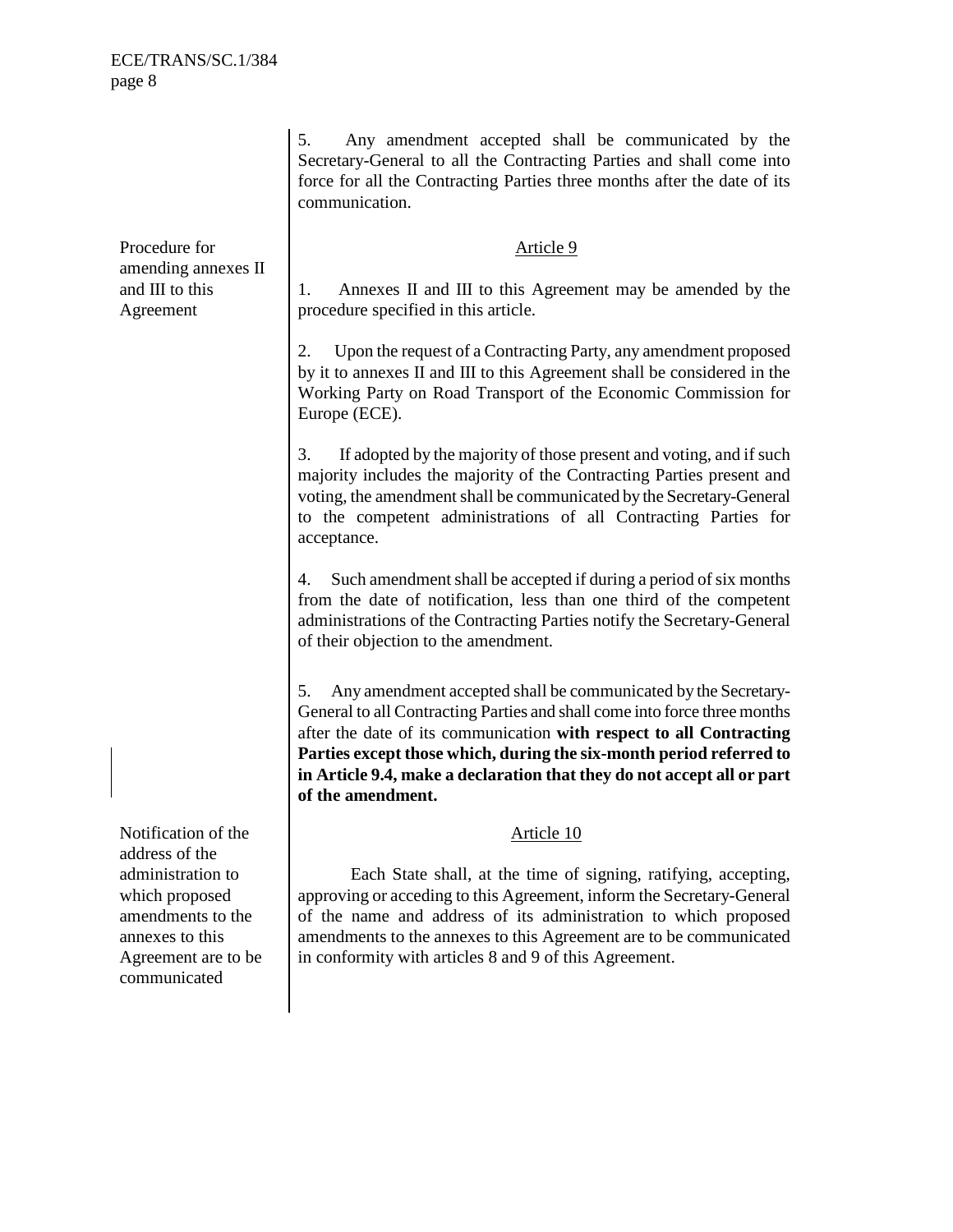|                                                                | Article 11                                                                                                                                                                                                                                                                                                                                                                                                                                                                                                                                                                                                                                                                                                                                                                                                                                                                                                                                    |
|----------------------------------------------------------------|-----------------------------------------------------------------------------------------------------------------------------------------------------------------------------------------------------------------------------------------------------------------------------------------------------------------------------------------------------------------------------------------------------------------------------------------------------------------------------------------------------------------------------------------------------------------------------------------------------------------------------------------------------------------------------------------------------------------------------------------------------------------------------------------------------------------------------------------------------------------------------------------------------------------------------------------------|
| Denunciation and<br>cessation of validity of<br>this Agreement | Any Contracting Party may denounce this Agreement by written<br>notification addressed to the Secretary-General. The denunciation shall<br>take effect one year after the date of receipt of the Secretary-General of<br>such notification.                                                                                                                                                                                                                                                                                                                                                                                                                                                                                                                                                                                                                                                                                                   |
| <b>Termination of this</b><br><b>Agreement</b>                 | Article 12                                                                                                                                                                                                                                                                                                                                                                                                                                                                                                                                                                                                                                                                                                                                                                                                                                                                                                                                    |
|                                                                | This Agreement shall cease to be in force if the number of<br>Contracting Parties is less than eight for any period of 12 consecutive<br>months.                                                                                                                                                                                                                                                                                                                                                                                                                                                                                                                                                                                                                                                                                                                                                                                              |
|                                                                | Article 13                                                                                                                                                                                                                                                                                                                                                                                                                                                                                                                                                                                                                                                                                                                                                                                                                                                                                                                                    |
| Settlement of disputes                                         | Any dispute between two or more Contracting Parties which<br>1.<br>relates to the interpretation or application of this Agreement and which<br>the Parties in dispute are unable to settle by negotiation or other means<br>of settlement shall be referred to arbitration if any of the Contracting<br>Parties in dispute so requests and shall, to that end, be submitted to one<br>or more arbitrators selected by mutual agreement between the Parties in<br>dispute. If the Parties in dispute fail to agree on the choice of an<br>arbitrator or arbitrators within three months after the request for<br>arbitration, any of those Parties may request the Secretary-General of the<br>United Nations to appoint a single arbitrator to whom the dispute shall<br>be submitted for decision.<br>2.<br>The award of the arbitrator or arbitrators appointed in<br>accordance with paragraph 1 of this article shall be binding upon the |
|                                                                | Contracting Parties in dispute.                                                                                                                                                                                                                                                                                                                                                                                                                                                                                                                                                                                                                                                                                                                                                                                                                                                                                                               |
|                                                                | Article 14                                                                                                                                                                                                                                                                                                                                                                                                                                                                                                                                                                                                                                                                                                                                                                                                                                                                                                                                    |
| Limits to the<br>application of this<br>Agreement              | Nothing in this Agreement shall be construed as preventing a<br>Contracting Party from taking such action, compatible with the<br>provisions of the Charter of the United Nations and limited to the<br>exigencies of the situation, as it considers necessary to its external or<br>internal security.                                                                                                                                                                                                                                                                                                                                                                                                                                                                                                                                                                                                                                       |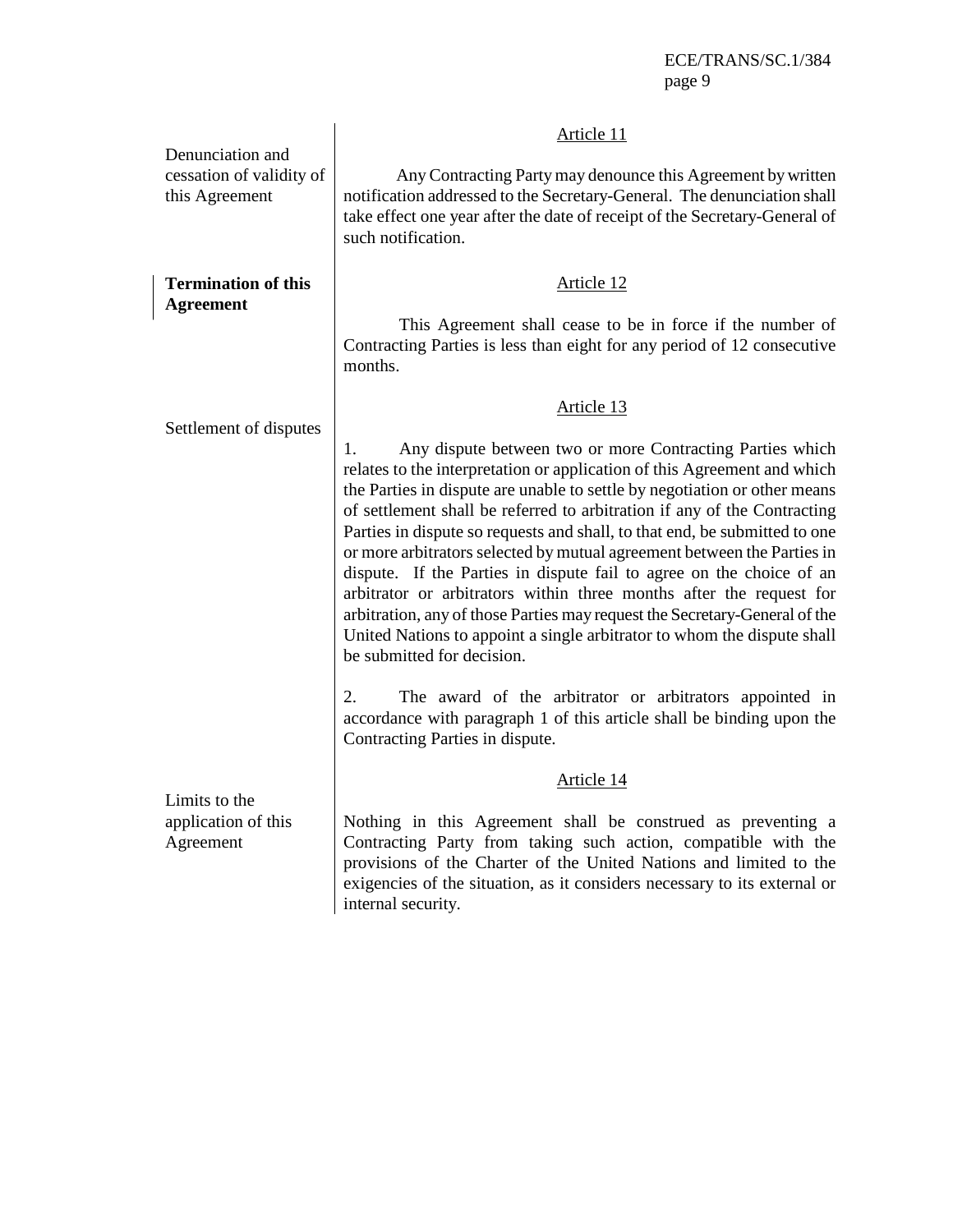| Declaration<br>concerning article 13<br>of this Agreement  | Article 15<br>Any State may, at the time of signing this Agreement or of depositing its<br>instrument of ratification, acceptance, approval or accession, declare that<br>it does not consider itself bound by article 13 of this Agreement. Other<br>Contracting Parties shall not be bound by article 13 with respect to any<br>Contracting Party which has made such a declaration.                                                                                                                                                                                                                                                                                                                                                                                      |
|------------------------------------------------------------|-----------------------------------------------------------------------------------------------------------------------------------------------------------------------------------------------------------------------------------------------------------------------------------------------------------------------------------------------------------------------------------------------------------------------------------------------------------------------------------------------------------------------------------------------------------------------------------------------------------------------------------------------------------------------------------------------------------------------------------------------------------------------------|
| Notifications to<br><b>Contracting Parties</b>             | Article 16<br>In addition to the declaration, notifications and communications<br>provided for in articles 7, 8, 9 and 15 of this Agreement, the Secretary-<br>General shall notify the Contracting Parties and the other States referred<br>to in article 5 of the following:<br>signatures, ratifications, acceptances, approvals and<br>(a)<br>accessions under article 5;<br>(b)<br>the dates of entry into force of this Agreement in<br>accordance with article 6;<br>the date of entry into force of amendments to this<br>(c)<br>in<br>accordance<br>Agreement<br>with<br>article<br>7,<br>paragraph 2 (c), article 8, paragraphs 4 and 5 and<br>article 9;<br>denunciations under article 11;<br>(d)<br>the termination of this Agreement under article 12.<br>(e) |
| Deposit of this<br>Agreement with the<br>Secretary-General | Article 17<br>After 31 December 1976 the original of this Agreement shall be<br>deposited with the Secretary-General of the United Nations, who shall<br>send certified true copies to all the States referred to in article 5 of this<br>Agreement.                                                                                                                                                                                                                                                                                                                                                                                                                                                                                                                        |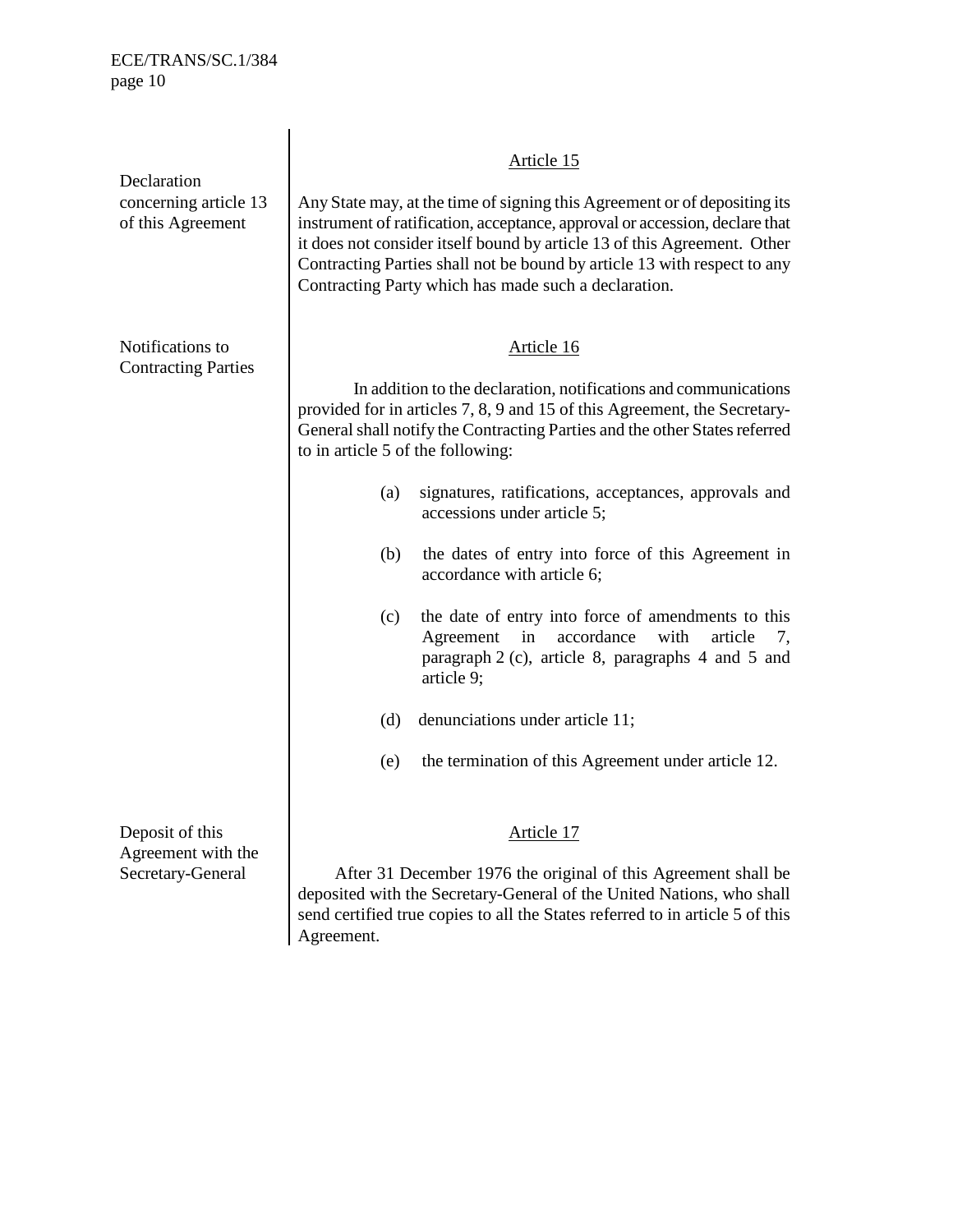IN WITNESS WHEREOF, the undersigned, being duly authorized thereto, have signed this Agreement.

DONE at Geneva, this fifteenth day of November one thousand nine hundred and seventyfive, in a single copy in the English, French and Russian languages, the three texts being equally authentic.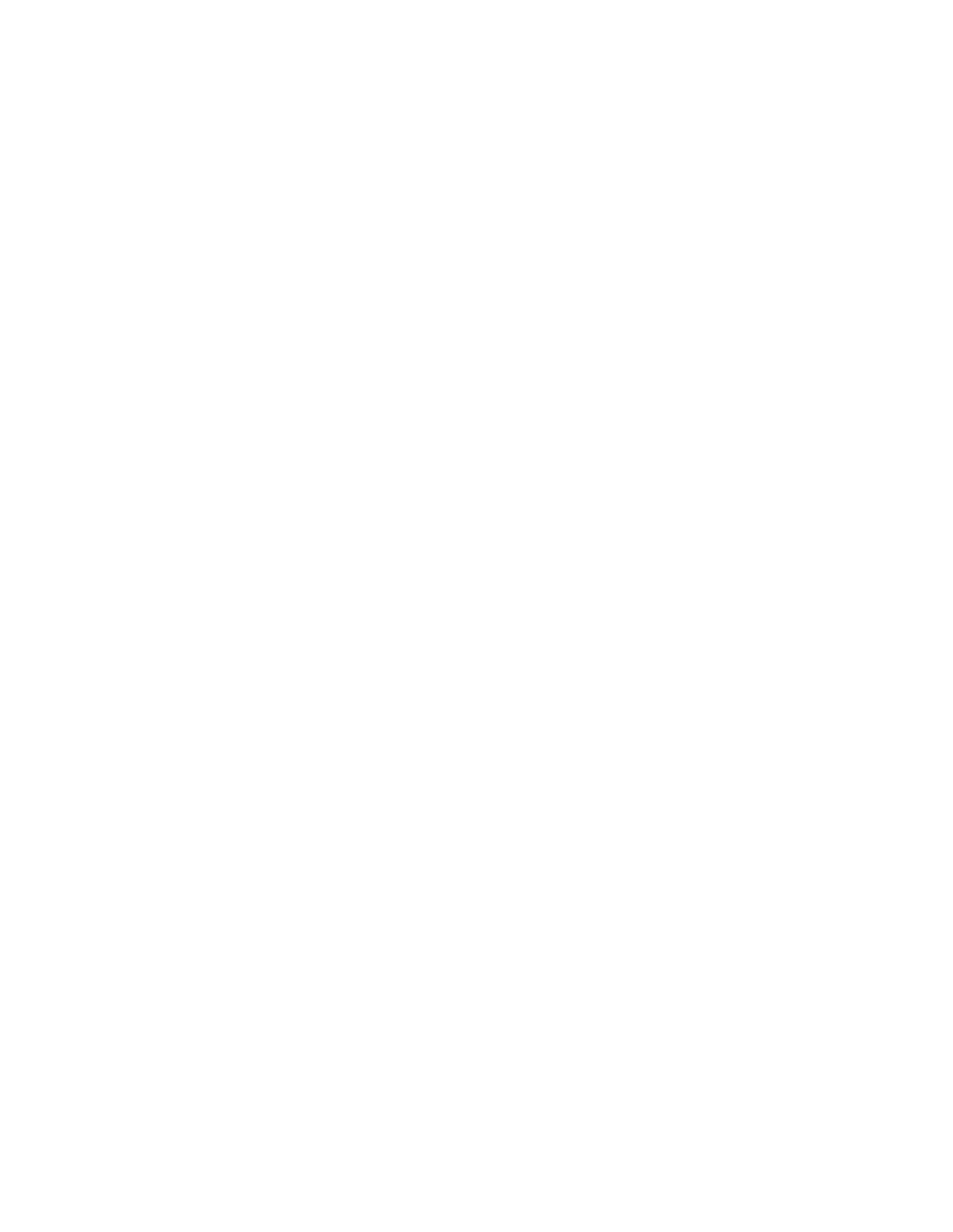ECE/TRANS/SC.1/384 page 13 Annex I

### **Annex I**

# **INTERNATIONAL E-ROAD NETWORK**

# **Explanatory notes**

1. Reference roads and intermediate roads, called class-A roads, have two-digit numbers; branch, link and connecting roads, called class-B roads, have three-digit numbers.

2. North-south orientated reference roads have two-digit odd numbers terminating in the figure 5 and increasing from west to east. East-west orientated reference roads have two-digit even numbers terminating in the figure 0 and increasing from north to south. Intermediate roads have respectively two-digit odd and two-digit even numbers comprised within the numbers of the reference roads between which they are located. Class-B roads have three-digit numbers, the first digit being that of the nearest reference road to the north of the B-road concerned, and the second digit being that of the nearest reference road to the west of the B-road concerned; the third digit is a serial number.

3. North-south oriented class A roads located eastward from road E 99 have three-digit odd numbers from 101 to 129. Other rules mentioned in paragraph 2 above apply to these roads.

4. Branch, link and connecting roads located eastwards of E 101 have 3-digit numbers, beginning with 0, from 001 to 099.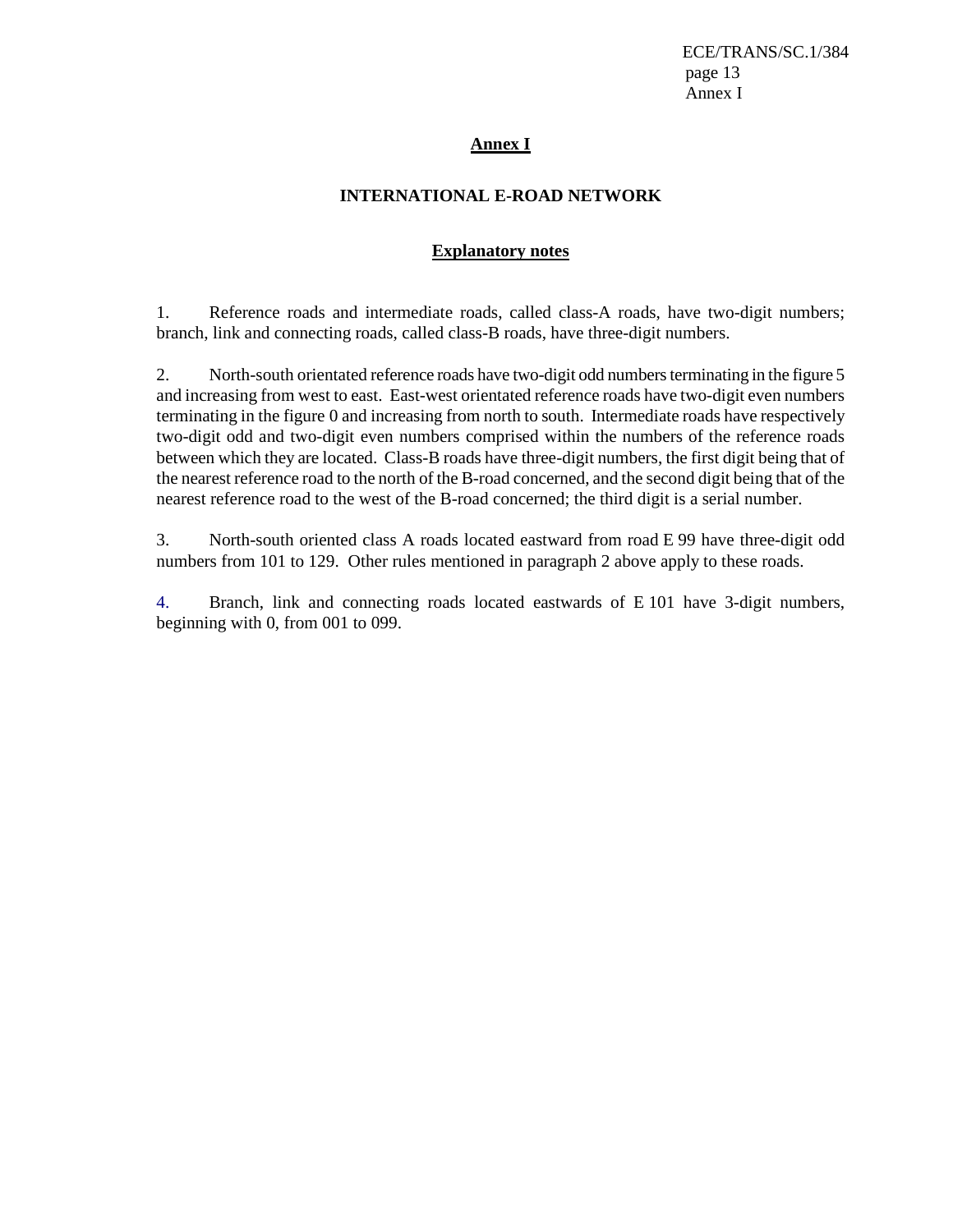#### **LIST OF ROADS**

#### **A. MAIN ROADS**

#### (1) **West-east orientation**

- (a) Reference roads
	- **E 10** Å Narvik Kiruna Luleå
	- **E 20**: Shannon Limerick Portlaoise Dublin ... Liverpool Manchester Bradford - Leeds - Hull ... Esbjerg - Kolding - Middelfart - **Odense** - Korsør**-**Køge - København - Malmö - Helsingborg - Halmstad - Göteborg - Orebro - Arboga - Eskilstuna - Södertälje - Stockholm ... Tallin - St. Petersburg.
	- **E 30** Cork Waterford Wexford Rosslare ... Fishguard Swansea Cardiff Newport - Bristol - London - Colchester - Ipswich - Felixstowe ... Hoek van Holland - Den Haag - Gouda - Utrecht - Amersfoort - Oldenzaal - Osnabrück - Bad Oeynhausen - Hannover - Braunschweig - Magdeburg - Berlin - Świebodzin − Poznań − Łowicz - Warszawa - Brest - Minsk - Smolensk - Moskva - Rjazan - Penza - Samara - Ufa – Chelyabinsk **–**  Kurgan – Ishim - Omsk
	- **E 40** Calais Oostende Gent Bruxelles Liège Aachen Köln Olpe Giessen - Bad Hersfeld - Herleshausen - Eisenach - Erfurt - Gera - Chemnitz - Dresden - Görlitz - Legnica - Wroclaw - Opole - Gliwice - Kraków - Przemyśl - Lvov - Rovno - Zhitomir - Kiev - Kharkov - Rostovná-Donu - Lougansk - Volgograd - Astrakhan - Atyrau - Beineu - Kungrad - Nukus - Dasshaus - Buchara - Nawoy - Samarkand - Dihzak - Tashkent - Shymkent - **Taraz** - Bishkek - Almaty - Sary**-**Ozek - **Taldykorgan** - Ucharal - Taskesken - Ayaguz - Georgiyevka - Ust**-**Kamenogorsk - **Ridder**.
	- **E 50** Brest Rennes Le Mans Paris Reims Metz Saarbrücken Mannheim - Heilbronn - Nürnberg - Rozvadov - Plzeň - Praha - Jihlava - Brno - Trencin - Prešov - Košice - Vyšné Nemecké - Uzhgorod - Mukačevo - Stryei - Ternopol - Khmelnitski - Vinnitza - Uman - Kizovograd - Dnepropetrovsk - Donetsk - Rostov-ná-Donu - Armavir - Mineralijnie Vodi - Makhachkala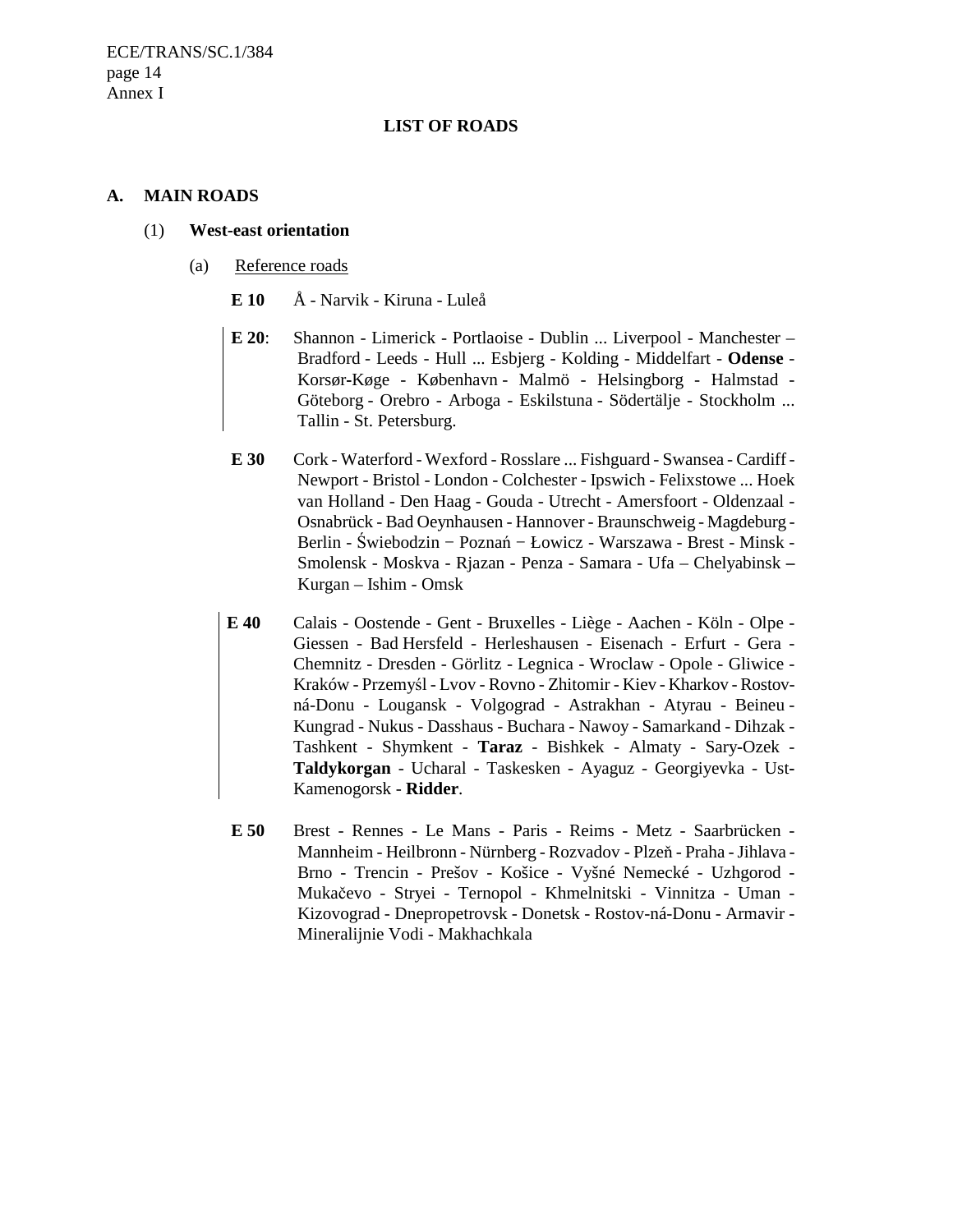ECE/TRANS/SC.1/384 page 15 Annex I

- **E 60** Brest Nantes Tours Orléans Courtenay Beaune Besançon Belfort - Mulhouse - Basel - Zürich - Winterthur - St. Gallen - St. Margrethen - Lauterach - Feldkirch - Imst - Innsbruck - Wörgl - Rosenheim - Salzburg - Linz - Wien - Nickelsdorf - Mosonmagyaróvár - Györ - Budapest - Püspökladány - Oradea - Cluj Napoca - Turda - Tîrgu-Mureş - Braşov - Ploieşti - Bucureşti - Urziceni - Slobozia - Hârşova - Constanța - Agigea ... Poti - Samtredia - Khashuri - Tbilisi - Gandja -Evlak - Baku ... urkmenbashi - Gyzylarbat - Ashgabat - Tedjen - Mary - Chardzhu - Alat - Buchara - Karshi - Guzai - Sherobod - Termis - Dushanbe - Jirgatal - Sary Tash - Irkeshtam.
- **E 70** La Coruña Oviedo Bilbao San Sebastián Bordeaux Clermont-Ferrand - Lyon - Chambéry - Susa - Torino - Alessándria - Tortona - Brescia - Verona - Mestre (Venezia) - Palmanova - Trieste - Ljubljana - Zagreb - Djakovo - Beograd - Vršac - Timişoara − Caranşebeş − Drobeta Turnu Severan − Craiova − Alexandria− Bucureşti − Giurgiu − Ruse − Razgrad − **S**houmen − Varna ... Samsun − Ordu − Giresun − Trabzon − Batumi − Poti
- **E 80** Lisboa Santarem Leiria Coimbra Aveiro (Albergaria) Viseu Guarda - Vilar - Formoso - Salamanca - Burgos - San Sebastián - Pau - Toulouse - Narbonne - Nîmes - Aix-en-Provence - Nice - Vintimiglia - Savona - Genova - La Spezia - Migliarino - Livorno - Grosseto - Civitavecchia - Roma - Pescara ... Dubrovnik - Petrovac - Podgorica - Priština - Niš - Dimitrovgrad - Sofia - Plovdiv - Svilengrad - Edirne - Babaeski - Silivri - Istanbul - Izmir - Adapazari - Bolu - Gerede - Ilgaz - Amasya - Niksar - Refahiye - Erzincan - Askale - Erzurum - Ağri - Gürbulak - Iran (Islamic Republic of)
- **E 90** Lisboa Montijo Setúbal Evora Caia Badajoz Madrid Zaragoza Lérida - Barcelona ... Mazara del Vallo - Alcamo - Palermo - Buonfornello Messina ... Reggio di Calabria - Catanzaro - Crotone - Sibari - Metaponto - Taranto - Brindisi ... Igoumenitsa - Ioannina - Kozani - Thessaloniki - Alexandropouli - Ipsala - Kesan - Gelibolu ... Lapseki - Bursa - Eskişehir - Sivrihisar - Ankara - Aksaray - Adana - Toprakkale - Gaziantep - S. Urfa - Nusaybin - Cizre - Habur - Iraq
- (b) Intermediate roads
	- **E 04** Helsingborg Jönköping Norrköping Södertälje Stockholm Sundsvall - Umeå - Luleå - Haparanda - Tornio
	- **E 06** Trelleborg Malmö Halmstad Göteborg Oslo Lillehammer Trondheim - Narvik - Olderfjord - Karasjok - Kirkenes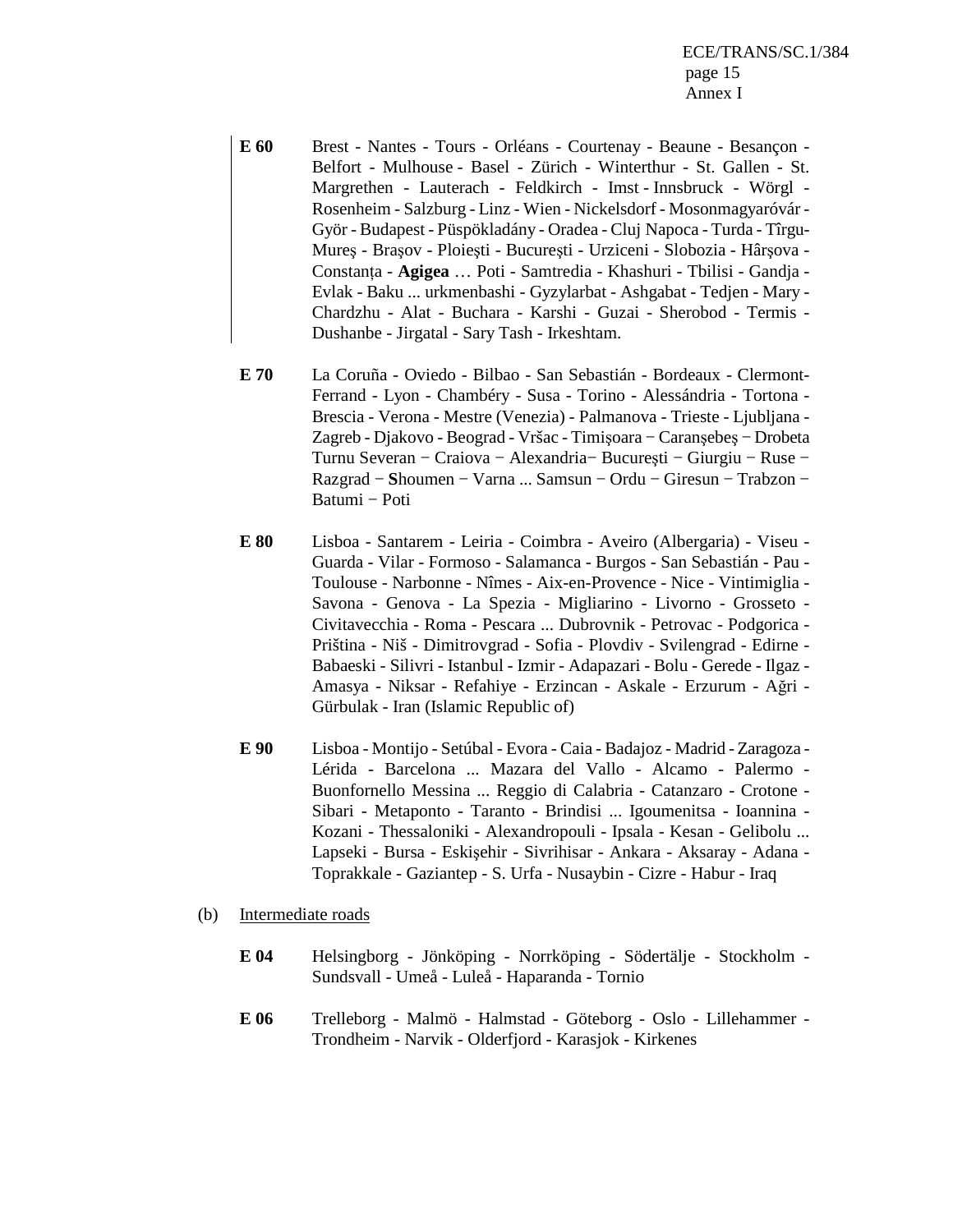- **E 08** Tromsø Nordkjosbotn Skibotn Kilpisjärvi Tornio Oulu Vaasa Turku
- **E 12** Mo i Rana Umeå ... Vaasa Tampere Helsinki
- **E 14** Trondheim Storlien **Ö**stersund Sundsvall
- **E 16** Londonderry Belfast ... Glasgow Edinburgh ... Bergen Fagernes Oslo
- **E 18** Craigavon Belfast Larne ... Stranraer Gretna -Carlisle Newcastle ... Kristiansand - Oslo - Örebro - Arboga - Västerås - Stockholm/Kapellskär ... Mariehamn ... Turku/Naantali - Helsinki - Vaalimaa - St. Petersburg
- **E 22** Holyhead Chester Warrington Manchester Leeds Doncaster Immingham … Amsterdam - Gronningen - Oldenburg - Bremen - Hamburg - Lübeck - Rostock - Stralsund - Sassnitz … Trellenborg - Malmö - Kalmar - Norköping … Ventspils - Riga - Rezekne - Velikie Luki - Moskva - Vladimir - Nizhny Novgorod - **Kazan - Elabuga** - **Perm** - **Ekaterinburg - Tyumen** - **Ishim**
- **E 24** Birmingham Cambridge Ipswich
- **E 26** Hamburg Berlin
- **E 28** Berlin Szczecin Goleniów Koszalin Gdańsk ... Kaliningrad Tolpaki Nesterov - Marijampole - Vilnius - Minsk
- **E 32** Colchester Harwich
- **E 34** Zeebrugge Antwerpen Eindhoven Venlo Oberhausen Dortmund Bad Oeynhausen
- **E 36** Berlin Lübbenau Cottbus Legnica
- **E 38** Glukhov Kursk Voronezh Saratov Uralsk Aktobe Karabutak Aralsk - Novokazalinsk - Kzylorda - **Shymkent**.
- **E 42** Dunkerque Lille Mons Charleroi Namur Liège St. Vith Wittlich Bingen - Wiesbaden - Frankfurt am Main - Aschaffenburg
- **E 44** Le Havre Amiens Charleville-Mézières Luxembourg Trier Koblenz Giessen
- **E 46** Cherbourg Caen Rouen Reims Charleville-Mézières Liège
- **E 48** Schweinfurt Bayreuth Marktredwitz Cheb Karlovy Vary Praha
- **E 52** Strasbourg Appenweier Karlsruhe Stuttgard Ulm München Salzburg
- **E 54** Paris Chaumont Mulhouse Basel Waldshut Lindau München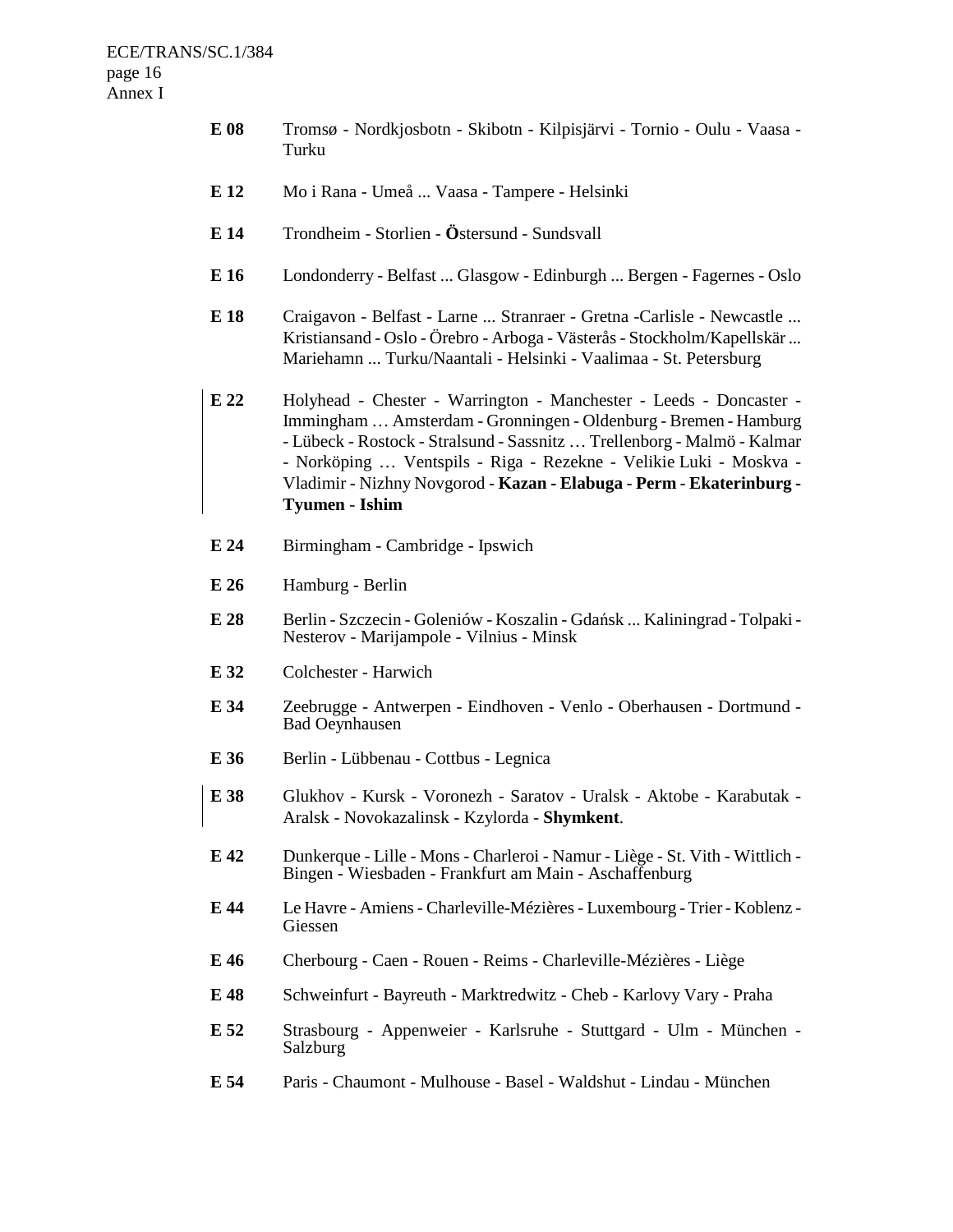- **E 56** Nürnberg Regensburg Passau Wels Sattledt
- **E 58** Wien Bratislava Zvolen Košice Uzhgorod Mukacevo Halmeu Suceava - Iasi - **Sculeni** - Kishinev - Odessa - Nikolaev - Kherson - Melitopol - Tagonrog - Rostov-na-Donu
- **E 62** Nantes Poitiers Mâcon Genève Lausanne Martigny Sion Simplon Gravellona Toce - Milano - Tortona - Genova
- **E 64** Torino Milano Brescia
- **E 66** Fortezza St. Candido Spittal Villach Klagenfurt Graz Veszprém Székesfehérvár
- **E 68** Szeged Arad **Ilia**  Deva - **Sebe**ş Sibiu **Ve**ş**tem F**ă**g**ă**ra**ş Braşov.
	- **E 72** Bordeaux Toulouse
	- **E 74** Nice Cuneo Asti Alessandria
	- **E 76** Migliarino Firenze
	- **E 78** Grosseto Arezzo Sansepolcro Fano
	- **E 82** Porto Vila Real Bragança Zamora Tordesillas
	- **E 84** Kesan Tekirdag Silivri
	- **E 86** Krystalopigi Florina Vevi Yefira
- **E 88 Ankara** - **Yozgat** - **Sivas** - **Refahiye** 
	- **E 92** Igoumenitsa Joannina Trikala Volos
	- **E 94** Corinthos Athinai
- **E 96 Izmir** - **U**ş**ak** - **Afyon** - **Sivrihisar** 
	- **E 98** Topbogazi Kirikhan Reyhanli Cilvegözü Syrian Arab Republic

#### (2) **North-south orientation**

- (a) Reference roads
	- **E 05** Greenock Glasgow Gretna Carlisle Penrith Preston Warrington Birmingham - Newbury - Southampton ... Le Havre - Paris - Orléans - Tours - Poitiers - Bordeaux - San Sebastián - Burgos - Madrid - Cordóba - Sevilla - Cádiz - Algeciras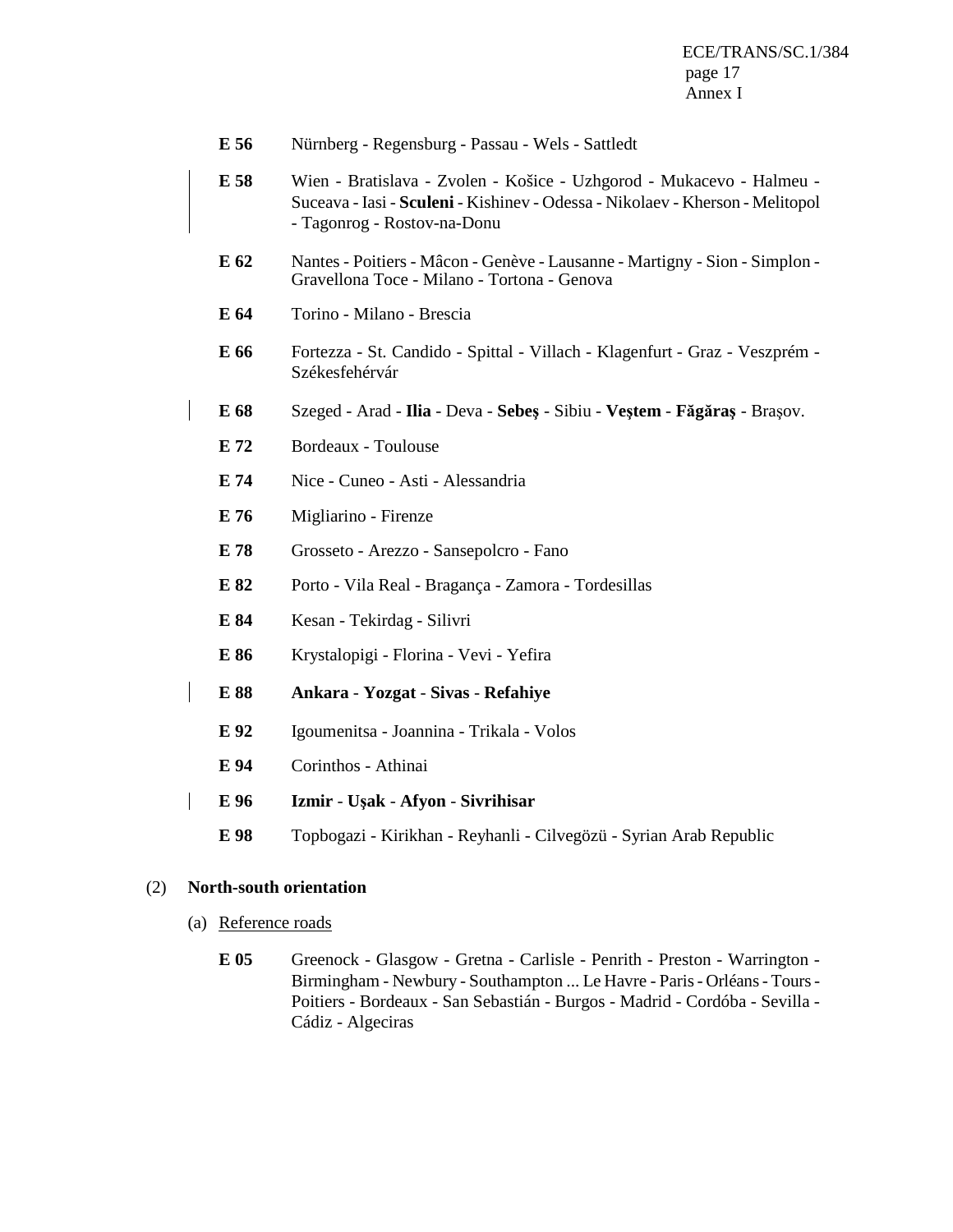- **E 15** Inverness Perth Edinburgh Newcastle Scotch-Corner Doncaster London - Folkestone - Dover ... Calais - Paris - Lyon - Orange - Narbonne - Gerona - Barcelona - Tarragona - Castellón de la Plana - Valencia - Alicante - Murcia - Algeciras
- **E 25** Hoek van Holland Rotterdam Gouda Utrecht 's-Hertogenbosch Eindhoven - Maastricht - Liège - Bastogne - Arlon - Luxembourg - Metz - St. Avold - Strasbourg - Mulhouse - Basel - Olten - Bern - Lausanne - Genève - Mont-Blanc - Aosta - Ivrea - Vercelli - Allessandria - Genova ... Bastia - Porto Vecchio - Bonifacio ... Porto Torres - Sassari - Cagliari ... Palermo
- **E 35** Amsterdam Utrecht Arnhem Emmerich Oberhausen Köln Frankfurt am Main - Heidelberg - Karlsruhe - Offenburg - Basel - Olten - Luzern - Altdorf - S. Gottardo - Bellinzona - Lugano - Chiasso - Como - Milano - Piacenza - Parma - Modena - Firenze - Arezzo - Roma
- **E 45 Karesuando** - **Gällivare** - **Storuman** - **Östersund** - **Mora** - **Grums Trollhättan** - Göteborg … Frederikshavn - Aalborg - Århus - Vejle - Kolding - Frøslev - Flensburg - Hamburg - Hannover - Göttingen - Kassel - Fulda - Würzburg - Nürnberg - München - Rosenheim - Wörgl - Innsbruck - Brenner-Pass/Passo del Brennero - Fortezza - Bolzano - Trento - Verona - Modena - Bologna - Cesena - Perugia - Fiano (Roma) - S. Cesareo (Roma) - Napoli - Salerno - Sicignano - Cosenza - Villa S. Giovanni ... Messina - Catània - Siracusa - Gela
- **E 55** Helsingborg ... Helsingør København Koge Vordingborg Farø Nykøbing Falster - Gedser ... Rostock - Berlin - Lübbenau - Dresden - Teplice - Praha - Tábor - České Budĕjovice − Dolní Dvořištĕ - Linz - Salzburg - Villach - Tarvisio - Udine - Palmanova - Mestre (Venezia) - Ravenna - Cesena - Rimini - Fano - Ancona - Pescara - Canosa - Bari - Brindisi ... Igoumenitsa - Preveza - Messolongi - Rion - Patrai - Pyrgos - Kalamata
- **E 65** Malmö Ystad ... Šwinoujście Wolin Goleniów Szczecin Šwiebodzin - Jelenia-Góra - Harrachov - Zelezný Brod - Turnov - Mladá Boleslav - Praha - Jihlava - Brno - Břeclav - Bratislava - Rajka - Mosonmagyaróvaŕ - Csorna - Szombathely - Körmend - Zalaegerszeg - Nagykanizsa - Letenye - Zagreb - Karlovac - Rijeka - Split - Metković - Dubrovnik - Petrovac - Podgorica - Bijelo Polje - Skopje - Kicevo - Ohrid - Bitolj - Niki - Vevi - Kozani - Lárissa - Domokos - Lamia - Brallos - Itea - Antirrion ... Rion - Egion - Korinthos - Tripoli - Kalamata ... Kissamos - Chania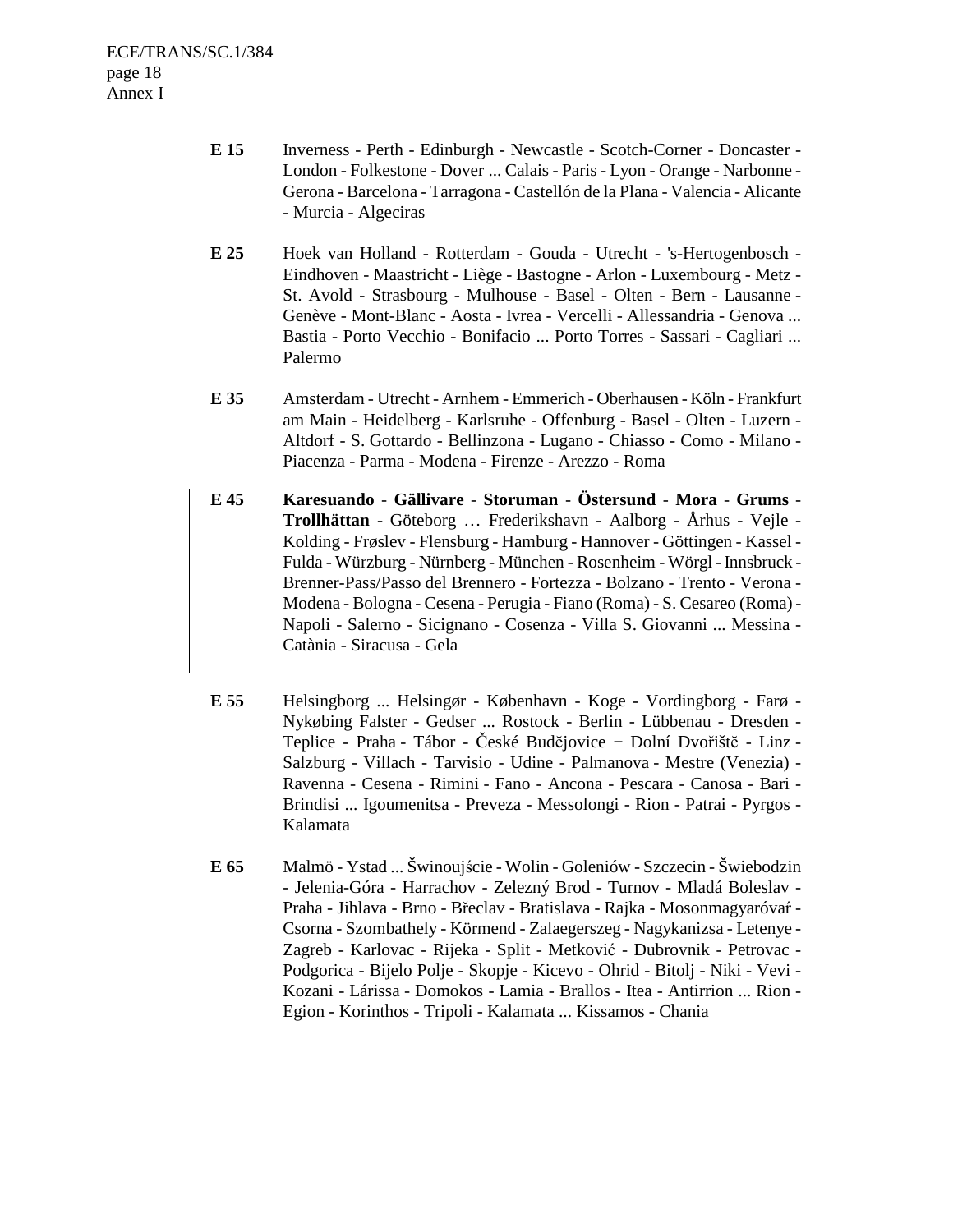ECE/TRANS/SC.1/384 page 19 Annex I

- **E 75** Vardø Utsjoki Ivalo Sodankylä Rovaniemi Kemi Oulu Jyväskylä Lahti - Helsinki ... Gdańsk - Świecie - Krośniewice - Lódź - Piotrków Trybunalski - Katowice - Č. Tĕšin - Žilina - Bratislava - Györ - Budapest - Szeged - Beograd - Niš - Kumanovo - Skopje - Gevgelija - Evzoni - Thessaloniki - Lárissa - Almyros - Lamia - Athinai ... Chania - Iraklion - Agios Nikolaos - Sitia
- **E 85** Klaipéda Kaunas Vilnius Lida Slonim Kobrin Luck Černovcy Siret Suceava - Săbăoani - Roman - Bačau - Mărășești - Tișița - Buzău - Urziceni -Bucureşti - Giurgiu - Ruse - Bjala - Veliko Tarnovo - Stara Zagora - Haskovo - Svilengrad - Ormenio - Kastanies - Didymoteicho *-* Alexandropouli.
- **E 95** Sankt Petersburg -Pskov Gomel Kiev Odessa ... Samsun Merzifon
- **E 101** Moskva Kaluga Brjansk Glukhov Kiev
- **E 105** Kirkenes Murmansk Petrozavodsk Sankt Petersburg Moskva Orel Kharkov - Simferopol - Alushta - Yalta
- **E 115** Yaroslavl Moskva Voronezh Rostov-na-Donu- Krasnodar Novorossijsk
- **E 117** Mineraljnie Vodi Naljchik Vladikavkaz Tbilisi Yerevan Goris Megri
- **E 119** Moskva Tambov Povorino Volgograd Astrakhan Makhachkala Kuba Baku - Alyat - Astara
- **E 121** Samara Uralsk Atyrau Beineu Shetpe Zhetybai Fetisovo Bekdash Turkmenbashi - Gyzylarbat - Border of Iran (Islamic Republic of)
- **E 123** Chelyabinsk **Kostanay Zapadnoe** - **Buzuluk** - **Derzhavinsk** Arkalyk Zhezkazgan - Kyzylorda - Shymkent - Tashkent - Aini - Dushanbe - Nizhny Pyanj
- **E 125 Ishim**  Petropavlovsk Kokshetau **Shchuchinsk**  Astana Karagandy Balkhash - Burubaytal - Almaty - Bishkek - Naryn - Torugart
- **E 127** Omsk Pavlodar Semipalatinsk Georgiyevka Maikapshagai
- (b) Intermediate roads
	- **E 01** Larne -Belfast Dublin Wexford Rosslare ... La Coruña Pontevedra Valença - Porto - Aveiro (Albergaria) - Coimbra - Lisboa - Setúbal - Faro - Vila Real de Santo António - Huelva - **S**eville
	- **E 03** Cherbourg Rennes Nantes La Rochelle
	- **E 07** Pau Jaça Huesca Zaragoza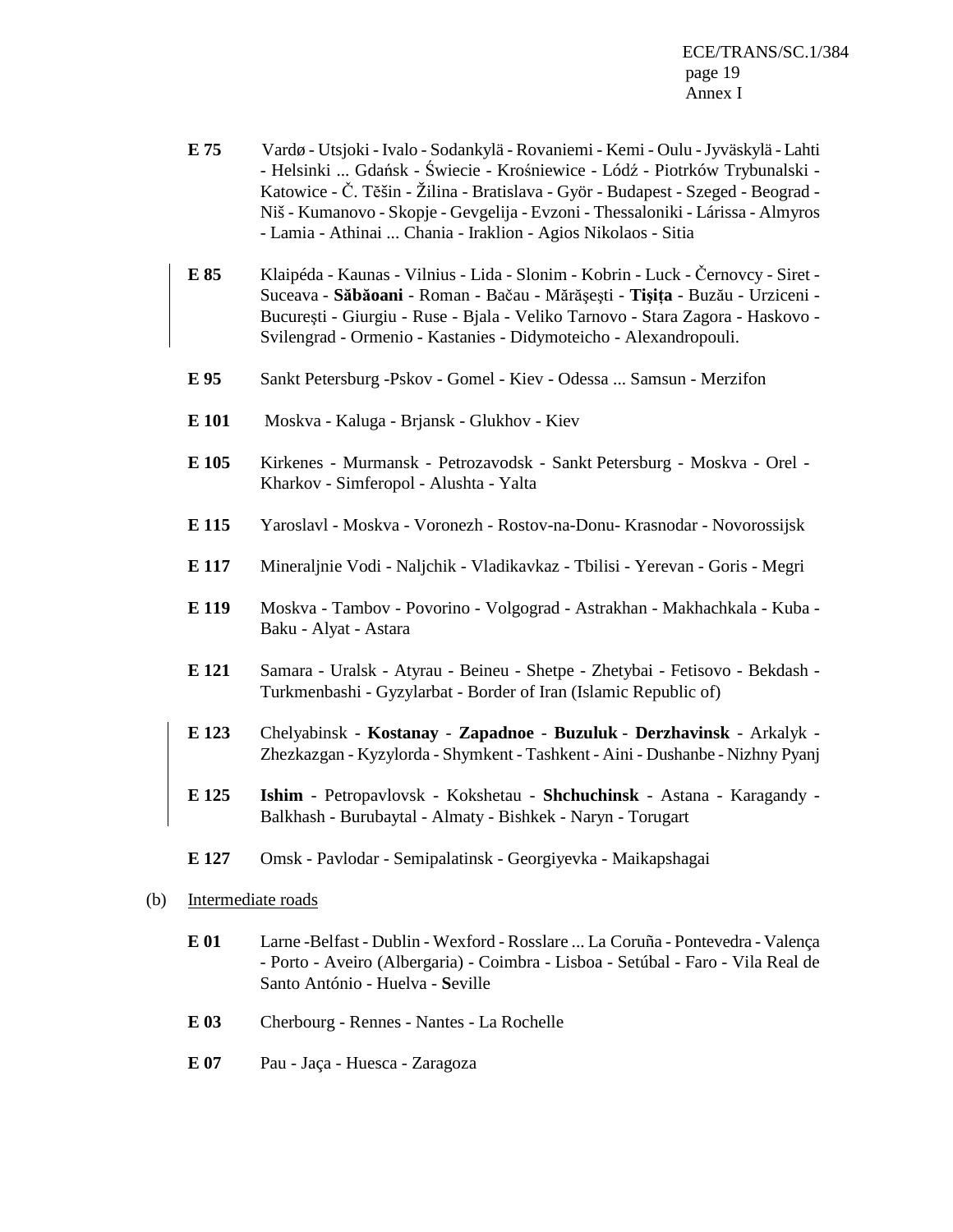| E 09 | Orléans - Limoges - Toulouse - Barcelona                                                                                 |
|------|--------------------------------------------------------------------------------------------------------------------------|
| E 11 | Vierzon - Montluçon - Clermont Ferrand - Montpellier                                                                     |
| E 13 | Doncaster - Sheffield - Nottingham - Leicester - Northampton - London                                                    |
| E 17 | Antwerpen - Gent - Kortrijk - Cambrai - Reims - Beaune                                                                   |
| E 19 | Amsterdam - Den Haag - Rotterdam - Breda - Antwerpen - Bruxelles - Mons<br>- Valenciennes - Paris                        |
| E21  | Metz - Nancy - Dijon - Genève                                                                                            |
| E 23 | Metz - Nancy - Besançon - Vallorbe - Lausanne                                                                            |
| E 27 | Belfort - Bern - Martigny - Grand-Saint-Bernard - Aosta                                                                  |
| E 29 | Köln - Luxembourg - Saarbrücken - Sarreguemines (E 25 Strasbourg)                                                        |
| E 31 | Rotterdam - Gorinchem - Nijmegen - Goch - Krefeld - Köln - Koblenz -<br>Bingen - Ludwigshafen                            |
| E 33 | Parma - La Spezia                                                                                                        |
| E 37 | Bremen - Osnabrück - Dortmund - Köln                                                                                     |
| E 39 | Trondheim - Ålesund - Bergen - Stavanger - Kristiansand  Hirtshals -<br>Hjørring - Nørre - Sundby - Aalborg              |
| E 41 | Dortmund - Giessen - Aschaffenburg - Würzburg - Stuttgart - Schaffhausen -<br>Winterthur - Zürich - Altdorf              |
| E 43 | Würzburg - Ulm - Lindau - Bregenz - St. Margrethen - Buchs - Chur - S.<br>Bernardino - Bellinzona                        |
| E 47 | Helsingborg  Helsingør - København - Køge - Vordingborg - Farø - Rodby<br>Lübeck                                         |
| E 49 | Magdeburg - Halle - Plauen - Schönberg - Vojtanov - Karlovy Vary - Plzeň -<br>České Budějovice - Třeboň - Halámky - Wien |
| E 51 | Berlin - Leipzig - Gera - Hirschberg - Hof - Bayreuth - Nürnberg                                                         |
| E 53 | Plzeň - Bayer - Eisenstein - Deggendorf - München                                                                        |
| E 57 | Sattledt - Liezen - St. Michael - Graz - Maribor - Ljubljan                                                              |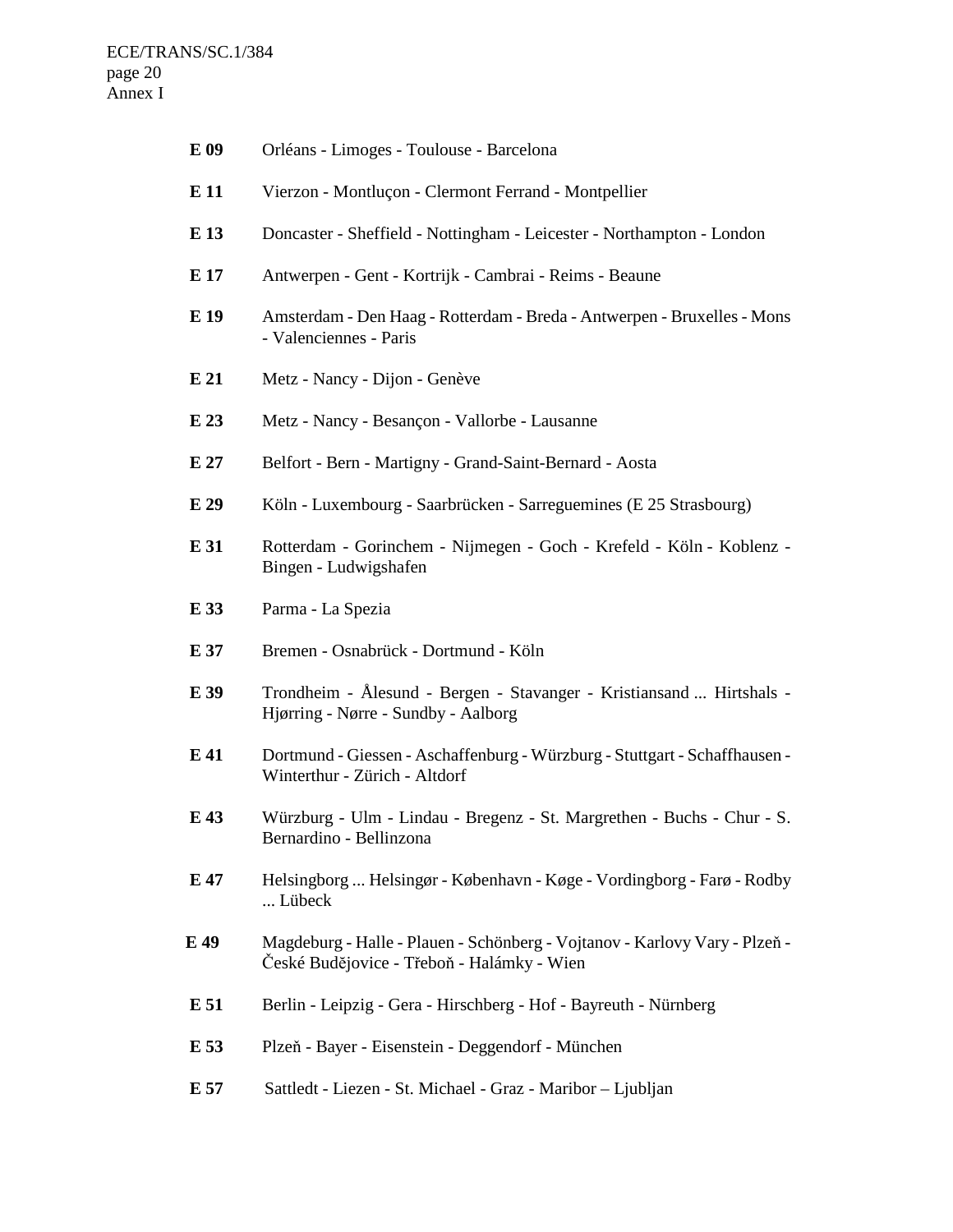| Praha - Jihlava - Wien - Graz - Spielfeld - Maribor - Zagreb | E 59 |  |  |  |  |
|--------------------------------------------------------------|------|--|--|--|--|
|--------------------------------------------------------------|------|--|--|--|--|

- **E 61** Villach Karawanken Tunnel/Predor Karavanke Naklo Ljubljana Trieste Rijeka
- **E 63** Sodankylä Kemijärvi Kuusamo Kajaani Kuopio Jyväskylä Tampere Turku
- **E 67** Helsinki − Tallinn − Riga − Panevėžys − Kaunas − Warszawa − Piotrków Trybunalski − Wrocław − Kłodzko − Běloves − Náchod − Hradec Kralové − Praha
- **E 69** Nordkapp Olderfjord
- **E 71** Košice Miskolc Budapest Balatonaliga Nagykanizsa Zagreb Karlovac - Bihać - Knin - Split
- **E 73** Budapest Szekszárd Mohács Osijek Djakovo Samak Zenica Mostar Metković
- **E 77** Pskov Riga Siauliai Tolpaki Kaliningrad ... Gdańsk Elblag Warszawa Radom - Kraków - Trstená - Ružomberok - Zvolen - Budapest
- **E 79** Miskolc Debrecen - **Berettyóújfalu**  Oradea Beius Deva Petrosani Tirgu Jiu - Craiova - Calafat - Vidin - Vraca - Botevgrad - Sofia - Blogojevgrad - Serai - Thessaloniki
- **E 81** Mukacevo Halmeu Satu Mare Zalău Cluj Napoca Turda Sebeş Sibiu - Piteśti - București - Lehliu - Fetești - Cernavodă - Constanța.
- **E 83** Bjala Pleven Jablanica Botevgrad Sofia

**E 87** Odessa - Izmail - Reni - Galati - Tulcea - Constanta - Varna - Burgas - **Marinka** - **Zvezdec** - Malko Tarnovo - Dereköy - Kirklareli - Babaeski - Havza - Keşan - Gelibolu - Eceabat … Çanakkale - Ayvalik - Izmir - Selçuk - Aydin - Denizli - Acipayam - Korkuteli - Antalya

- **E 89** Gerede Kizilcahamam Ankara
- **E 91** Toprakkale Iskenderun Topboğazi Antakya Yayladağ Syrian Arab Republic
- **E 97** Kherson Djankoy Novorossi**j**sk Sotchi Sukhumi Poti *(missing link)* **- Trabzon** - **Gümü**ş**hane** - **A**ş**kale**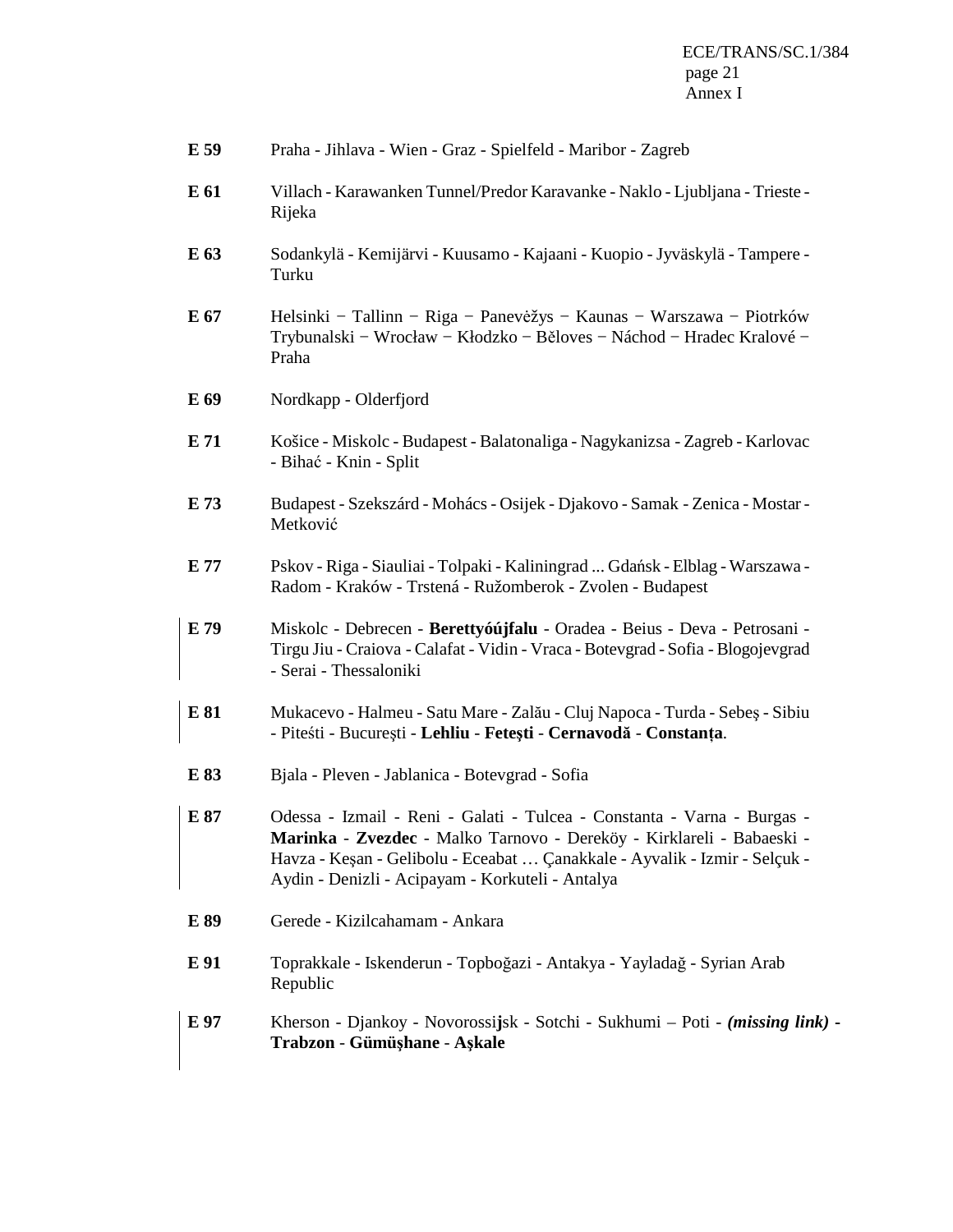**E 99** Ş**anliurfa** - **Diyarbakir** - **Bitlis** - **Do**ğ**ubeyazit** - **I**ğ**dir** - **Dilucu** - **Sadarak**.

# **B. BRANCH, LINK AND CONNECTING ROADS**

| E 134 | Haugesund - Haukeligrend - Drammen                             |
|-------|----------------------------------------------------------------|
| E 136 | Ålesund - Andalsnes - Dombås                                   |
| E 201 | Cork - Portlaoise                                              |
| E 231 | Amsterdam - Amersfoort                                         |
| E 232 | Amersfoort - Hoogeveen - Groningen                             |
| E 233 | Hoogeveen - Haselüne - Cloppenburg - Bremen                    |
| E 234 | Cuxhaven - Bremerhaven - Bremen - Walsrode                     |
| E 251 | Sassnitz - Stralsund - Neubrandenburg - Berlin                 |
| E 261 | Šwiecie - Poznaň - Wrocław                                     |
| E 262 | Kaunas - Ukmerge - Daugavpils - Rezekne - Ostrov               |
|       |                                                                |
| E 263 | Tallinn - Tartu - Luhamaa                                      |
| E 264 | Jõhvi - Tartu - Valga - Valka - Valmiera - Incukalns           |
| E 271 | Minsk - Gomel                                                  |
| E 272 | Klaipéda - Palanga - Siauliai - Panevéñys - Ukmergé - Vilnius  |
| E 311 | Breda - Gorinchem - Utrecht                                    |
| E 312 | Vlissingen - Breda - Eindhoven                                 |
| E 313 | Antwerpen - Liège                                              |
| E 314 | Leuven - Hasselt - Heerlen - Aachen                            |
| E 331 | Dortmund - Kassel                                              |
| E 371 | Radom - Rzeszów - Barwinek - Vyšný Komárnik - Svidnik - Prešov |

**E 372** Warszawa - Lublin - Lvov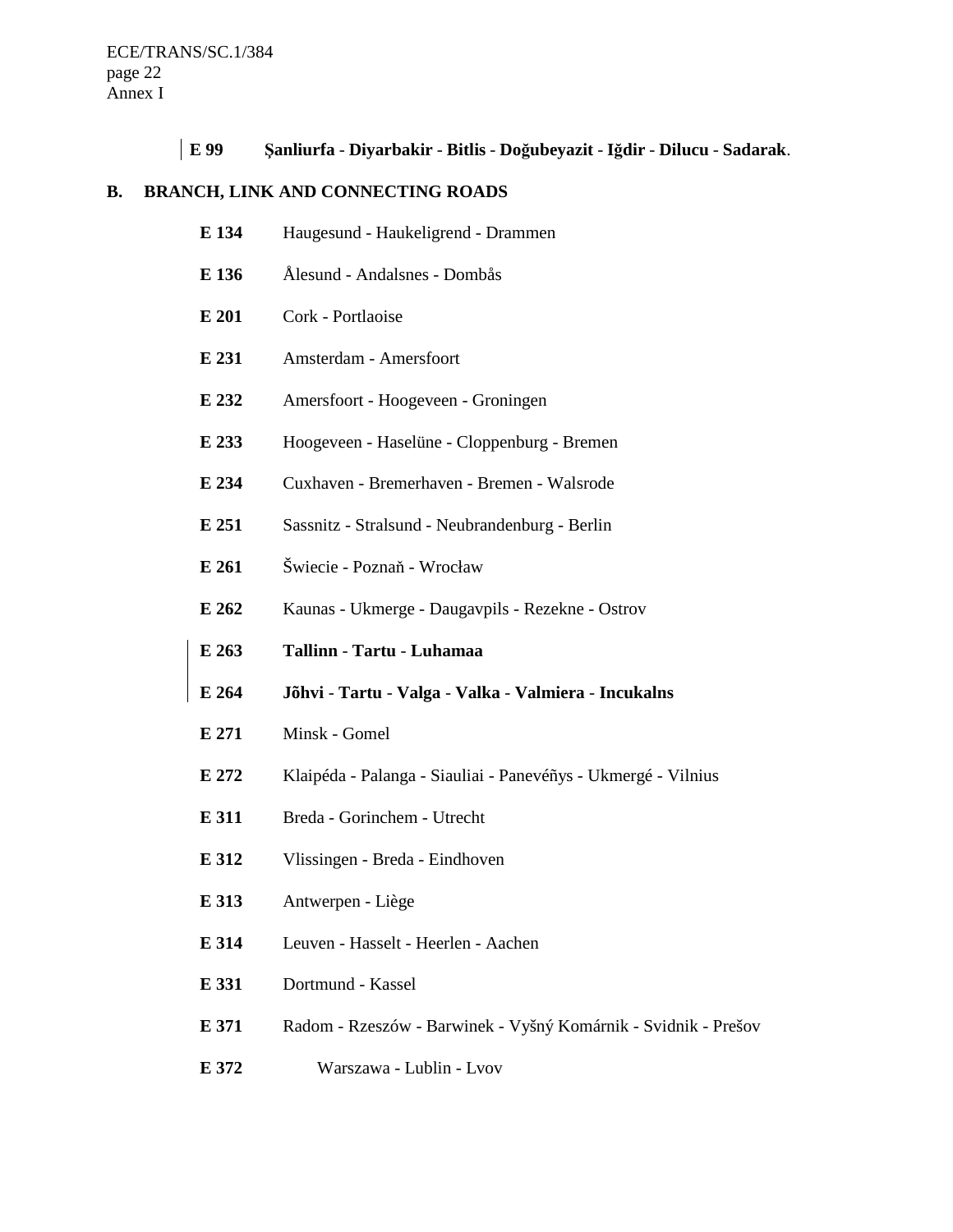ECE/TRANS/SC.1/384 page 23 Annex I

- **E 373** Lublin Kovel Kiev
- **E 381** *(deleted)*
- **E 391** Trosna Glukhkov
- **E 401** St. Brieuc Caen
- **E 402** Calais Rouen Le Mans
- **E 403** Zeebrugge Brugge Kortrijk Tournai
- **E 404** Jabbeke Zeebrugge
- **E 411** Bruxelles Namur Arlon Longwy Metz
- **E 420** Nivelles Charleroi Reims
- **E 421** Aachen St. Vith Luxembourg
- **E 422** Trier Saarbrücken
- **E 429** Tournai Halle
- **E 441** Chemnitz Plauen - **Hof**
- **E 442** Karlovy Vary Teplice Turnov Hradec Králové Olomouc Žilina
- **E 451** Giessen Frankfurt am Main Mannheim
- **E 461** Svitavy Brno Wien
- **E 462** Brno Olomouc Česky Tĕšin Kraków
- **E 471** Mukačevo Lvov
- **E 501** Le Mans Angers
- **E 502** Le Mans Tours
- **E 511** Courtenay (A6) Troyes
- **E 512** Remiremont Mulhouse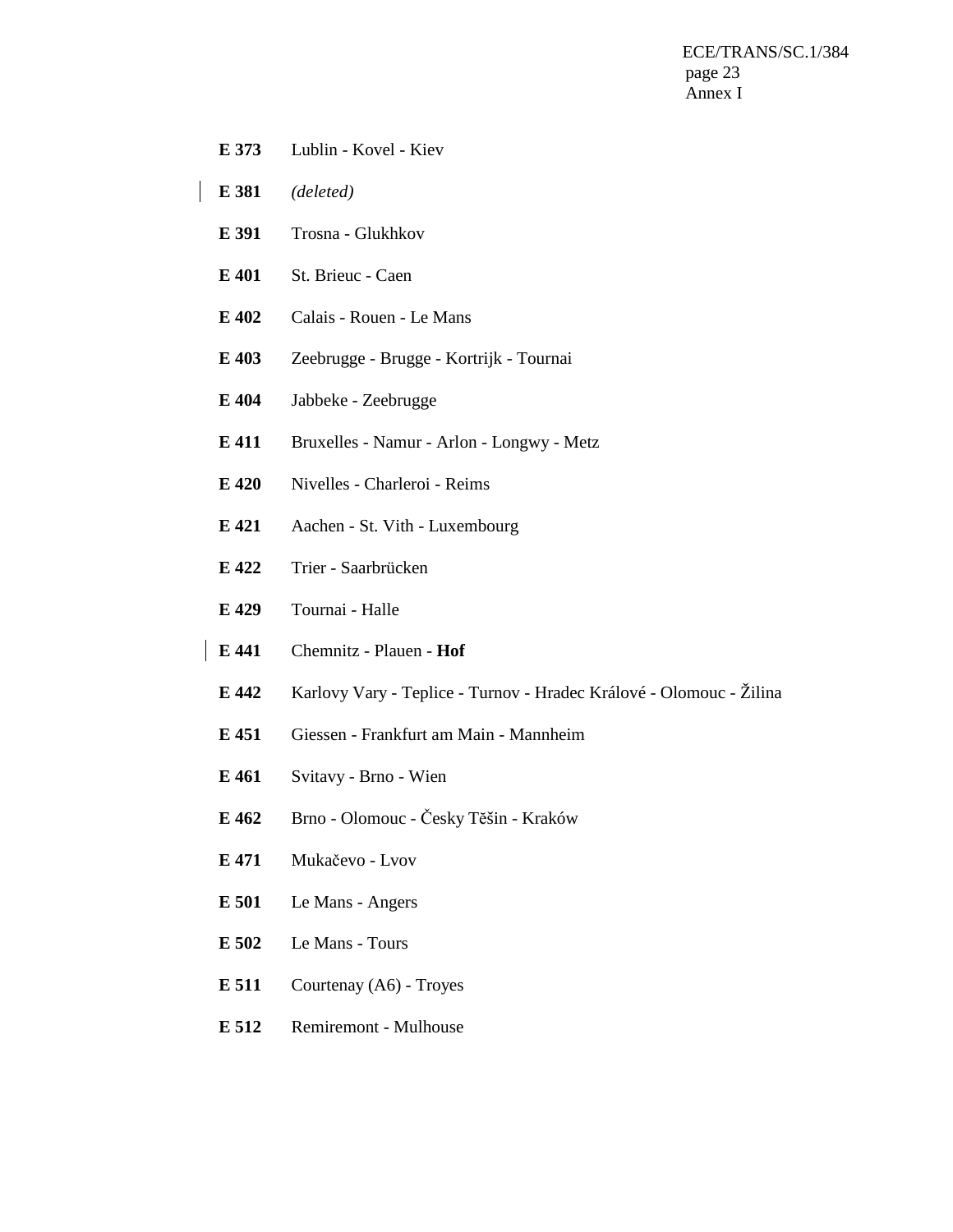$\mathbf{I}$ 

| E 531 | Offenburg - Donaueschingen                                                                |
|-------|-------------------------------------------------------------------------------------------|
| E 532 | Memmingen - Füssen                                                                        |
| E 533 | München - Garmisch-Partenkirchen - Mittenwald - Seefeld - Innsbruck                       |
| E 551 | České Budějovice - Humpolec                                                               |
| E 552 | München - Braunau - Wels - Linz                                                           |
| E 571 | Bratislava - Zvolen - Košice                                                              |
| E 572 | Trencin - Žiar nad Hronom                                                                 |
| E 573 | Püspökladány - Nyiregyháza - Tchop - Uzhgorod                                             |
| E 574 | Bacău – Brașov – Pitești – Craiova                                                        |
| E 575 | Bratislava - Dunajská Streda - Medvedov - Vámószabadi - Györ                              |
| E 576 | Cluj Napoca – Dej                                                                         |
| E 577 | Ploiești - Buzău                                                                          |
| E 578 | Saratel – Reghin – Toplita – Gheorgheni – Miercurea Ciuc – Sfantu –<br>Gheorghe - Chichis |
| E 581 | Tișița - Tecuci - Albița - Leucheni - Kishinev - Odessa                                   |
| E 583 | Săbăoani - Iași - Sculeni - Beltzy - Mohelerpodolsc - Vinnitza -<br>Zhitomir              |
| E 584 | Poltava - Kirovgrad - Kishinev - Giurgiulesti - Galati - Slobozia                         |
| E 592 | Krasnodar - Djoubga                                                                       |
| E 601 | Niort (A10) - La Rochelle                                                                 |
| E 602 | La Rochelle - Saintes                                                                     |
| E 603 | Saintes - Angoulème - Limoges                                                             |
| E 604 | Tours - Vierzon                                                                           |
| E 606 | Angoulème - Bordeaux                                                                      |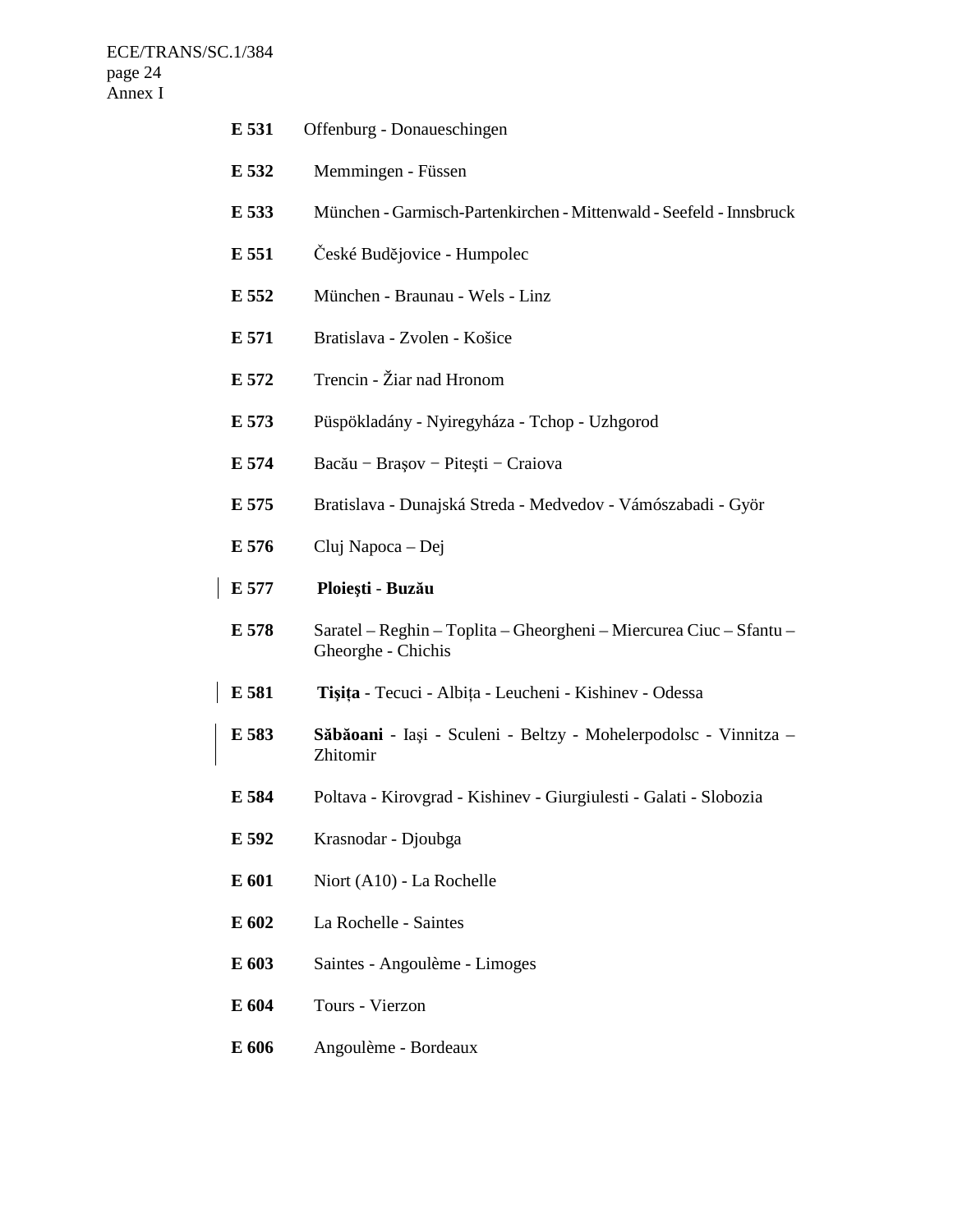ECE/TRANS/SC.1/384 page 25 Annex I

- **E 607** Digoin Chalon-sur-Saône
- **E 611** Lyon Pont d'Ain
- **E 612** Ivrea Torino
- **E 641** Wörgl St. Johann Lofer Salzburg
- **E 651** Altenmarkt Liezen
- **E 652** Klagenfurt Loibl Pass Naklo
- **E 653 Letenye** - **Torniyiszentmiklós**
- **E 661** Balatonkeresztúr Nagyatád Barcs Virovitica Okučani Banja Luka Jajce - Donji Vakuf - Zenica
- **E 662** Subotica Sombor Osijek
- **E 671** Timisoara Arad Oradea Satu Mare
- **E 673** Lugoj **Ilia**
- **E 675 Agigea** Negru Vodă/Kardam
- **E 691** Ashtarak Gumri Ashotsk Vale **Turkgözü Posof** - **Kars** - **Horasan**
- **E 692** Batumi Samtredia
- **E 711** Lyon Grenoble
- **E 712** Genève Chambéry Marseille
- **E 713** Valence Grenoble
- **E 714** Orange Marseille
- **E 717** Torino Savona
- **E 751** Rijeka Pula Koper
- **E 761** Bihać − Jajce − Donji Vakuf − Zenica − Sarajevo − Užice − Čačak − Kraljevo − Kruševac − Pojate − Paraćin − Zaječar
- **E 762** Sarajevo Podgorica Border of Albania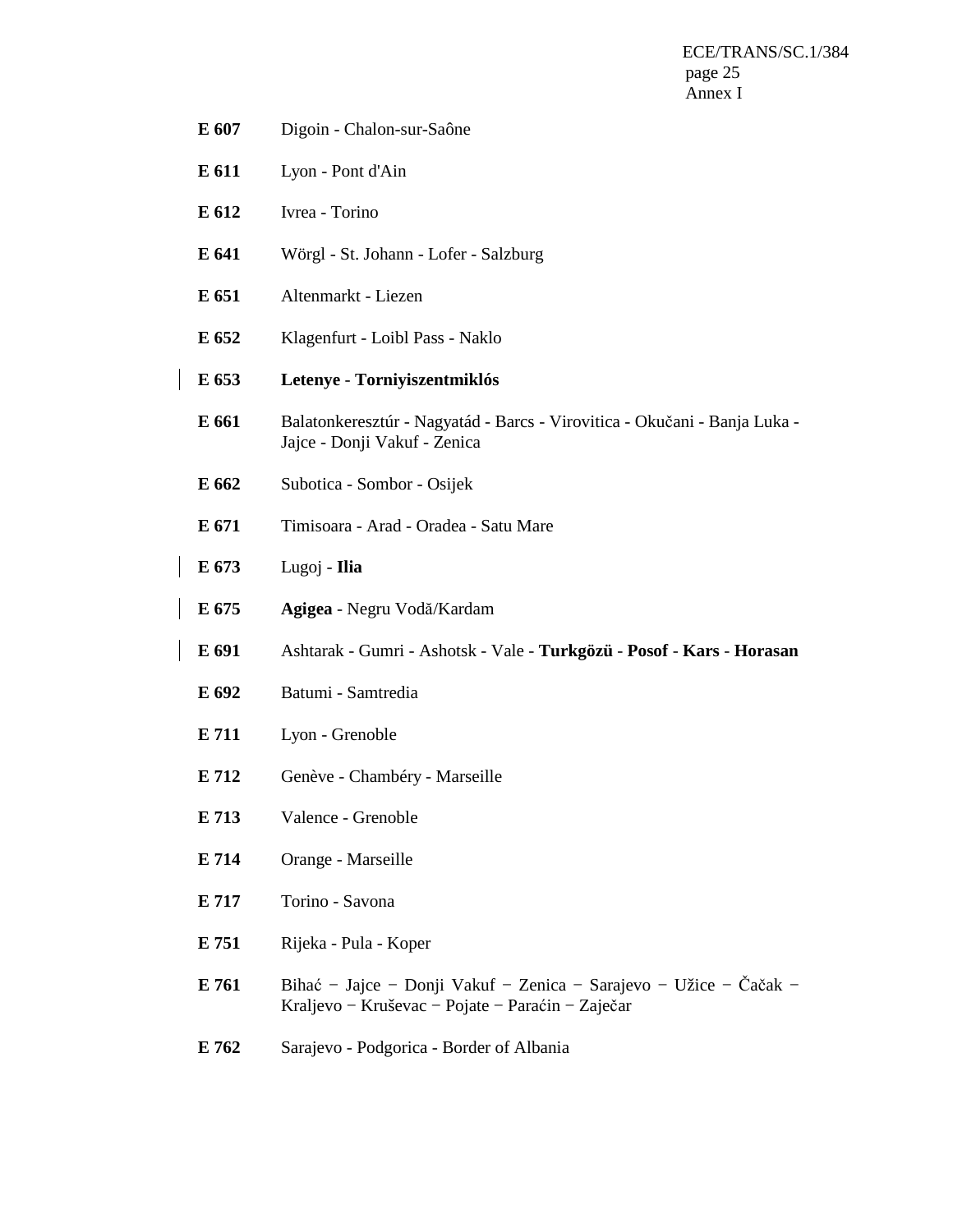| E 763 | Beograd - Čačak - Nova Varoš - Bijelo Polje                                 |
|-------|-----------------------------------------------------------------------------|
| E 771 | Drobeta Turnu Severin - Niš                                                 |
| E 772 | Jablanica - Velico Tirnovo - Shoumen                                        |
| E 773 | Popovica - Stara Zagora - Burgas                                            |
| E 801 | Coimbra - Viseu - Vila Real - Chaves - Verin                                |
| E 802 | Bragança - Guarda - Castelo Branco - Portalegre - Evora - Beja -<br>Ourique |
| E 803 | Salamanca - Merida - Sevilla                                                |
| E 804 | Bilbao - Logroño - Zaragoza                                                 |
| E 805 | Famalicäo - Chaves                                                          |
| E 806 | Torres Novas - Abrantes - Castelo Branco - Guarda                           |
| E 821 | Roma - San Cesareo                                                          |
| E 840 | Sassari - Olbia  Civitavecchia - intersection with E 80                     |
| E 841 | Avellino - Salerno                                                          |
| E 842 | Napoli - Avellino - Benevento - Canosa                                      |
| E 843 | Bari - Taranto                                                              |
| E 844 | Spezzano Albanese - Sibari                                                  |
| E 846 | Cosenza - Crotone                                                           |
| E 847 | Sicignano - Potenza - Metapono                                              |
| E 848 | S. Eufemiu - Catanzaro                                                      |
| E 851 | Petrovac - (Albania) - Prizren - Priština                                   |
| E 852 | Ohrid - Albanian Border                                                     |
| E 853 | Ioannina - Albanian Border                                                  |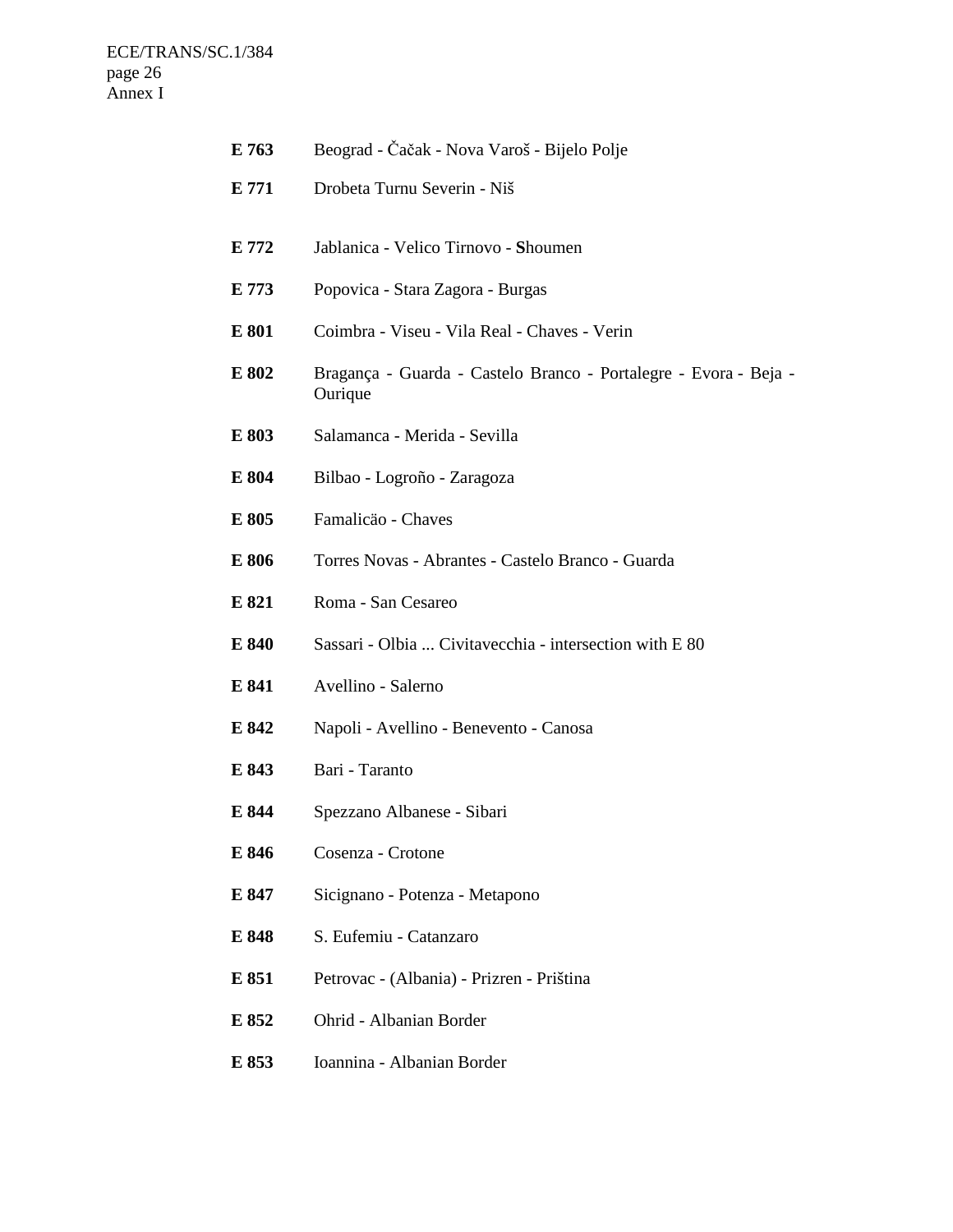ECE/TRANS/SC.1/384 page 27 Annex I

- **E 871** Sofia Kjustendil Kumanovo
- **E 881 Izmit Bursa Balikesir Manisa Izmir Ce**ş**me**
- **E 901** Madrid Valencia
- **E 902** Jaén Granada Málaga
- **E 931** Mazara del Vallo Gela
- **E 932** Buonfornello Enna Catania
- **E 933** Alcamo Trapani
- **E 951** Joannina Arta Agrinion Massalongi
- **E 952** Aktio Vonitsa Amfilochia Karpenisi Lamia
- **E 961** Tripoli Sparti Gythio
- **E 962** Elefsina Thiva
- **E 001** Tbilissi Bagratashe Vanatzor
- **E 002** Alyat Saatli Mehgri - **Ordubad** - **Djulfa** - **Nakhchivan** – **Sadarak** 
	- **E 003** Uchkuduk Dasshaus Ashgabat Gaudan
	- **E 004** Kzylorda Uchkuduk Buchara
	- **E 005** Guza Samarkand
	- **E 006** Ayni Kokand
	- **E 007** Tashkent Kokand Andijan Osh Irkeshtam
- **E 008 Dushanbe** - **Kulab** - **Kalaikhumb** Khorog Murgab **Kulma border of China** 
	- **E 009** Jirgatal Khorog Ishkashim Lyanga China
- **E 010** Osh Bishkek
- **E 011 Kokpek** - **Kegen** Tyup
- **E 012 Almaty** - **Kokpek** Chundzha **Koktal**  Khorgos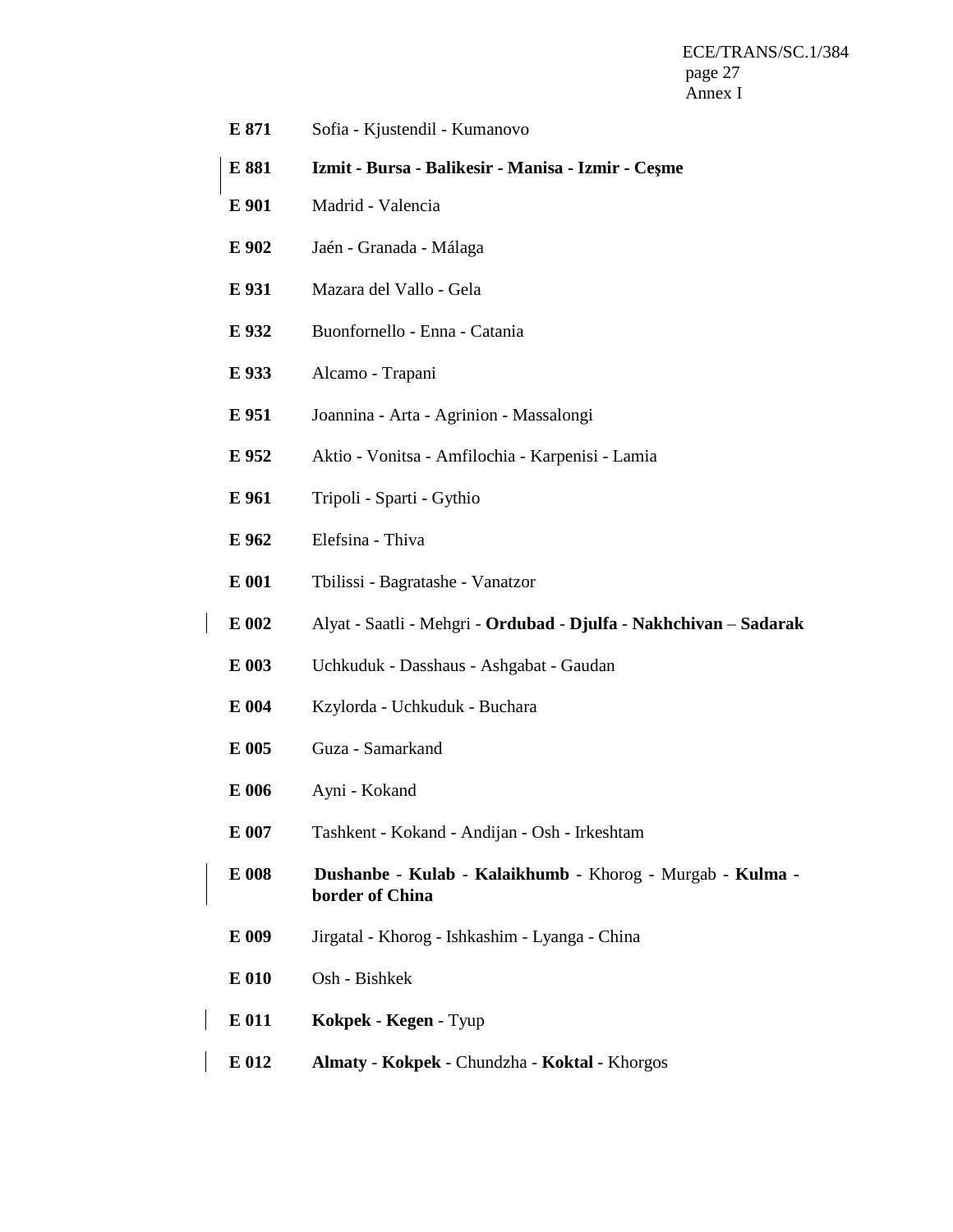ECE/TRANS/SC.1/384 page 28 Annex I

| E 013 | Sary - Ozek - Koktal                        |
|-------|---------------------------------------------|
| E 014 | <b>Usharal</b> - Dostyk                     |
| E 015 | Taskesken - Bakhty                          |
| E 016 | <b>Zapadnoe - Zhaksy - Atbasar - Astana</b> |
| E 017 | Elabuga - Ufa                               |
| E 018 | Zhezkazgan - Karagandy - Pavlodar - Uspenka |
| E 019 | Petropavlovsk - Zapadnoe                    |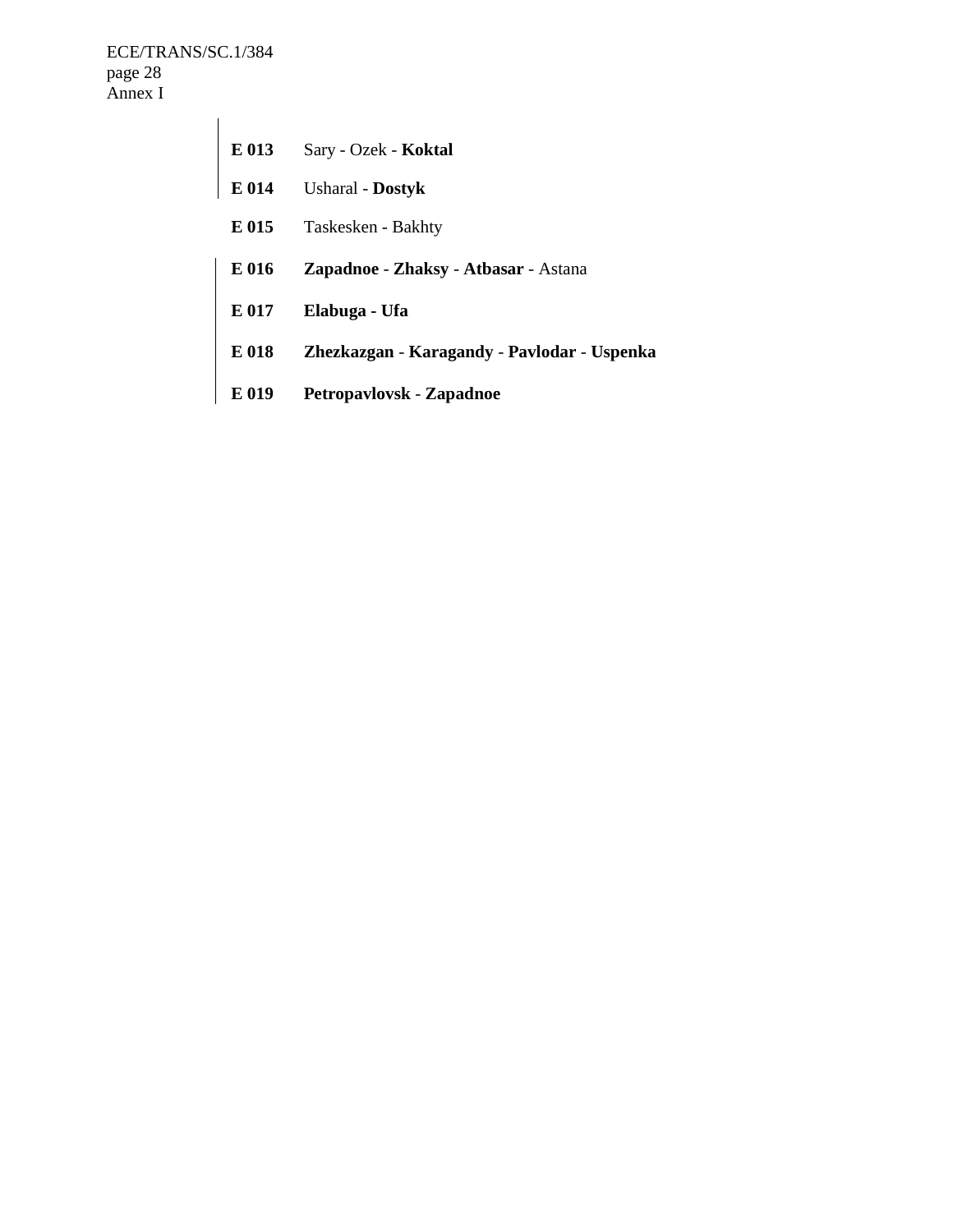ECE/TRANS/SC.1/384 page 29 Annex II

### **Annex II**

#### **CONDITIONS TO WHICH THE MAIN INTERNATIONAL TRAFFIC ARTERIES SHOULD CONFORM**

#### **Contents**

#### I. GENERAL

### II. CLASSIFICATION OF INTERNATIONAL ROADS

### III. GEOMETRIC CHARACTERISTICS

- 1. General considerations
- 2. Horizontal and vertical alignment
	- 2.1 Basic parameters<br>2.2 Conditions of visi
	- Conditions of visibility
- 3. Cross-section between junctions
	- 3.1 Number and width of traffic lanes<br>3.2 Shoulders
	- 3.2 Shoulders<br>3.3 Central res
	- 3.3 Central reserve<br>3.4 Crossfall
	- Crossfall
- 4. Overhead clearance
- 5. Intersections
	- 5.1 Choice of type of junction
	- 5.2 Layout of level junctions
	- 5.3 Interchanges
		- 5.3.1 General provisions
		- 5.3.2 Geometric characteristics
- 6. Deceleration and acceleration lanes
- 7. Railway intersections
- IV. EQUIPMENT

.

- 1. General considerations
- 2. Vertical signs and road markings
	- 2.1 General characteristics of vertical signs and road markings<br>2.2 Road markings
	- 2.2 Road markings<br>2.3 Vertical signs
	- 2.3 Vertical signs<br>2.4 Roadworks and
	- Roadworks and emergency signs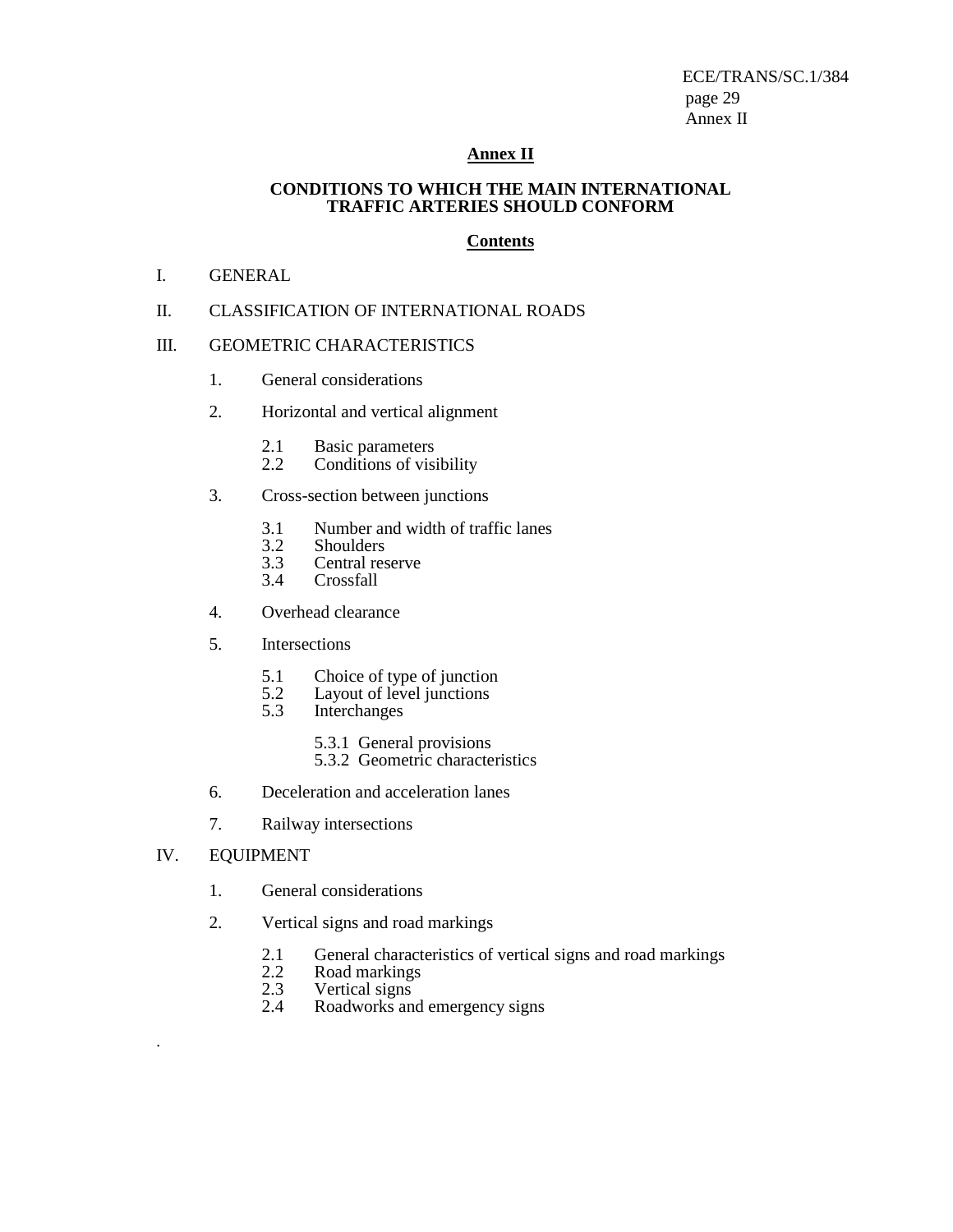ECE/TRANS/SC.1/384 page 30 Annex II

- 3. Equipment and user services
	- 3.1 Safety fences and barriers<br>3.2 Delineators
	- 3.2 Delineators<br>3.3 Anti-glare d
	- 3.3 Anti-glare devices<br>3.4 Arrester beds
	- Arrester beds
- 4. Traffic control
	- 4.1 Traffic light signals<br>4.2 Variable traffic sign
	- Variable traffic signs
	- 4.3 Emergency communication systems
- 5. Road lighting
- 6. Ancillary facilities installation
	- 6.1 Safety of pedestrians and cyclists<br>6.2 Protection of disabled persons
	- 6.2 Protection of disabled persons<br>6.3 Protection from animals
	- Protection from animals
- 7. Service facilities
	- 7.1 Rest areas<br>7.2 Service are
	- 7.2 Service areas<br>7.3 Toll areas
	- 7.3 Toll areas<br>7.4 Frontier po
	- Frontier posts

# **V. MANAGEMENT, SAFETY EQUIPMENT AND GENERAL ARRANGEMENTS FOR TUNNELS**

- **1. Traffic management systems**
- **2. Control centre**
- **3. Emergency exits and access for emergency services**
- **4. Tunnel equipment** 
	- **4.1 Lighting appliances, power supply and electrical circuits**
	- **4.2 Emergency appliances**
	- **4.3 Ventilation systems**
	- Other appliances and systems for the improvement of safety

# **VI. ENVIRONMENT AND LANDSCAPING**

- **1. General remarks**
- **2. Integration of roads into the environment**
- **3. The main adverse effects of roads on the environment** 
	- **3.1 Water pollution** 
		- **3.1.1 Pollution during roadworks**
		- **3.1.2 Seasonal pollution**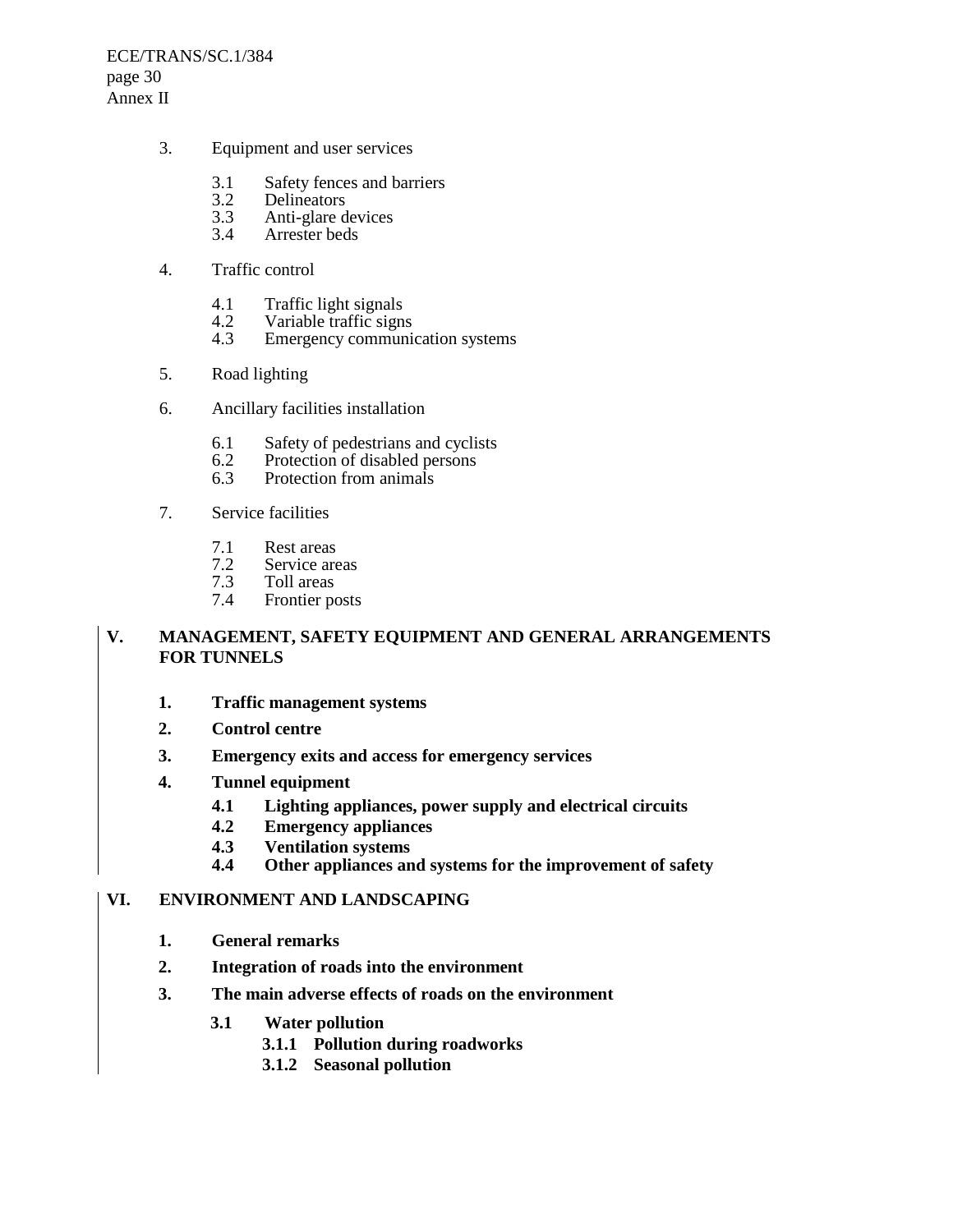ECE/TRANS/SC.1/384 page 31 Annex II

- **3.1.3 Accidental pollution**
- **3.1.4 Chronic pollution**
- **3.2 Noise** 
	- **3.2.1 Factors to be taken into account**
	- **3.2.2 Measures to be taken**
- **4. Taking account of the landscape and the cultural environment**

# **VII.** MAINTENANCE

- 1. General considerations
- 2. Maintenance management
- 3. Specific maintenance aspects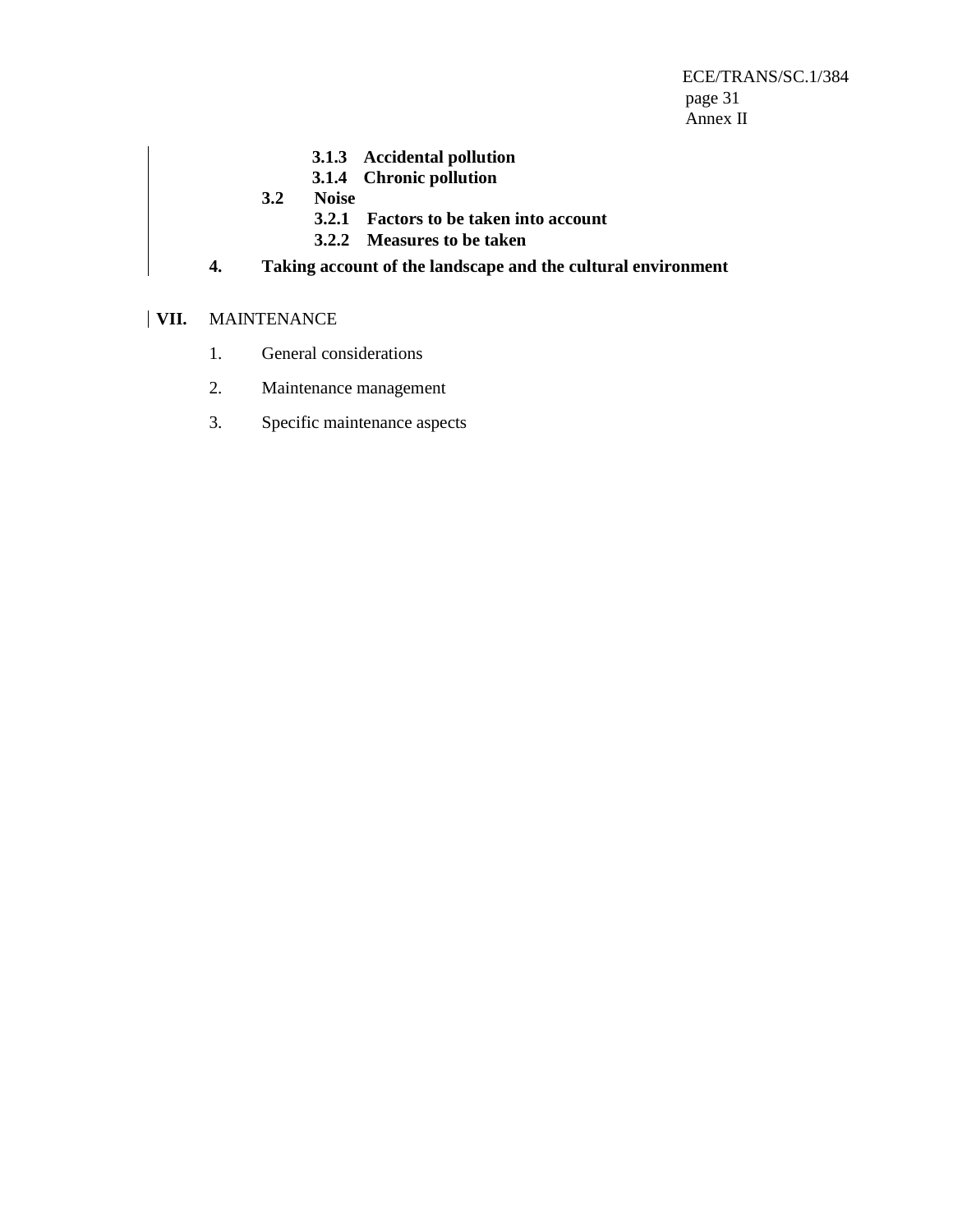# **CONDITIONS TO WHICH THE MAIN INTERNATIONAL TRAFFIC ARTERIES SHOULD CONFORM**

#### I. GENERAL

The fundamental characteristics of the construction, improvement, equipment and maintenance of the main international traffic arteries, hereafter designated "international roads", are dealt with in the following provisions, which are based on modern concepts of road construction technology. They do not apply in built-up areas. The latter shall be by-passed if they constitute a hindrance or a danger.

The provisions of this annex take into account various criteria including traffic safety, environmental protection, fluidity of traffic flow and comfort of road users, applied on the basis of economic evaluation. **The provisions of this annex concerning tunnels shall apply to tunnels with lengths of over 500 m. Some of these provisions, however, concern long tunnels only.** 

Countries shall make every possible effort to conform to these provisions both in the construction of new roads and in modernizing existing ones.

### II. CLASSIFICATION OF INTERNATIONAL ROADS

International roads are classed as follows:

#### 1. Motorways

Motorway" means a road specially designed and built for motor traffic, which does not serve properties bordering on it, and which:

(i) Is provided, except at special points or temporarily, with separate carriageways for the two directions of traffic, separated from each other by a dividing strip not intended for traffic or, exceptionally, by other means;

- (ii) Does not cross at level with any road, railway or tramway track, or footpath; and
- (iii) Is specially sign-posted as a motorway.

#### 2. Express roads

**An express road is a road reserved for motor traffic accessible from interchanges or controlled junctions only and which:** 

- **(i) Prohibits stopping and parking on the running carriageway(s); and**
- **(ii) Does not cross at level with any railway or tramway track, or footpath.**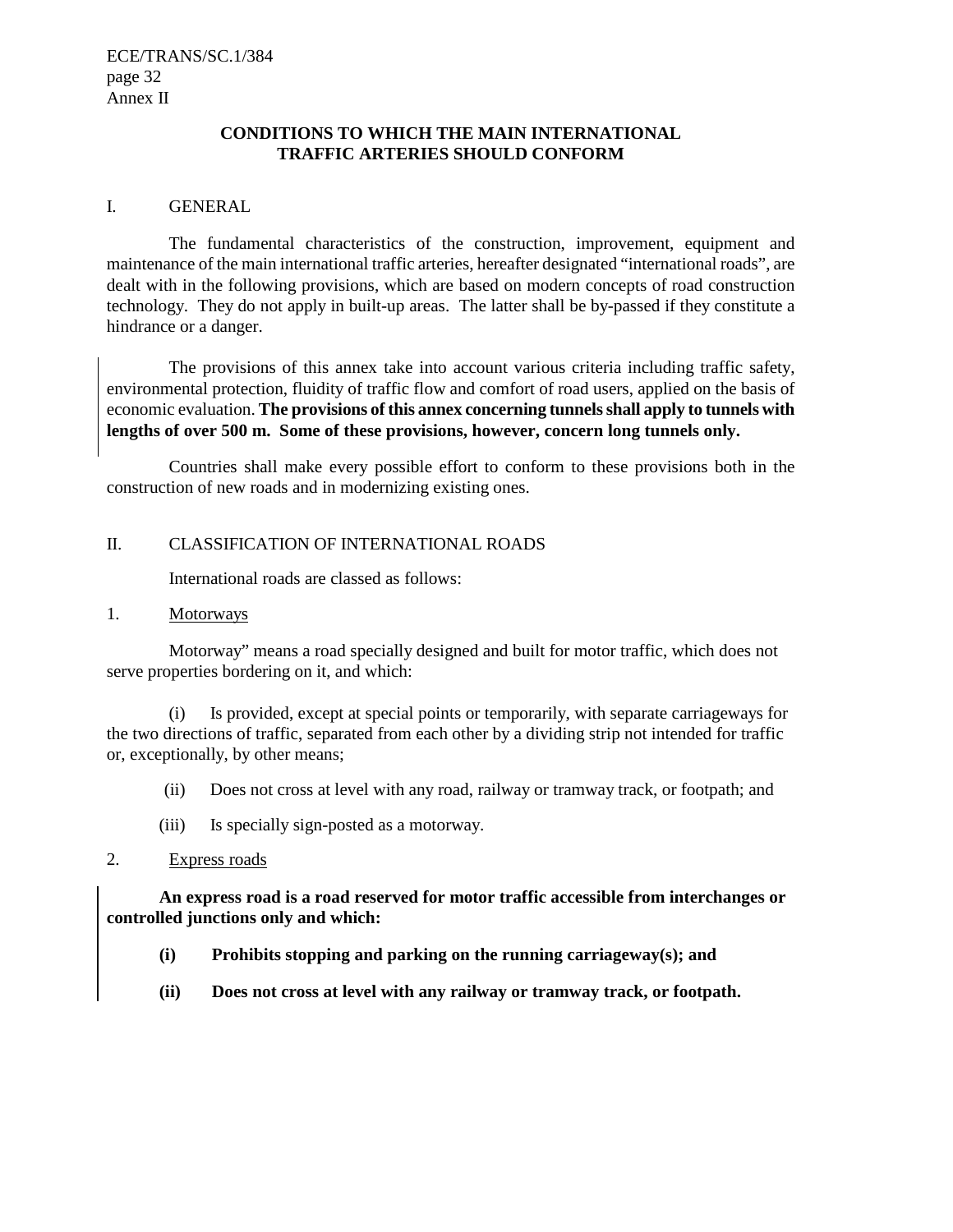#### 3. Ordinary roads

An ordinary road is one open to all categories of users and vehicles. It may have a single carriageway or separate carriageways.

International roads should preferably be motorways or express roads.

### III. GEOMETRIC CHARACTERISTICS

#### III.1 General considerations

The choice of geometric characteristics shall be such as to afford to all users proper safety and traffic flow conditions with a minimum of congestion, bearing in mind the function of the road and the general behaviour of drivers.

The general rules of design apply to both the construction of new roads and the modernization of the existing network. In the latter case, however, account shall be taken of special constraints and situations and the basic rules shall be applied flexibly so as to conserve the general consistency of the route. Less importance may therefore be attached to some basic parameters while upgrading the quality of the alignment and its perception by the driver ("readability" of the road) so as to improve safety.

The progressive improvements to a road shall be effected with particular care so as, at each stage, to respect the general consistency of the route (importance of transitions).

When a motorway or a road with separate carriageways is constructed in stages, involving the initial inauguration of a single two-way carriageway, care shall be taken in designing this first phase so that its two-way nature is clearly recognizable by users and so that it can function as such; this will involve the need to ensure overtaking visibility for traffic in each direction along most of the alignment and, as far as possible, to conceal such installations as must be constructed in their final form from the outset.

The parameters of the design and dimensions depend on the choice of category of road, which is conditioned by its functions, its location (topography, land use, etc.) and the general technical and economic context. The choice of category shall take account of:

Internal consistency (homogeneity) of construction characteristics;

Consistency of the road with the user's perception of it.

It will then be possible to define a consistent overall approach to the development of the route (or section) under consideration, and to decide accordingly on all the components of the project (geometry, signs and equipment, and junctions).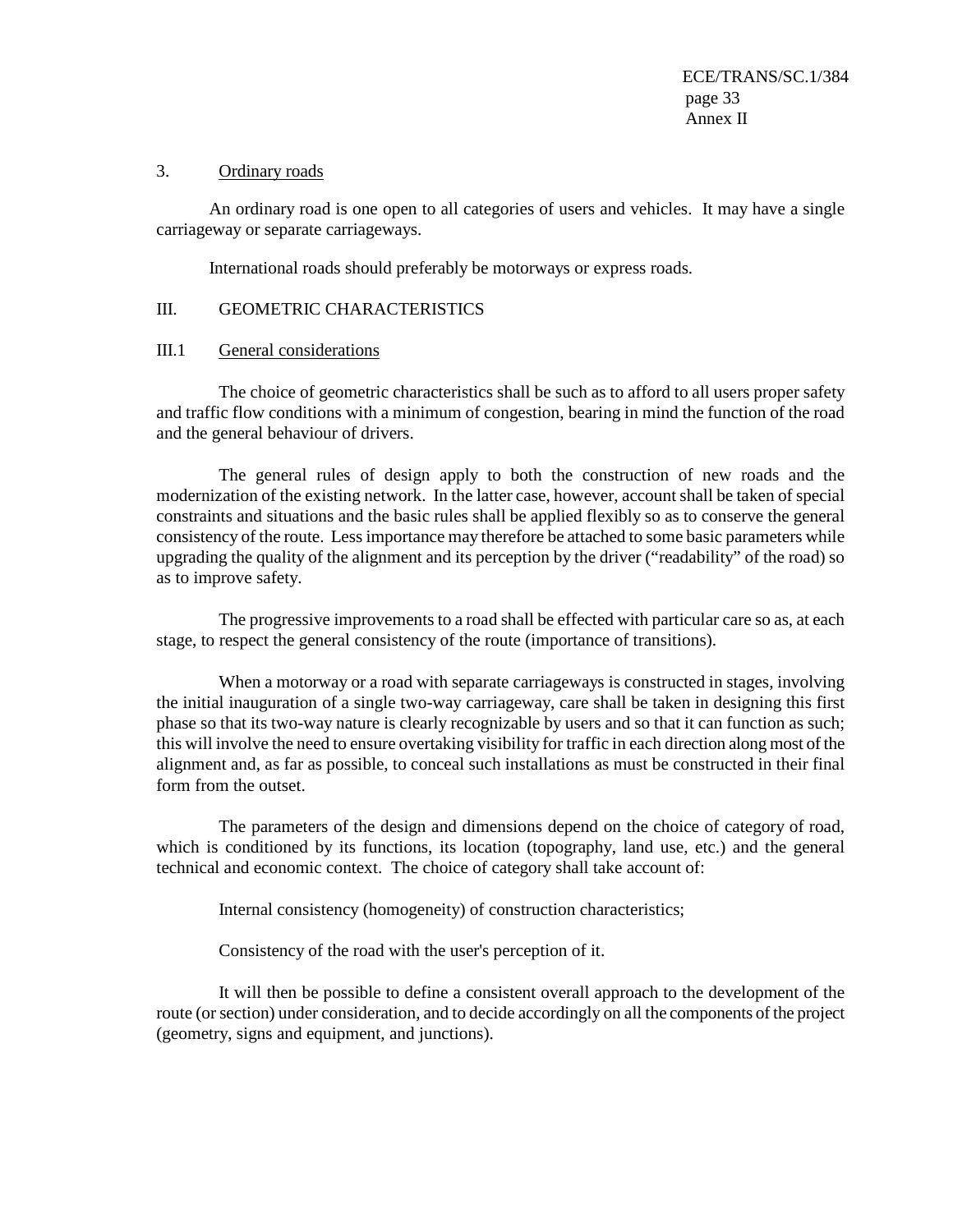ECE/TRANS/SC.1/384 page 34 Annex II

A range of design speed is associated with each category of road.

The design speed is that speed which in a scheme for the improvement or construction of a road is chosen to determine geometric characteristics permitting isolated vehicles to travel at this speed in safety.

The range of recommended design speeds in km/h on international roads is as follows:

| Motorways      | X  | 80 | 100 | 120 | 140 |
|----------------|----|----|-----|-----|-----|
| Express roads  | 60 | 80 | 100 | 120 | X   |
| Ordinary roads | 60 | 80 | 100 | X   | X   |

Design speeds of over 100 km/h should not be selected unless the carriageways are separated and the layout of intersections so permits.

The lowest design speeds (60 km/h for roads or 80 km/h for motorways) may be used on highly restrictive sections.

The design speed may be reduced in exceptional cases on sections of limited length of the road and in difficult topographic and other conditions. Changes from one design speed to another should be applied gradually in such a manner that they can be easily foreseen by the driver.

The concept of "design speed" may not be applicable to certain routes with a difficult topography.

International roads shall present homogeneous characteristics over sufficiently long sections. Changes of category shall be made at points where they are quite clear to users (approaching built-up areas, change in topography, interchanges**, toll areas and frontier posts)** and particular attention shall be paid to transition zones.

It is also important to verify that minimum conditions of safety are observed at all points on the road, taking into account the actual speeds at which most users travel, in the light of the general configuration of the alignment and the regulations in force.

International roads should provide for traffic of motor vehicles in accordance with national regulations concerning the sizes, total weight and axle load.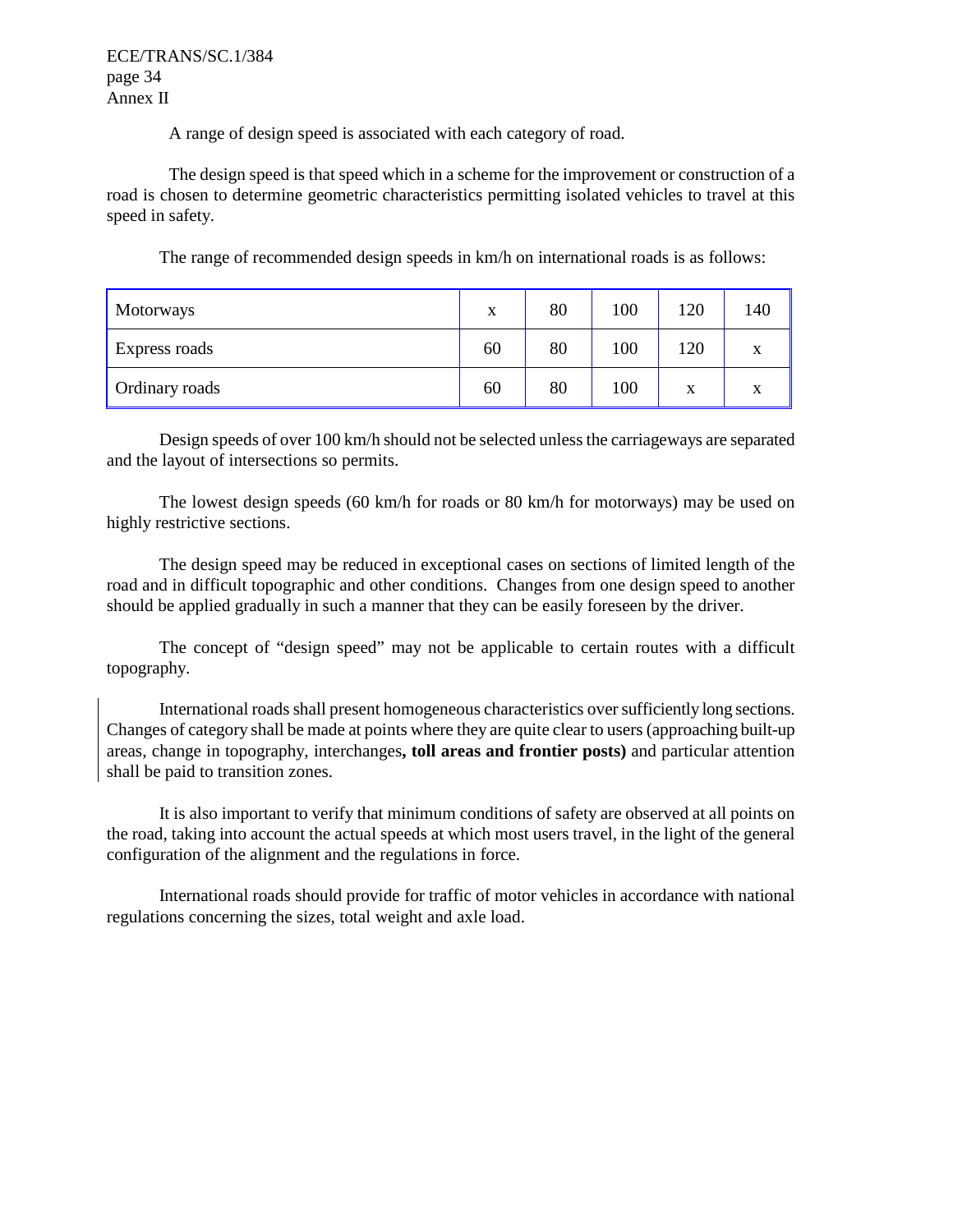ECE/TRANS/SC.1/384 page 35 Annex II

#### III.2 Horizontal and vertical alignment

#### III.2.1 Basic parameters

The horizontal and vertical alignment shall be coordinated in such a way that the road is perceived by the driver as being without undue discontinuities of alignment, permits him to anticipate his manoeuvres and to see clearly the critical points, in particular junctions and entrances and exits of interchanges.

The rules for the dimensions of the horizontal and vertical alignment shall be based on conventional traffic engineering parameters (reaction times, friction coefficients, height of obstacle, etc.) for the majority of users.

The recommended minimum values for the parameters of the horizontal and vertical alignment are given in the following table:

| Design speed (km/h)                                                    |         | 60    | 80      | <b>100</b> | 120       | 140     |
|------------------------------------------------------------------------|---------|-------|---------|------------|-----------|---------|
| Minimum radii in plane (corresponding to<br>maximum superelevation 7%) |         | 120   | 240     | 450        | 650       | 1 000   |
| Maximum gradient (percentage not to be<br>exceeded)*                   |         | 8     | 7       | 6          | 5         |         |
| Maximum longitudinal gradient in new<br>tunnels**                      |         | 5     | 5       | 5          | 5         | 5       |
| Minimum radii at the highest<br>point of the vertical alignment        | One-way | 1 500 | 3 0 0 0 | 6 0 0 0    | 10<br>000 | 18 000  |
| (in m)                                                                 | Two-way | 1 600 | 4 500   | 10 000     |           |         |
| Minimum radii at the lowest point of the<br>vertical alignment         |         | 1 500 | 2 0 0 0 | 3 0 0 0    | 4 200     | 6 0 0 0 |

The maximum gradient should be decreased by 1% in the case of express roads and motorways. When the **maximum gradient is applied, an additional lane for slow-moving vehicles should be envisaged.** 

**\*\* Unless no other solution is geographically possible. In tunnels with gradients higher than 3%, additional and/or reinforced measures should be taken to enhance safety on the basis of a risk** analysis.

The minimum vertical alignment radii shall be avoided at the approaches to critical points (junctions, interchanges, accesses, entries to built-up areas, etc.).

The gradient resulting from longitudinal slope and superelevation shall not exceed 10%.

**Horizontal alignment curves shall, when appropriate, be introduced by transition curves.**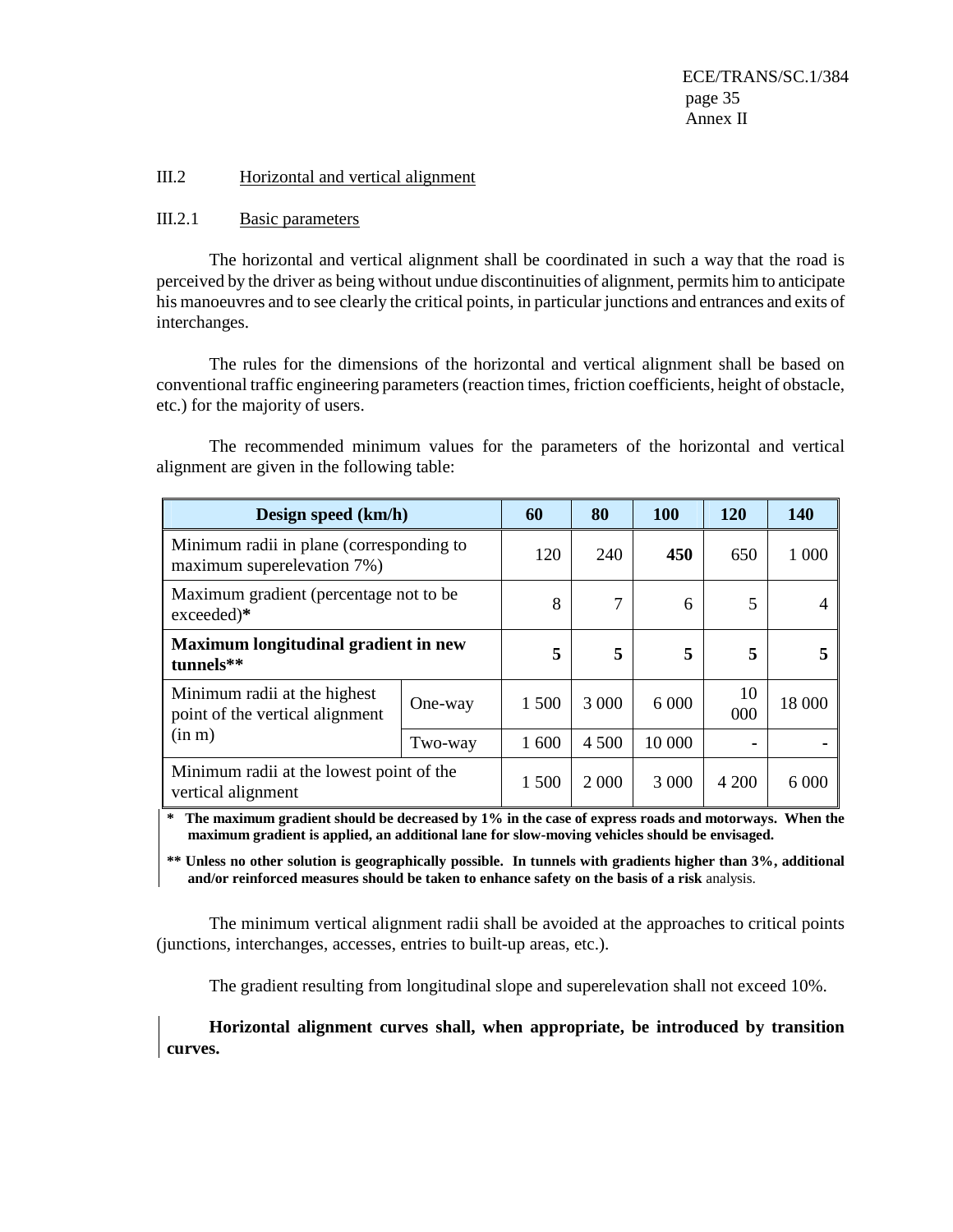### III.2.2 Conditions of visibility

Visibility distances shall be at least equal to stopping distances for obstacles over the whole length of the road.

Minimum values are given for guidance in the table below:

| Design speed (km/h)           | 60 | 80  | .00 |     | l 40 |
|-------------------------------|----|-----|-----|-----|------|
| Minimum stopping distance (m) | ΠC | 100 |     | 200 | 300  |

On two-way roads, the minimum visibility distances required for overtaking shall be provided on as great a percentage of the length of the road and be as uniformly distributed as possible.

Where visibility is insufficient, the construction, on single carriageway two-way roads, of passing areas or judiciously-sited local widening of the road is recommended.

In areas where visibility distances cannot be ensured (permanently or temporarily), appropriate road markings and signs shall prohibit overtaking in a form clear and perceptible to users.

### III.3 Cross-section between junctions

The formation of international roads shall comprise, in addition to the carriageway or carriageways, verges and possibly a central reserve and special paths for pedestrians and cyclists. Such special paths shall not be permitted within the formation of motorways and express roads.

The cross-section shall be such as to ensure at all times the smooth flow of current and foreseeable traffic in proper conditions of safety and comfort.

In this respect, tunnels and bridges, structures which are an integral part of the road system, **should**, to the extent possible, with the exception of the emergency lane, have the same number of traffic lanes as there are before and after these structures. Any change in the number of lanes should occur at a sufficient distance from the entrance to these infrastructures.

For tunnels, the principal criteria to be taken into account in deciding on the number of tubes to build (a single tube or two tubes) are traffic forecasts and safety (taking into account such aspects as the percentage of heavy goods vehicles, gradient and length).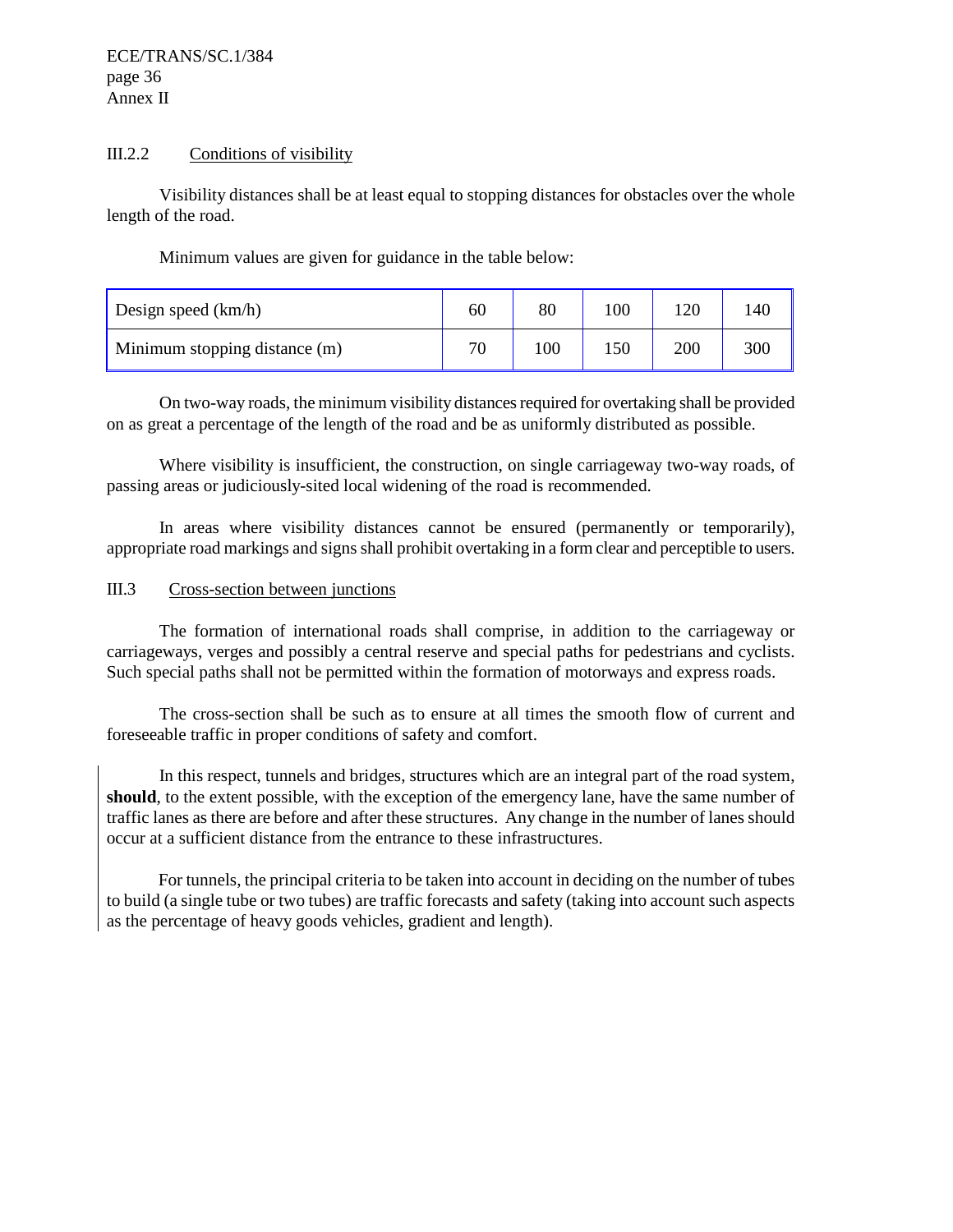Emergency stopping places (lay-bys) should be provided at least every 1000 m in narrow bidirectional tunnels with heavy traffic.

New tunnels without an emergency lane should as far as possible be provided with emergency walkways, elevated or not, for tunnel users in the event of an incident. In existing tunnels where there is neither an emergency lane nor an emergency walkway, additional and/or reinforced measures **should** be taken to ensure safety.

### III.3.1 Number and width of traffic lanes

The choice of the number of lanes shall be based on current and foreseeable flows of traffic. It must ensure that the necessary standard of service is provided, taking into account the economic function of the road.

Operational measures **with a view to temporarily increasing capacity,** *inter alia***, counterflow traffic, speed reductions and a reduction in the width of lanes**, may also ensure a steady flow of traffic under certain special conditions **and during certain periods.** 

Particular care shall be taken in regard to the construction of three-lane roads and the use of the central lane. The central lane should not be used for overtaking in both directions at the same time.

Separate one-way carriageways are strongly recommended for four-lane roads so as to maintain proper safety standards.

Additional lanes should be considered, especially on gradients when the proportion and speed of slow vehicles lead to unacceptable reduction in service level.

Traffic lanes on a straight alignment should have a minimum width of 3.50 m. Extra width shall be provided in small radius curves so as to make room for the largest authorized vehicles.

The width of supplementary lanes on gradients can be reduced to 3 m.

# III.3.2 Shoulders

The shoulder can be taken to comprise a stabilized or paved section and a grass or gravel verge.

 The recommended minimum width of shoulders is a range from 2.50 m for ordinary roads to 3.25 m for motorways. On difficult sections of mountainous terrain and on sections crossing intensively urbanized areas, **with constructions such as fly-overs, viaducts, bridges and tunnels**  and also on sections equipped with acceleration or deceleration lanes, the width of shoulder can be reduced.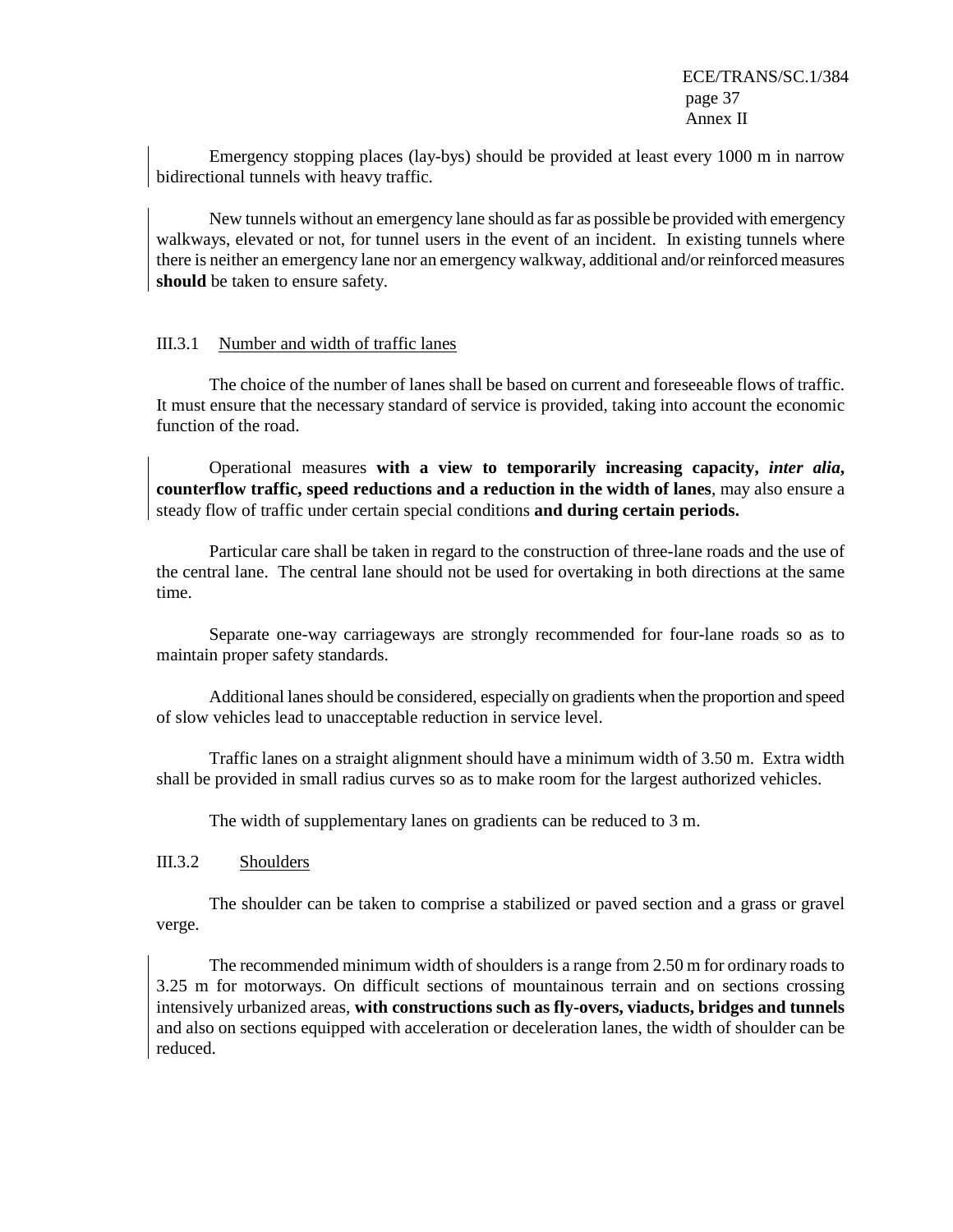ECE/TRANS/SC.1/384 page 38 Annex II

On motorways, the shoulders should normally include a continuous stopping strip (emergency stopping strip) of at least 2.50 m (3 m if heavy vehicle traffic so justifies), stabilized and paved so as to permit stopping.

On ordinary roads, the provision of stabilized lateral strips of at least 0.7 m width, clearly differentiated from the carriageway, is recommended.

For safety reasons, an obstacle-free area of at least 3 m beyond the edge of the running carriageway should be provided, if possible, and obstacles which are too close to the edge of the carriageway shall be isolated by appropriate means.

In the absence of a stopping-strip, parking areas (stopping points) shall be provided at intervals. Where necessary, draw-ins for buses shall also be provided.

When two-wheeled traffic so justifies, special facilities (cycle paths or strips) shall be envisaged. Special facilities for pedestrians shall also be envisaged when their presence makes it necessary.

The verge shall be sufficiently wide to permit clear visibility and provide room for highway equipment (signs, barriers - see chapter IV) where necessary.

### III.3.3 Central reserve

The recommended minimum width of the central reserve on motorways and roads with separate carriageways is about 3 m. This minimum width may be reduced in highly restrictive areas, although an adequate width must be maintained for the installation of a safety fence. Adequate safety fences shall be provided in such cases (see chapter IV).

The central reserve shall normally be equipped with safety fences (crash barriers or safety barriers) unless it is wide enough to result in little risk of vehicle cross-over accidents.

# III.3.4 Crossfall

On straight or nearly straight alignments the carriageway crossfall as a rule should be from 2% to 3% to facilitate water runoff. The slope should be from a central crown on two-way roads and slope outwards from the central reserve where there are separate carriageways.

Areas of varied superelevation should be treated with special care to ensure adequate water runoff.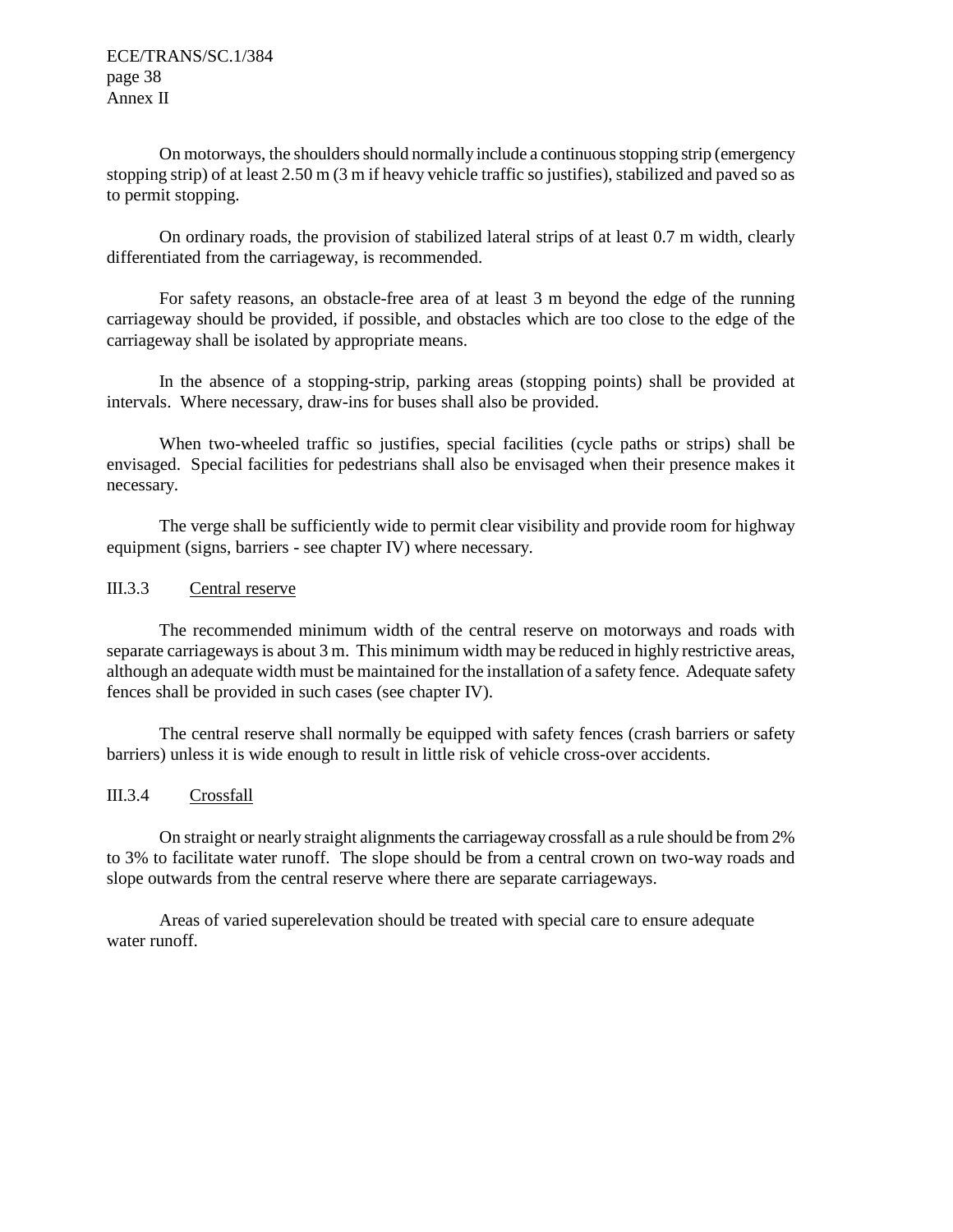# III.4 Overhead clearance

Overhead clearance shall be not less than 4.5 m.

III.5 Intersections<sup>∗</sup>

#### **An intersection is a point at which two or more traffic flows meet.**

#### III.5.1 Choice of type of junction

The whole of the interchange system shall be treated consistently over the whole route, both in terms of the location and distances between interchange points, and in the choice of facilities which must be clear to all users and so designed as to minimize risks of conflict (particularly in traffic cuts).

The number of interchange points may also be reduced by re-routing some traffic flows to better constructed neighbouring junctions.

International roads shall normally have priority, except at specific points (intersection with another international road, transition zones, roundabouts) where loss of priority may be allowed.

On two-way roads, intersections can either be grade separated or level junctions. Gradeseparated junctions may be envisaged for important interchange points if economic conditions so permit, as well as grade separation without interchange for re-establishing certain communications (agricultural traffic, for example).

Roundabouts are a solution under certain conditions (transition areas, outskirts of a built-up area, large-scale interchange movements).

On roads where the carriageways are separated, intersections shall generally be constructed on separate levels (grade-separation of flows), since level junctions with interchanges can be envisaged only under certain specific conditions in which safety criteria can be respected.

Intermediate solutions (grade separation without interchange, no-left-turn half-junction) may be envisaged under certain conditions.

On motorways, grade-separated intersections shall be obligatory.

 $\overline{a}$ 

<sup>∗</sup> Note: This text is based on the assumption that traffic keeps to the right.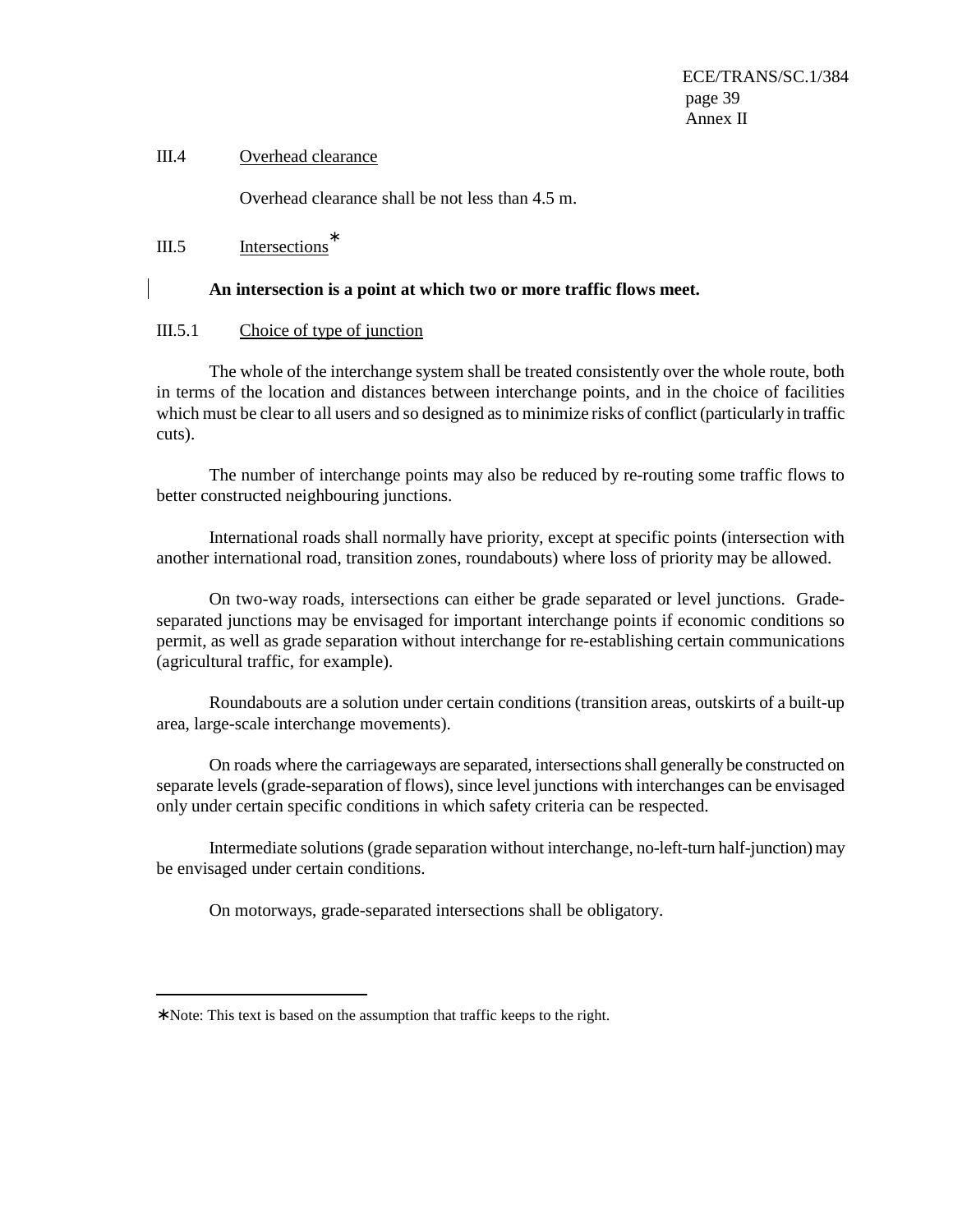# ECE/TRANS/SC.1/384 page 40 Annex II

The use of junctions **with traffic light signals (three colour system)** outside built-up areas may be envisaged provided that their visibility and successful operation can be ensured without risk to users.

# III.5.2 Layout of level junctions

Level junctions shall be constructed in accordance with the rules in force on the basis of the following general principles:

- The best possible conditions of visibility and perception of the junction shall be ensured on approaches from main or secondary roads;
- Complex layouts shall be avoided and the geometry made as simple as possible consistent with the functions of the junction, so as to render it readable and comprehensible to users. Junctions comprising more than four branches shall therefore be simplified by grouping certain traffic streams, or shall be treated as roundabouts;
- Geometry and traffic-signals shall be used to warn and slow down non-priority users. The junction should include on the non-priority carriageways directional islands, bordered, for example, by a slightly raised kerb to channel secondary flows (diversion of lanes);
- Intersecting lanes shall intersect one another as nearly at right angles as possible;
- Left-turn<sup>\*</sup> deceleration lanes shall be provided on the road as soon as the corresponding traffic reaches a substantial level;
- Priority-road users shall be forewarned and excessively wide lanes avoided, since they encourage speeding, reduce vigilance and make crossing more difficult (for example, avoid increasing the number of through lanes, and provide deceleration lanes to the right and merging lanes only if the traffic so justifies);
- In the case of substantial interchange traffic and in the presence of left-turn**\*** deceleration lanes, the central storage area and special lanes shall be indicated clearly (islands, and appropriate markings and surfacing);
- When necessary, direct and clearly marked paths for pedestrians and cyclists shall be provided.

\_\_\_\_\_\_\_\_\_\_\_

**<sup>\*</sup>** Note: This text is based on the assumption that traffic keeps to the right.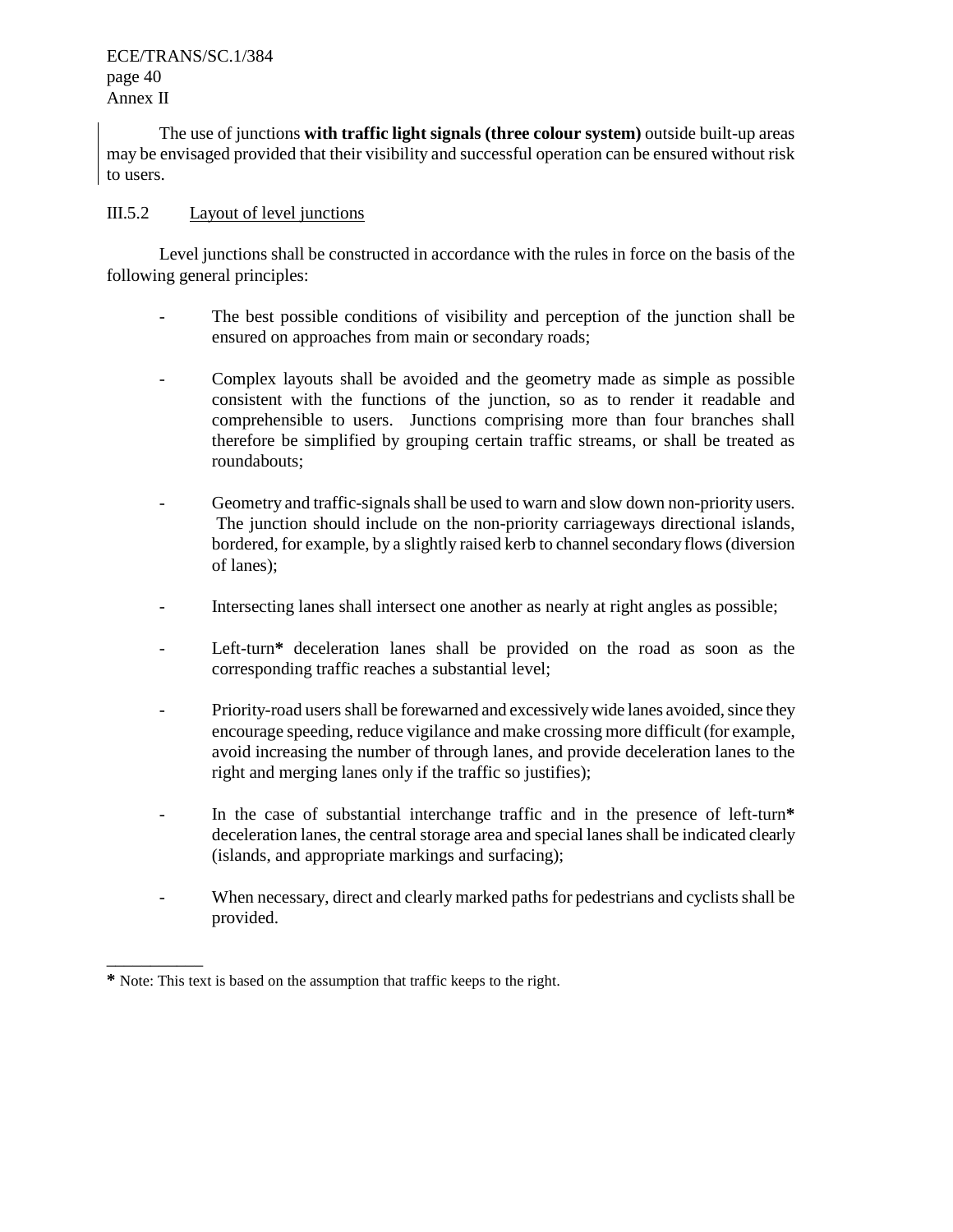## III.5.3 Interchanges

#### III.5.3.1 General provisions

Interchanges are grade-separated junctions with slip roads permitting traffic to pass from one road to the other.

The choice of the form of interchanges shall be based on the objectives of simplicity and uniformity.

Uniformity shall be taken to be "operational", i.e. linked to the fact that motorway-users "expect" to have to make similar manoeuvres, even in interchanges of different types.

The form of an interchange shall depend on the topography, the relative importance of traffic flows, the type of intersecting road and the possible presence of toll booths.

#### III.5.3.2 Geometric characteristics

Slip roads: It is desirable for slip roads, including lateral markings and shoulders, to have the following minimal widths:

One-way carriageway: 6 m, including horizontal markings and shoulders;

Two-way carriageway: 9 m including horizontal markings and shoulders.

The characteristics of the alignment of slip roads should be as follows (but in exceptional cases the standards below may be reduced):

|  | Internal minimum radius on the level |  | 50 <sub>m</sub> |
|--|--------------------------------------|--|-----------------|
|  |                                      |  |                 |

- Maximum ascending gradient 7%
- Maximum descending gradient 8%
- Minimum radius in convex vertical curve 800 m
- Minimum radius in concave vertical curve 400 m

Horizontal curves shall be joined **by transition curves** of a suitable length**.** For this purpose it is also necessary to apply appropriate signs and/or markings.

Weaving sections: It is recommended that weaving sections should be long enough to allow movements to be effected in complete safety.

Divergence of traffic streams: Where a carriageway divides into two other carriageways, the separation of the two traffic streams shall be so effected as to be clearly perceptible.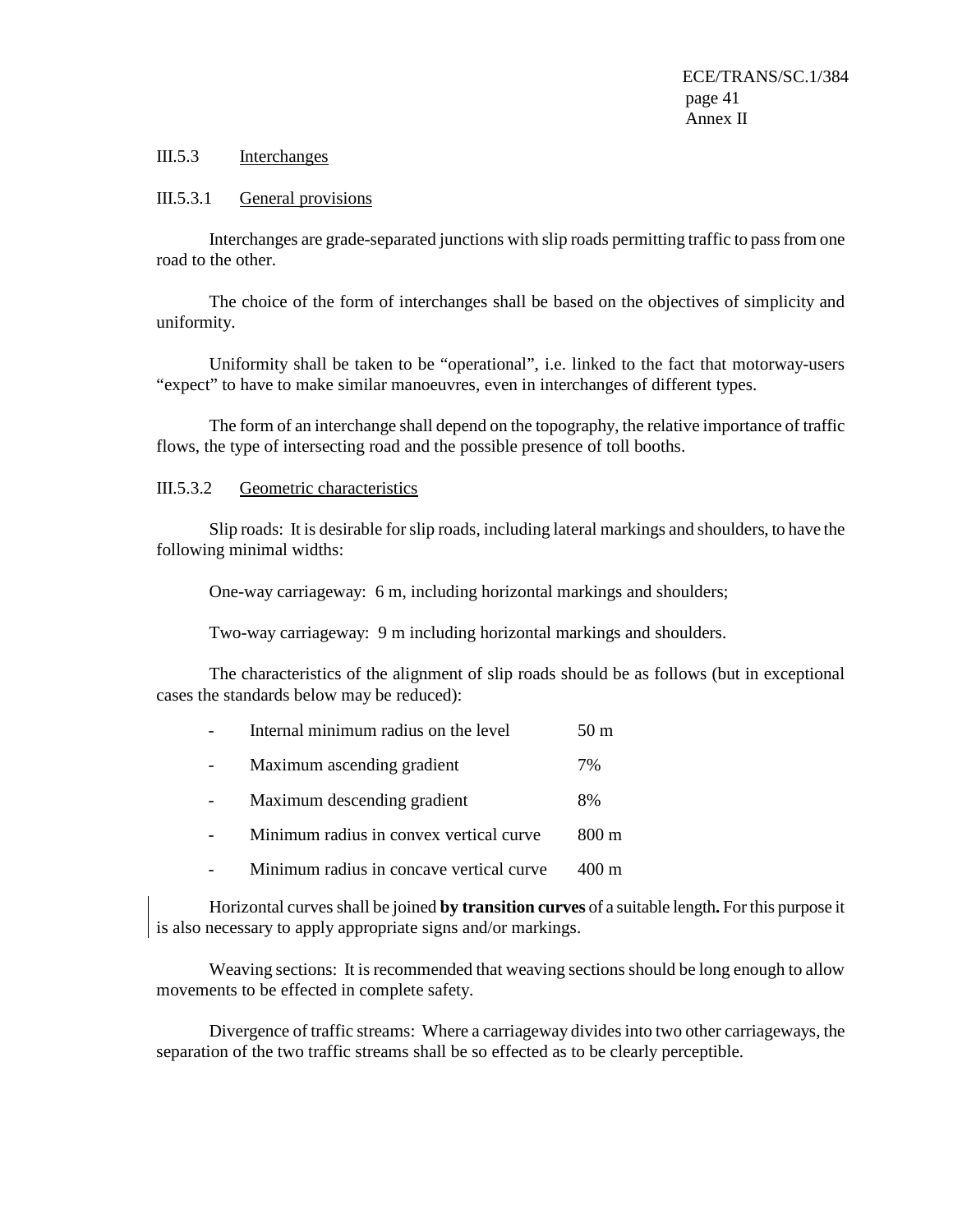ECE/TRANS/SC.1/384 page 42 Annex II

To this end, the user shall have time to move into the lane most appropriate for the direction he wishes to take, and shall have a sufficiently clear view of the point of divergence. It is therefore also necessary to apply appropriate signs and/or markings.

The less important traffic stream shall be required to leave by the right-hand carriageway.

Convergence of traffic streams: Where two carriageways converge to form one single carriageway, the integration of the two traffic streams shall be effected in safe conditions and shall not entail any significant reduction in the speeds of vehicles.

To this end:

(a) The drivers in the less important traffic stream shall preferably merge from the right into the more important traffic stream;

(b) The drivers who have to merge shall have a good view of the other carriageway before and beyond the point of convergence. The merging manoeuvre, where appropriate via an acceleration lane, shall not entail any appreciable reduction in the speed of the principal stream.

# **(c) Should the total number of converging traffic lanes be reduced, this reduction should be made at a sufficient distance from the point of convergence.**

### III.6 Deceleration and acceleration lanes

It is recommended that acceleration and deceleration lanes should be provided for access to or exit from the main carriageway at interchanges or related areas. These lanes shall be of constant width and either followed or preceded by a taper.

The length of the acceleration and deceleration lanes shall be calculated in accordance with the design speed or the traffic flow.

### III.7 Railway intersections

It is desirable for the railway intersections with international roads to be at different levels.

### IV. EQUIPMENT

### IV.1 General considerations

The types of road equipment described below constitute an essential element in the functioning of the road network and have an important impact on fluidity and safety of the traffic as well as on the comfort of road users.

Regular checking of the functioning of all such equipment and appropriate maintenance will enable it to ensure maximum efficiency.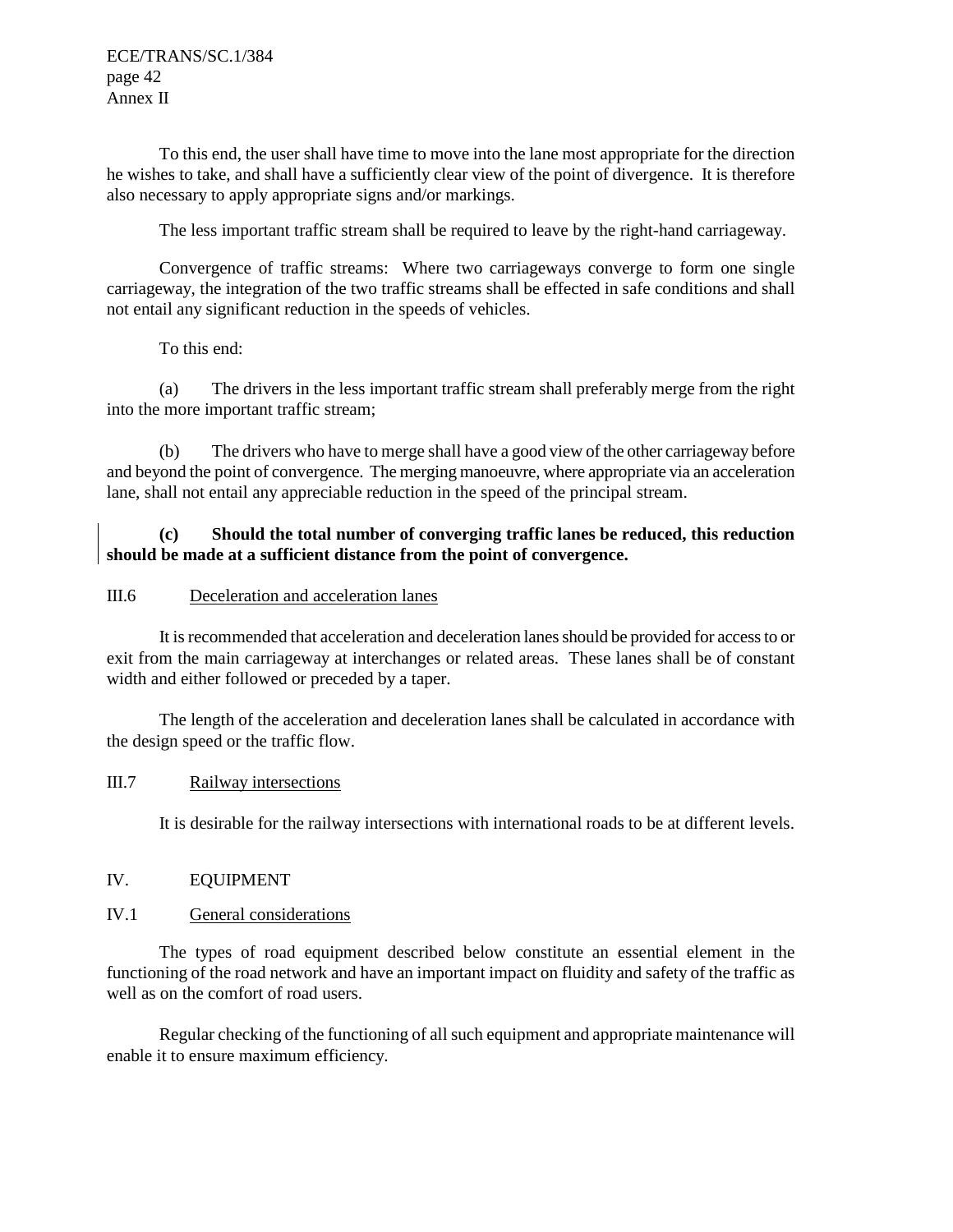ECE/TRANS/SC.1/384 page 43 Annex II

#### IV.2 Vertical signs and road markings

#### IV.2.1 General characteristics of vertical signs and road markings

Vertical signs and road markings, in accordance with the principles set out in international conventions and agreements, contribute to the comprehensibility of the road and shall be designed and executed in such a way as to be consistent with each other and with the components of the project in general.

The basic prerequisite for signs shall be homogeneity; they are intended for users moving rapidly and shall therefore be visible from an adequate distance by day or by night, and be immediately comprehensible.

An effort should be made to generalize the use of non-literal messages, with standardized dimensions, symbols and characters, so as to make them easily comprehensible to road users of any country.

Illuminated panels or panels using retro-reflective materials shall be used for signs on roads which are not lit and may also be used on roads which are equipped with permanent lighting. It is recommended that markings on roads without permanent lighting should be executed using retroreflective materials.

It is also important to avoid having too many signs.

#### IV.2.2. Road markings

Road markings shall be harmonized with vertical signs and the materials used shall have a high skid resistance.

#### IV.2.3 Vertical signs

In view of the international nature of the roads under consideration, particular care shall be taken in the use of indicator panels and the use of the "E" sign.

The effectiveness, and particularly the comprehensibility and readability of the signs depends on a number of conditions, their dimensions and correct siting, predominance of international symbols over words, brevity of the message conveyed, use of the same alphabet over the entire international network (other alphabets should be used only in conjunction with Latin characters), appropriate sizes for symbols and characters and the suitable proportions in relation to their background and the maximum speed of traffic.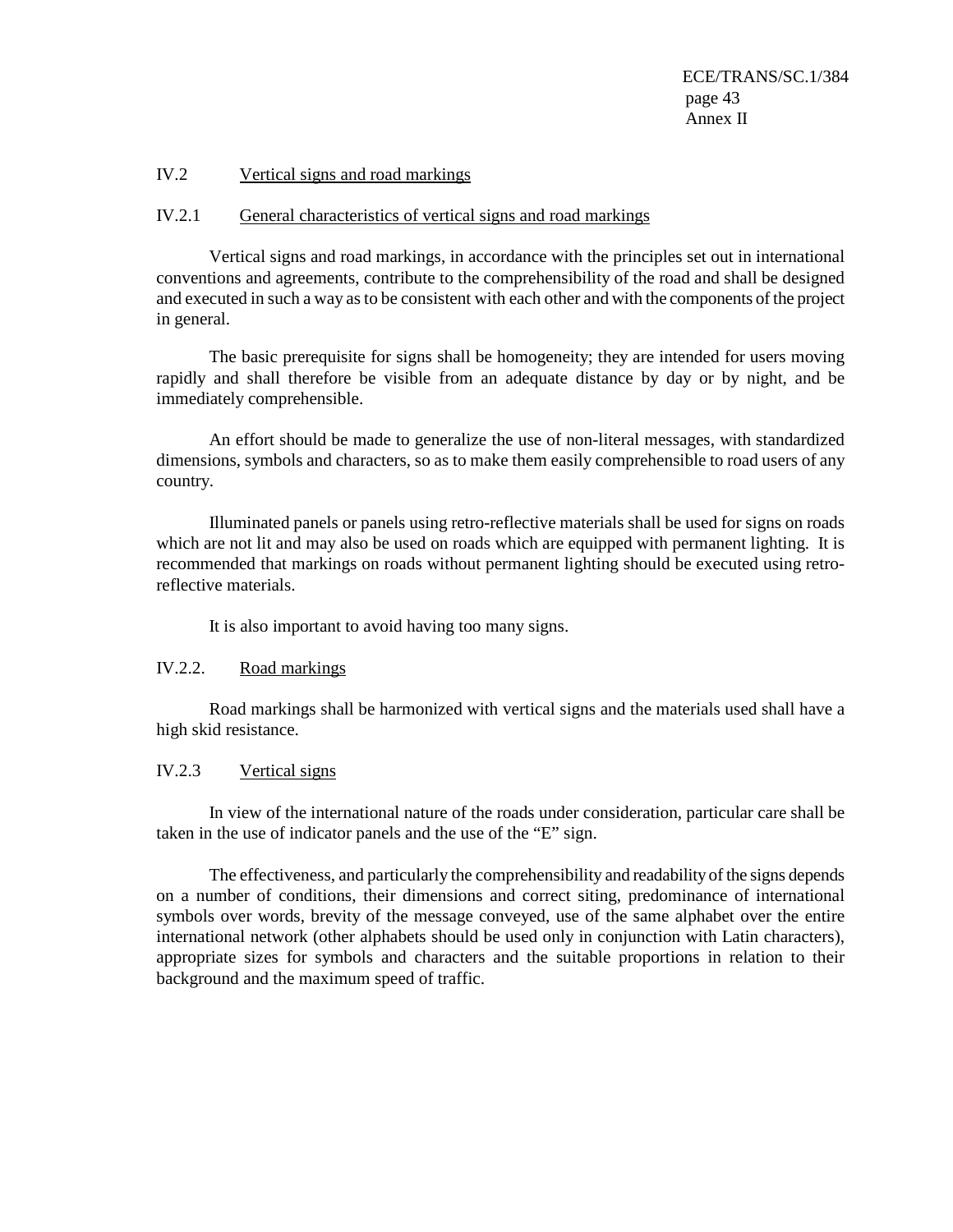### IV.2.4 Roadworks and emergency signs

For roadworks, emergencies (accidents) or ongoing operations entailing the closure of carriageways or lanes to traffic, adequate temporary signs shall be installed so as to ensure the safety of users and the personnel involved in such operations. These signs shall be removed once they are no longer required.

Within an area of road lighting the signs shall be retro-reflective. Where there is no road lighting the signs shall be retro-reflective and, as far as possible, combined with special illuminating guiding devices.

Permanent signs which are in contradiction with the temporary signs shall be removed or concealed.

#### IV.3 Equipment and user services

#### IV.3.1 Safety fences and barriers

Safety fences and barriers are designed to prevent a vehicle accidentally leaving the carriageway or to limit the consequences of its doing so.

The choice of device (guard-rails, crash barriers, safety barriers and fences) and the conditions for their use shall depend on the type of vehicle to be arrested, the cross-section, the possible consequences of vehicles leaving the carriageway, specific problems of visibility and difficulty of maintenance.

Since such devices themselves constitute obstacles, they shall not be installed unless the risk attendant on not doing so justifies them.

Such safety devices shall normally be provided on structures **and in their approach zones.** 

The use of safety devices on the central reserve depends on a number of factors, the most important of which are the volume of traffic and the width of the central reserve itself.

Safety devices shall be provided on shoulders where protruding non-brittle obstructions are situated too near the carriageway, where the height of embankments or the slope of banks constitutes an obvious hazard, or on sections bordered or crossed by a watercourse, a heavily used road, a railway, etc.

### IV.3.2 Delineators

The installation of delineators (i.e. road studs and hazard marker posts) furnished with retroreflective devices may considerably improve perception of the alignment.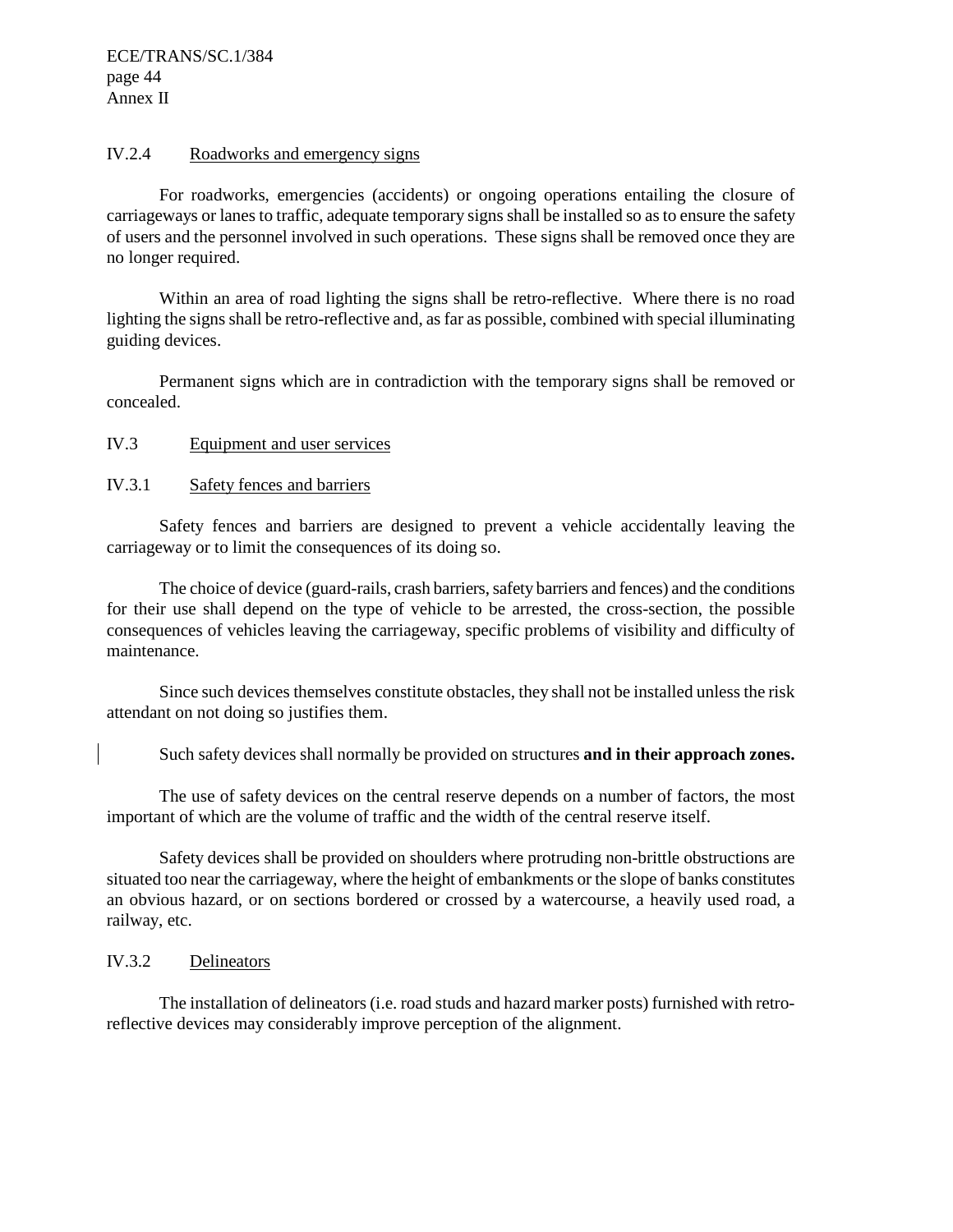ECE/TRANS/SC.1/384 page 45 Annex II

### IV.3.3 Anti-glare devices

Outside lighted sections, it might be advisable to install an artificial screen or a hedge on the central reserve of motorways and expressways, or on the shoulder when another road runs along the "E" road. It is advisable to make sure that such arrangements do not obstruct the visibility for road users and do not reduce the efficiency of traffic safety devices installed nearby.

### IV.3.4 Arrester beds

To ensure the safety of lorries on very long, steep gradients, it may be useful to provide judiciously-placed arrester beds alongside the downhill lane. This facility should, however, be the exception, and be reserved for instances when no other solution can be envisaged.

# IV.4 Traffic control and user information

# IV.4.1 Traffic light signals

Traffic light signals shall be used in accordance with the international conventions and agreements in force. Flashing amber lights may be used to indicate a particular hazard (roadworks, toll gates, pedestrian crossings, etc.) thus encouraging users to pay more attention and reduce their speed.

Temporary traffic light signals may be provided in some exceptional cases (e.g. alternating traffic as a result of roadworks or accidents).

#### IV.4.2 Variable traffic signs

Variable traffic signs shall be as comprehensible as static road signs, and be legible by day and night to drivers in all **lanes.**

### IV.4.3 Emergency communication systems

The provision of emergency telephone or other communication posts, indicated by specific signs, linked to a centre operating 24 hours a day is recommended on all types of international roads. Such call-points would be installed along the road on the outer verge away from structures, regularly spaced and at reasonably frequent intervals. On motorways an interval of 2 km is recommended. An emergency communication system should include signs (or panels) indicating the direction and distance to the nearest call-point.

Where a special road emergency communication system does not exist on express roads and ordinary roads the general telephone system can be utilized and signs indicating the position of the nearest public telephone would be helpful.

Special allowance can be made for long bridges and tunnels.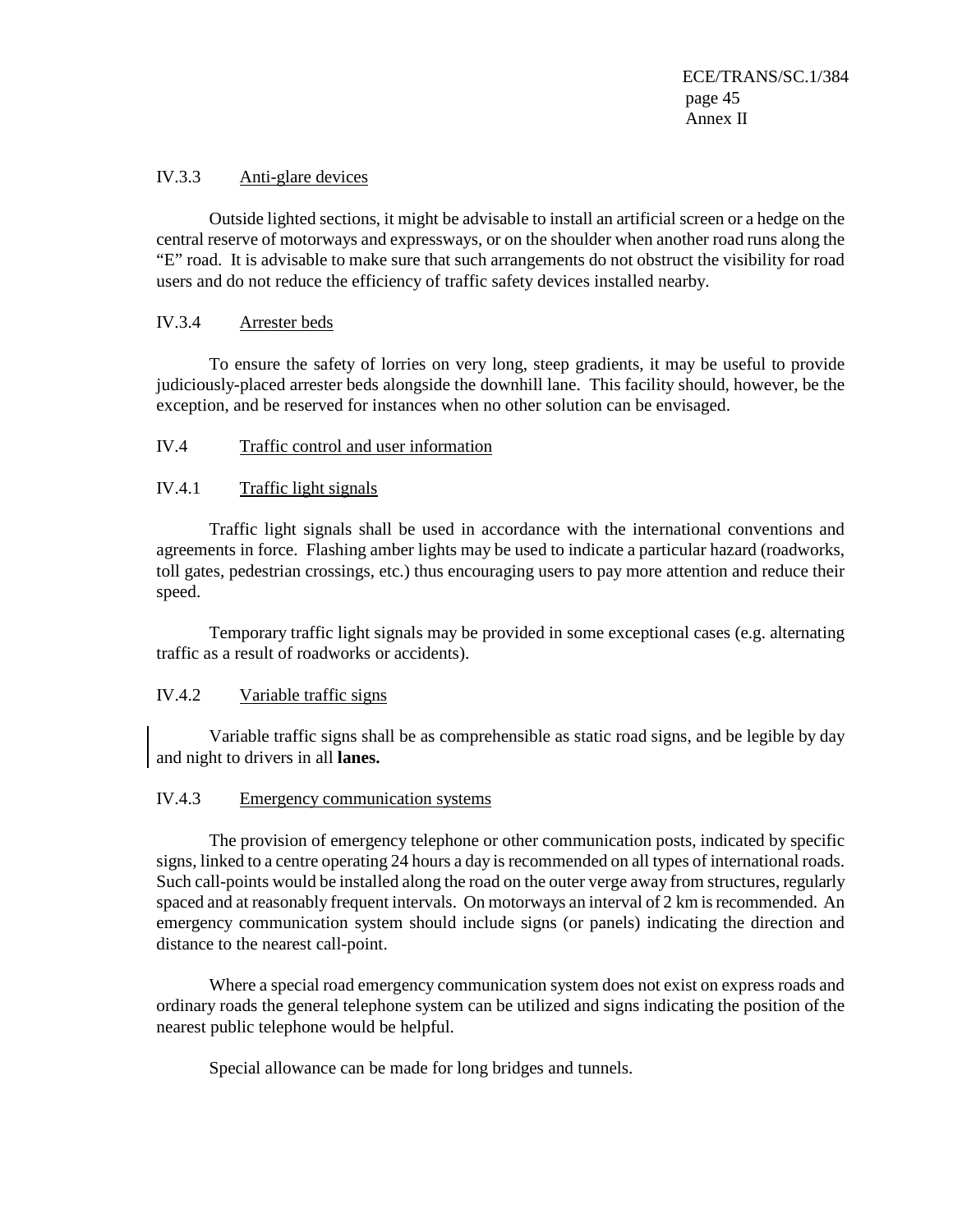ECE/TRANS/SC.1/384 page 46 Annex II

The operation of call-points shall be simple, easy for users to understand and preferably explained by symbols or ideograms.

### IV.4.4 User information

Up-to-date information on road and traffic conditions should be transmitted to road users by appropriate means. Possibility of receiving such information in tunnels is advisable.

# IV.5 Road lighting

Lighting is desirable at some special areas such as frontier posts, tunnels, adjoining areas, interchanges with other "E" roads**, toll areas, etc.** When the volume of traffic justifies its installation and operation, homogeneous and adequate road lighting may also be advisable if the road crosses or borders an area in which the lighting may inconvenience traffic on the international road (airports, industrial or heavily built-up areas, etc.).

# IV.6 Auxiliary facilities installation

# IV.6.1 Safety of pedestrians and cyclists

On ordinary roads, special paths for pedestrians and cyclists may improve the safety.

The utmost attention shall be paid to crossings for two-wheeled vehicles and pedestrians, especially at junctions.

### IV.6.2 Protection of disabled persons

Users, whether passengers or drivers, for whom travel is difficult or who are not able to provide for their own immediate needs unaided, shall also be able to use the road with ease.

The design of the road and its equipment must thus be such as to minimize the critical situations in which such users may find themselves.

It is necessary in any case to ensure that the constraints imposed on users, particularly in rest and service areas, are compatible with their capabilities.

# IV.6.3 Protection from **and of** animals

In order to protect users from animals adequate fencing shall be provided wherever the topography indicates a risk of animals crossing.

Protective measures must also be taken for the animals themselves, such as over- or underpasses of suitable size and shape.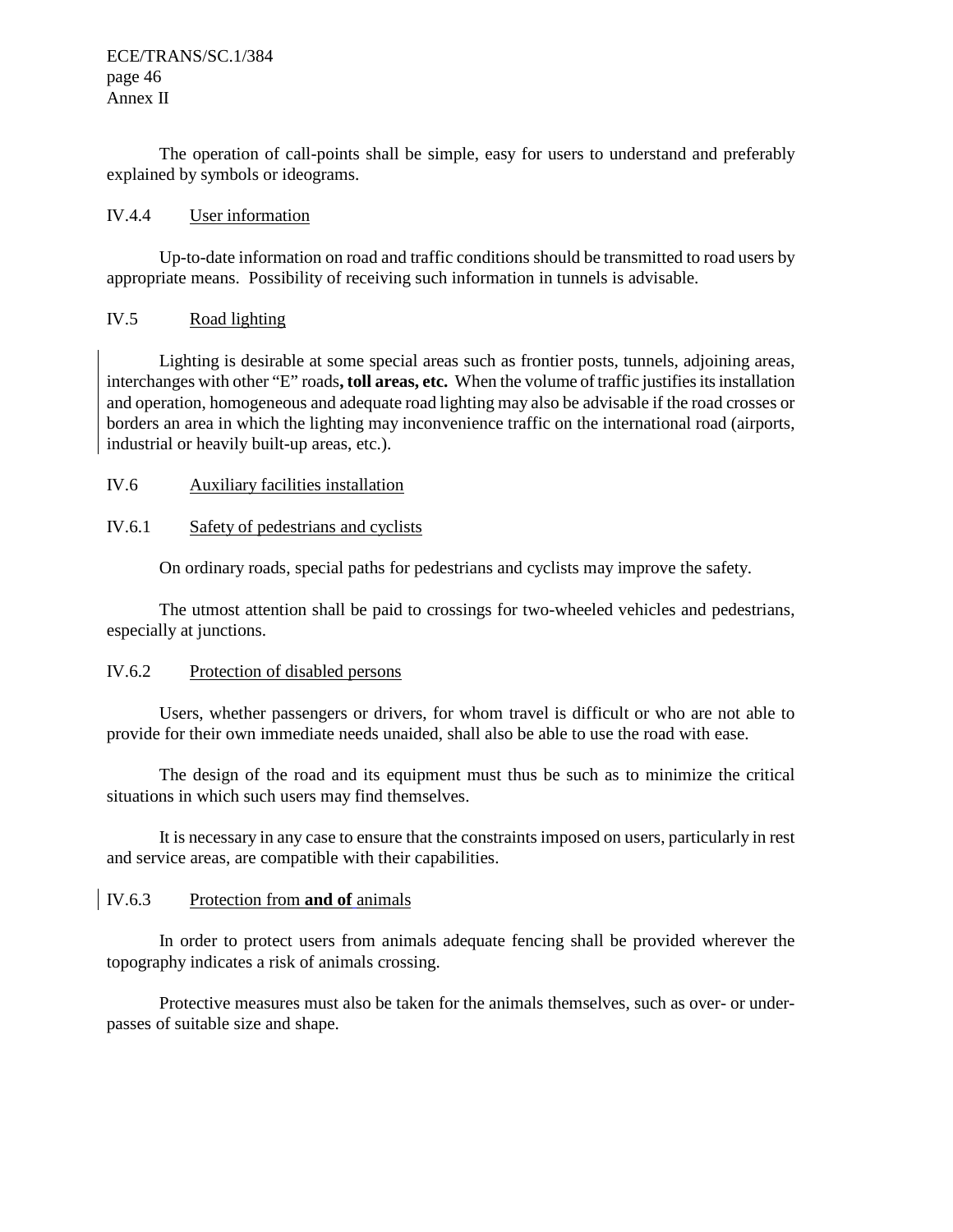#### IV.7 Service facilities

Depending on the characteristics of their operation, separate rest areas, service areas, frontier posts, etc., shall be provided along international roads.

# IV.7.1 Rest areas

Rest areas away from interchanges enable users to stop in an environment which provides a break from the monotony of traffic; in such cases landscaping is of great importance.

Rest areas should be provided at appropriate intervals; a sign indicating the approach to a rest area should also indicate the distance to the next rest or service area.

Water points, tables, shelters and toilets with easy access for physically disabled persons are desirable.

# IV.7.2 Service areas

Service areas adapted both to the site and to its users (tourists, road hauliers, etc.) and away from interchanges shall provide a minimum of services such as parking, telephone, fuel and toilets with easy access for physically disabled persons.

These areas should be provided at appropriate intervals, taking into account, among other things, the volume of traffic; a sign indicating the approach to a service area should also indicate the distance to the next service area.

All traffic and parking areas shall be separated from the carriageway(s) of the E-road.

### IV.7.3 Toll areas

Toll areas comprise a progressive widening of the carriageway or interchange loops up to and beyond the control lanes.

The number of control lanes shall be determined in terms of the volume of traffic anticipated.

Toll booths should be situated in open areas; it is not advisable to situate them at the bottom of a descent.

Adequate spaces shall be provided outside the control lanes for the buildings and installations required for collecting tolls, for surveillance and the personnel involved.

#### IV.7.4 Frontier posts

The location, dimensions and form of frontier posts, as well as the type and layout of the installations, buildings, parking areas, etc., shall be selected on the basis of the checks anticipated and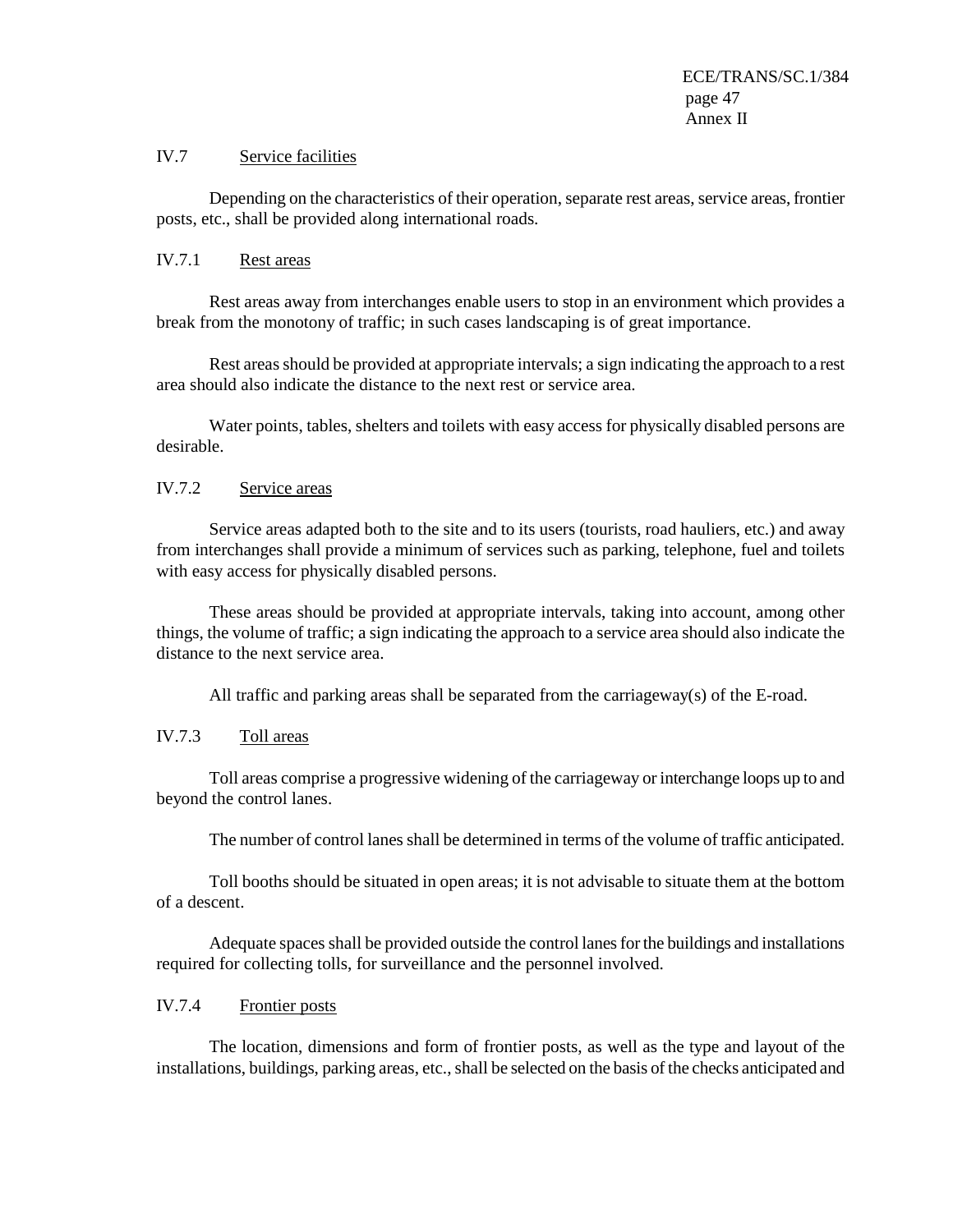ECE/TRANS/SC.1/384 page 48 Annex II

the traffic passing through such posts. By means of agreements with the neighbouring States, joint frontier control installations as well as coordinated control services with sufficient personnel shall be aimed at.

The structure and form of a frontier complex and the internal communications network should, with effective signposting that is coordinated among the neighbouring States, make it possible to preselect and separate passenger and goods traffic according to the different kinds of control before they arrive at the buildings and installations. At frontier posts with high lorry-traffic peaks, lorry reception areas for precontrol or preselection according to the kinds of control should be provided for in front of the frontier control installations themselves.

# **V. MANAGEMENT, SAFETY EQUIPMENT AND GENERAL ARRANGEMENTS FOR TUNNELS**

# V.1 Traffic management systems

 Tunnels with high traffic volume should be equipped with traffic management systems in order to avoid traffic congestion, particularly in the case of an incident.

In the case of long or short-term closure of tunnels, the best possible alternative itineraries should be planned and indicated to users at diversion locations situated in advance of the tunnel.

In the event of a serious accident, all the affected tubes of the tunnel should immediately be closed to traffic. The traffic should be managed in such a way that unaffected vehicles can quickly leave the tunnel.

# V.2 Control centre

 A control centre should be provided for long tunnels with a heavy volume of traffic. Surveillance of several tunnels may be centralized at a single control centre.

 For tunnels starting and ending in different countries or falling under the control of different national regions, one single control centre should be designated as being in control at any given time.

### V.3 Emergency exits and access for emergency services

 The need to provide emergency exits and the distance between them should be decided on the basis of a risk analysis of the tunnel in question. However, in new tunnels, emergency exits should be provided where the traffic volume is higher than an annual daily average of 2000 vehicles per lane.

The maximum distance between two emergency exits should not exceed 500 m.

Shelters without an exit leading to escape routes to the open air should be avoided in future tunnel construction.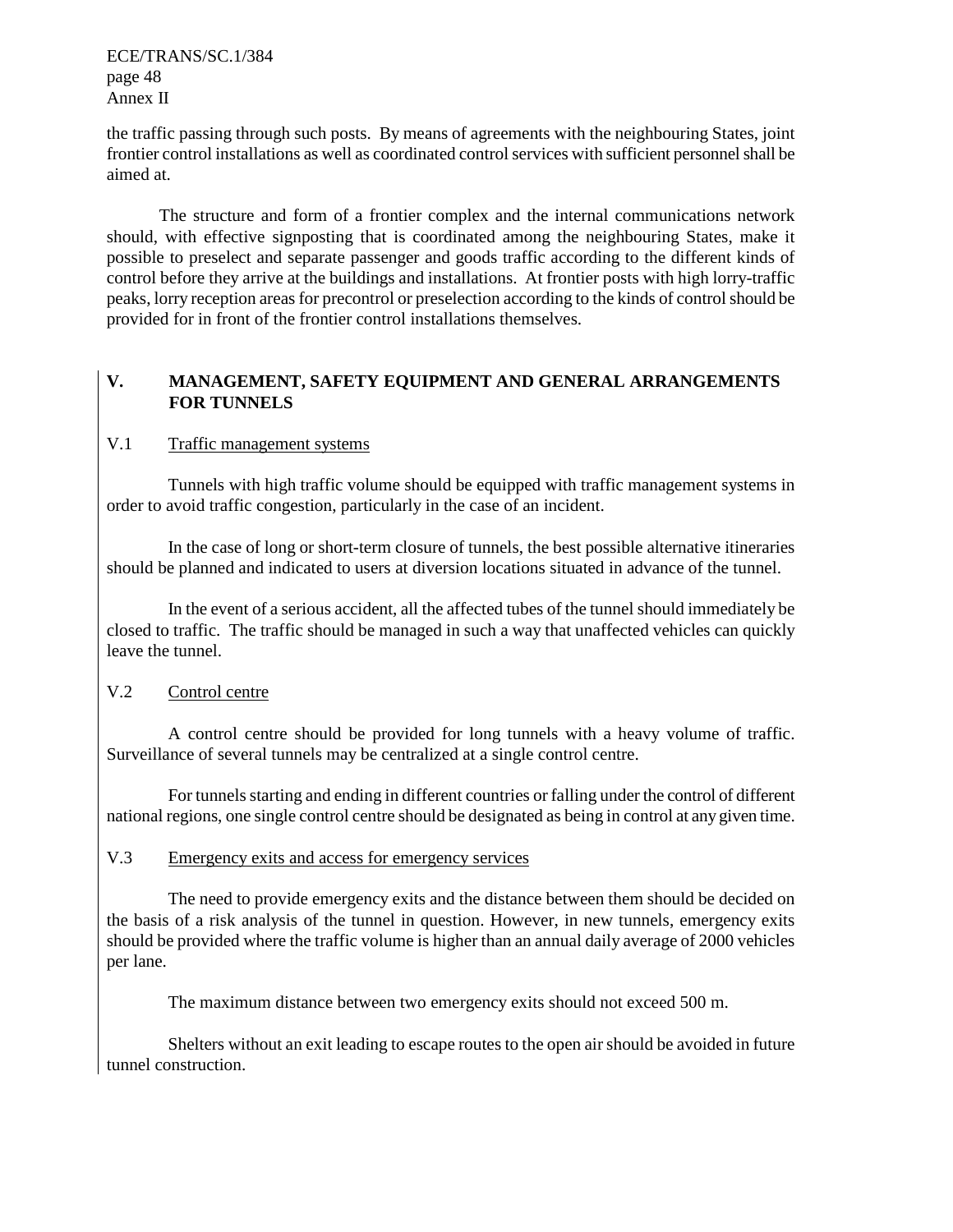ECE/TRANS/SC.1/384 page 49 Annex II

In twin-tube tunnels, in the event of an incident in one tube, the other tube may be used as an escape and rescue route. To this effect, the tubes should be connected at regular intervals by crossconnections for pedestrians and by cross-connections allowing the passage of emergency services. In the absence of these, direct connections with the outside or with an emergency gallery should be provided in each tube.

 For twin-tube tunnels, wherever geographically possible, crossing of the central reserve (median strip) should be made possible outside each entry and exit allowing the passage of emergency services to gain immediate access to either tube.

# V.4 Tunnel equipment

 All safety installations or facilities for tunnel users, in particular, emergency telephones, fire extinguishers, emergency exits, lay-bys, or the indication of radio frequencies or use of radio should be signalled by means of fully visible signs and panels. The signs and panels to be used are described in the Vienna Convention on Road Signs and Signals of 1968.

The safety equipment required in tunnels should be defined on the basis of a risk analysis of the tunnel under consideration. A list of such equipment is provided below. Some of this equipment is intended mainly for long tunnels and/or tunnels with heavy traffic.

# V.4.1 Lighting devices, power supply and electrical circuits

Normal lighting to ensure appropriate visibility day and night for drivers;

- Safety lighting to allow a minimum visibility in the event of a breakdown of the power supply;
- Evacuation lighting, such as evacuation marker lights, at a height of no more than 1.5 m to guide tunnel users to evacuate the tunnel on foot, in the event of an emergency;
- Emergency power supply capable of ensuring the operation of safety equipment indispensable for the evacuation of users;
- Design of electrical, measurement and control circuits such that a local failure (such as one due to a fire) does not affect unimpaired circuits.

# V.4.2 Emergency provisions

- Emergency stations, equipped with at least an emergency telephone and two fire extinguishers, should be installed at the entry and exit of tunnels and inside at regular intervals. These intervals should not exceed 150 m for new tunnels and 250 m for existing tunnels.
- In addition, a water supply should be provided for the fire brigade near the tunnel entry and exit and inside at intervals which should not exceed 250 m.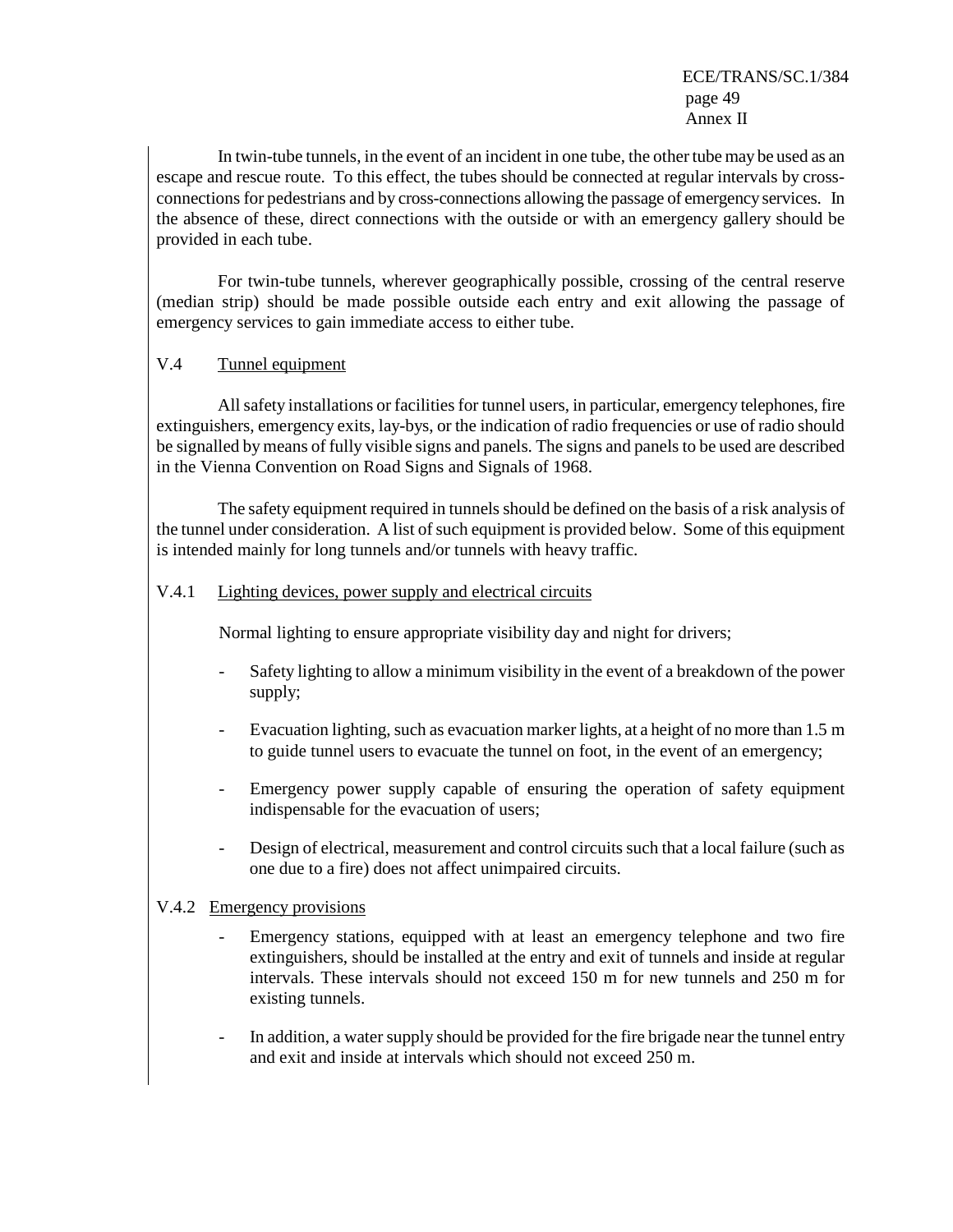# V.4.3 Ventilation systems

 Appropriate ventilation systems should be provided to ensure the control of pollutants emitted by road vehicles under normal conditions and in the event of an incident, and the control of the air and of smoke in the event of a fire. When mechanical ventilation is necessary, the following recommendations should be observed:

- In tunnels with congested bidirectional or unidirectional traffic, longitudinal ventilation should be used only if a risk analysis of the tunnel in question shows it is acceptable and/or if appropriate measures are taken.
- Transverse or semi-transverse ventilation systems should be used in other cases.
- In bidirectional tunnels with transverse or semi-transverse ventilation, equipped with a control centre, when justified by the length and the traffic, air and smoke extraction dampers should be installed which can be operated separately or in groups. In addition, the longitudinal air and smoke velocity should be monitored constantly and the steering process of the ventilation system adjusted accordingly.
- In twin-tube tunnels, appropriate means should be implemented to stop the propagation of smoke and gases from one tube to the other in the case of fire.

### V.4.4 Other safety improvement devices and systems

- Radio broadcast installations that can be used by the emergency services;
- Systems for video surveillance and automatic detection of incidents and/or fires;
- User information systems (radio, loudspeakers, variable message signs);
- Traffic lights, barriers and other equipment to stop vehicles when necessary before the tunnel entrance and, if required, road signs and other appropriate devices within the tunnel;
- Overheating control systems for heavy goods vehicles (to be installed outside tunnels);
- Road signs and/or markings to help drivers to maintain an adequate distance from the vehicle in front;
- Automatic systems for detecting violations of traffic regulations particularly regarding speed limits and distance between vehicles.

### V.5 Fire resistance of the structure

 The main structure of tunnels where a local collapse may have catastrophic consequences (for example, an underwater tunnel or a tunnel liable to cause the collapse of large adjoining structures) should ensure a sufficient level of fire resistance.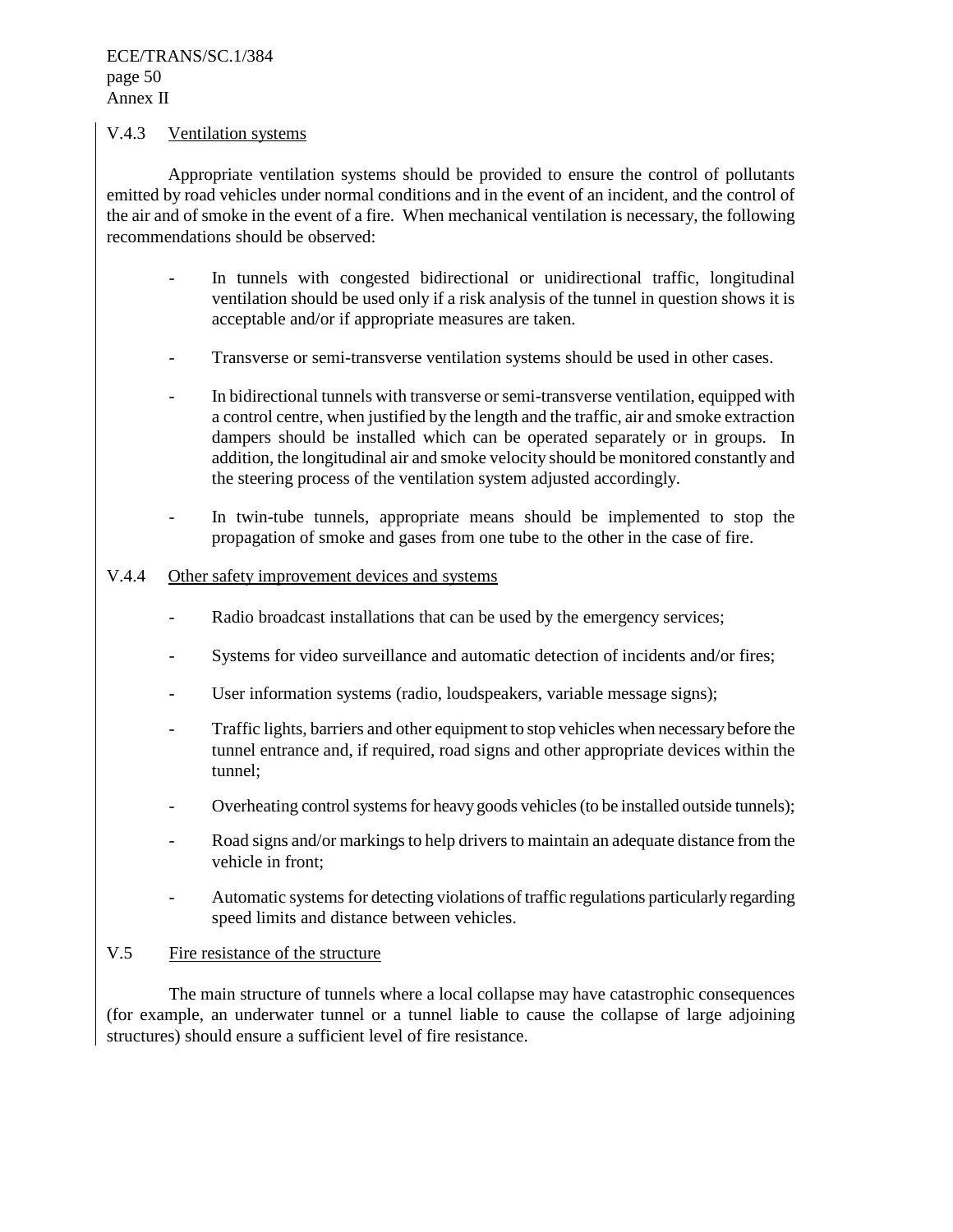ECE/TRANS/SC.1/384 page 51 Annex II

# **VI. ENVIRONMENT AND LANDSCAPING**

# VI.1 General remarks

 Roads are a tool for road-users, designed within the framework of town and country planning. They make possible the movement and transport of people and goods and offer access to work, rest and leisure areas. However, in some circumstances they can give rise to various nuisances (noise, pollution, vibrations) both in and outside urban areas; these have taken on a new dimension as a consequence of a considerable increase in road traffic. Taking account of the impact of a road on the environment must therefore be considered carefully with the general aim of maximizing the positive effects on the environment and correcting the negative ones.

 The concern to preserve the quality (visual and ecological) of the environment also means that roads must be designed to harmonize with landscapes.

 It is therefore important that all administrators should acquaint themselves with the environmental features involved and should subsequently take appropriate measures to inform users of the presence of these features and the regulations protecting them, or should take steps to protect them physically.

# VI.2 Integration of roads into the environment

 When a new project is proposed or existing roads are upgraded, consideration should be given to the direct and indirect effects of the roads and traffic on:

- People, fauna and flora;
- Soils, sub-soils, water, air, microclimate;
- Landscape, physical property and cultural heritage.

In this regard the following factors should ideally be taken into account:

 Good coordination of the alignment and the longitudinal profile, in relation to the elements of the landscape, should ensure not only harmonious integration of the alignment with local topography and land use but also prevent unfavourable impact on the safety of road users.

 Acoustic nuisances, vibration and air, water and soil pollution deriving from traffic and from the maintenance and exploitation of roads, should be limited as far as possible by appropriate means, in accordance with the regulations of the countries concerned.

 Whenever a new road and the works involved have a great influence on the landscape, it would be better to take care of their quality by creating a new landscape rather than trying to mask it.

# VI.3 The main adverse effects of roads on the environment

The most acute problems generally arise from water and noise pollution. Water pollution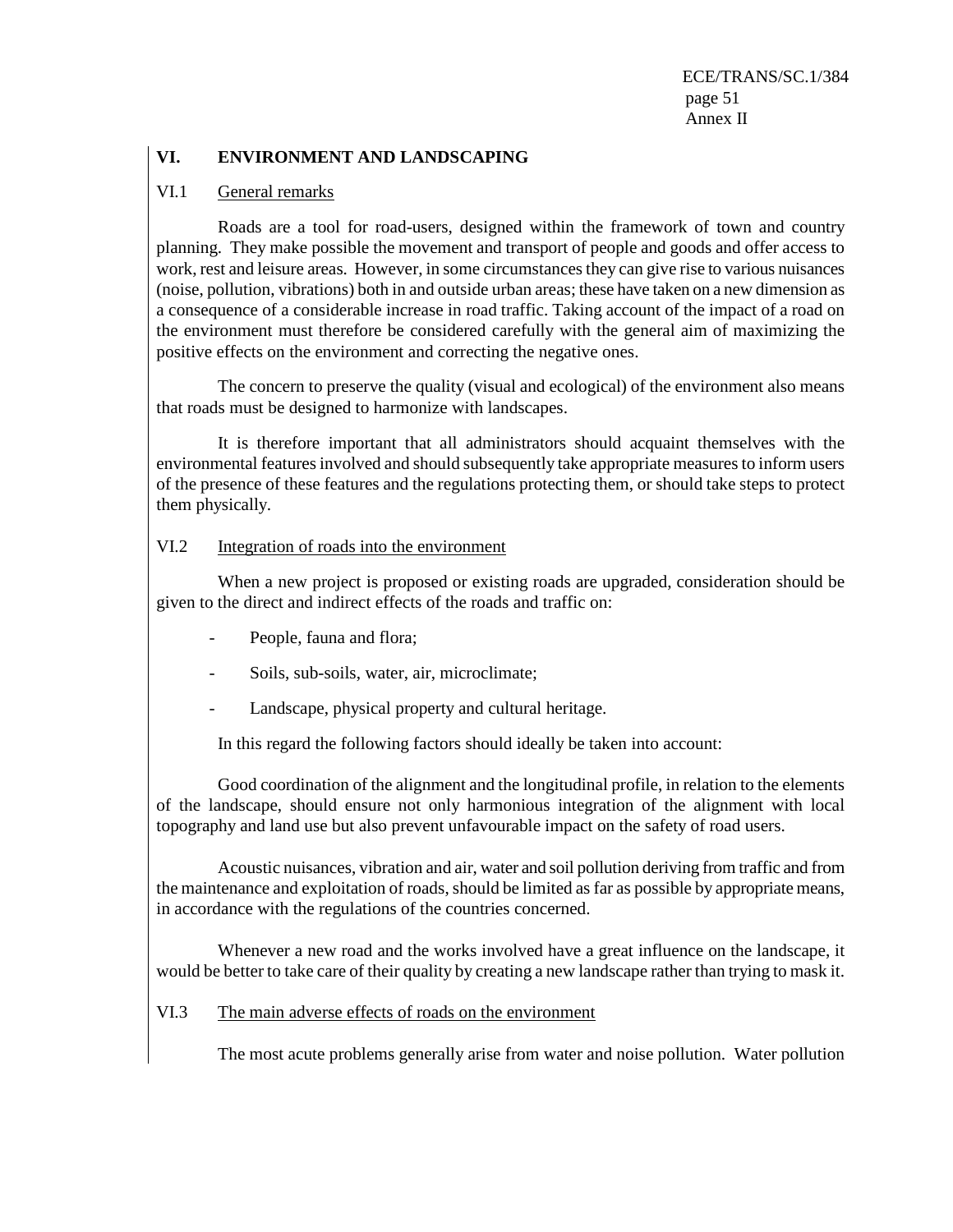# ECE/TRANS/SC.1/384 page 52 Annex II

may affect man and his environment, while noise directly disturbs the rhythm of his life and particularly his sleep.

# VI.3.1 Water pollution

 There are four types of pollution caused by roads. As conventional drainage systems can remove only a small fraction of the pollution deposited on the roadway, specific solutions need to be devised for each type of pollution.

# *VI.3.1.1 Pollution during roadworks*

 On the one hand, there is the erosion by rainwater of the bare soil and embankments, which carries off fine materials. To avoid this, it is important to clear and strip only the surfaces necessary for the work. The temporary installation of desilting or infiltration basins makes it possible to reduce and hold back the waste materials in the most susceptible places. On the other hand, the works vehicles leave behind traces of oil and suspended solids.

# *VI.3.1.2 Seasonal pollution*

 Seasonal pollution is caused by dissolvable and abrasive de-icing products used in winter maintenance, most of which are based on sodium chloride. This type of pollution can be reduced by salting the roads less and reducing the amount of salt used. Moreover, it is strongly advised to cover stocks in order to avoid the constant discharge of brine.

# *VI.3.1.3 Accidental pollution*

Accidental pollution results from spills following road accidents involving the transport of dangerous goods. Statistics show that such accidents usually take place outside built-up areas. Hydrocarbons are the main cause of this type of pollution. Solutions to this problem involve both measures to adapt the infrastructure and operational measures. Susceptible environments can be protected by installing crash barriers or embankments or by building a watertight drainage system.

# *VI.3.1.4 Chronic pollution*

Chronic pollution describes all the forms of pollution associated with road traffic: wear of the roadway, metal corrosion, tyre wear and exhaust emissions. It should be noted that only a small proportion of the amounts emitted is carried off by rainwater to discharge points. However, a rainstorm or mini-flood can drain a sizeable area and thus cause more widespread pollution. The cleansing capacities of ditches and soil should therefore be maximized.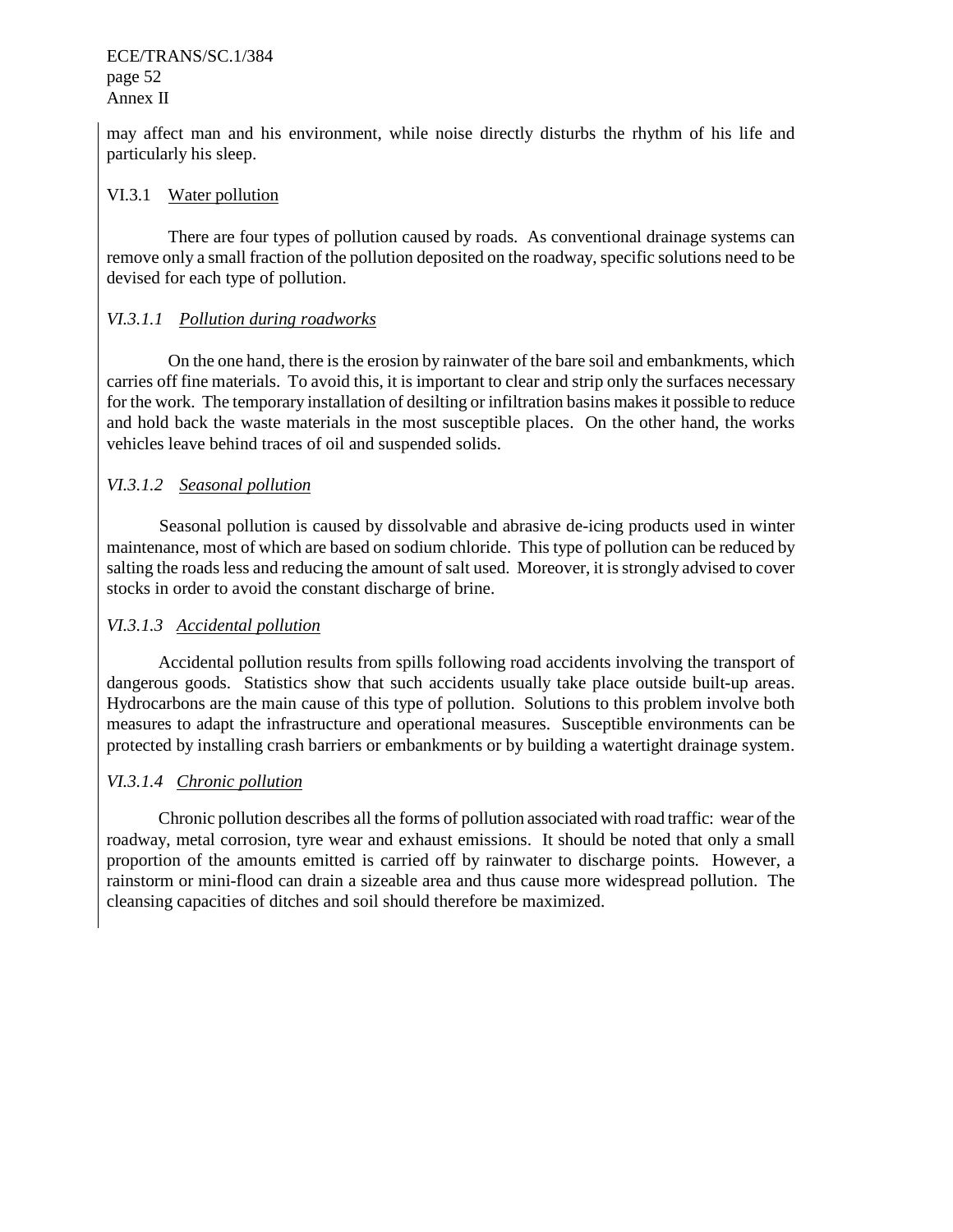# VI.3.2 Noise

 Road noise is typically a combination of unpleasant and undesirable sounds caused by the passage of light and/or heavy vehicles. The noise level, measured in decibels (dBA), can cause disturbances in people's daily lives and sleeping habits.

 The relationship between the noise level experienced and disturbances allows us to define the thresholds above which noise-reduction measures should be taken. These thresholds, which should be set nationally or, failing that, by administrators, vary from country to country.

# *VI.3.2.1 Factors to be taken into account*

 The following factors concerning noise should be taken into account in environmental impact assessments:

- Information on the estimated daytime and night-time traffic and on the traffic observed at particular times (percentage of heavy goods vehicles);
- Inhabited or sensitive areas, where necessary;
- Information on relief;
- Nature of the project: new, existing or modified;
- Information on the road surface;
- Nature of buildings to be protected; measures differ for hospitals, housing and factories;
- Category of road concerned and speed limit(s) authorized, etc.

# *VI.3.2.2 Measures to be taken*

The measures to be taken are:

- Avoid inhabited or sensitive areas (schools, hospitals);
- Install protective devices (noise barriers);
- Use less noisy surfaces where possible;
- Soundproof facades;
- Take account of the existing noise pollution in planning documents.

# VI.4 Taking account of the landscape and the cultural environment

 Such elements of the landscape that are visible from the road will contribute to traffic safety and to the comfort of road users. They should supplement and reinforce visual guidance and add to the interest of the journey.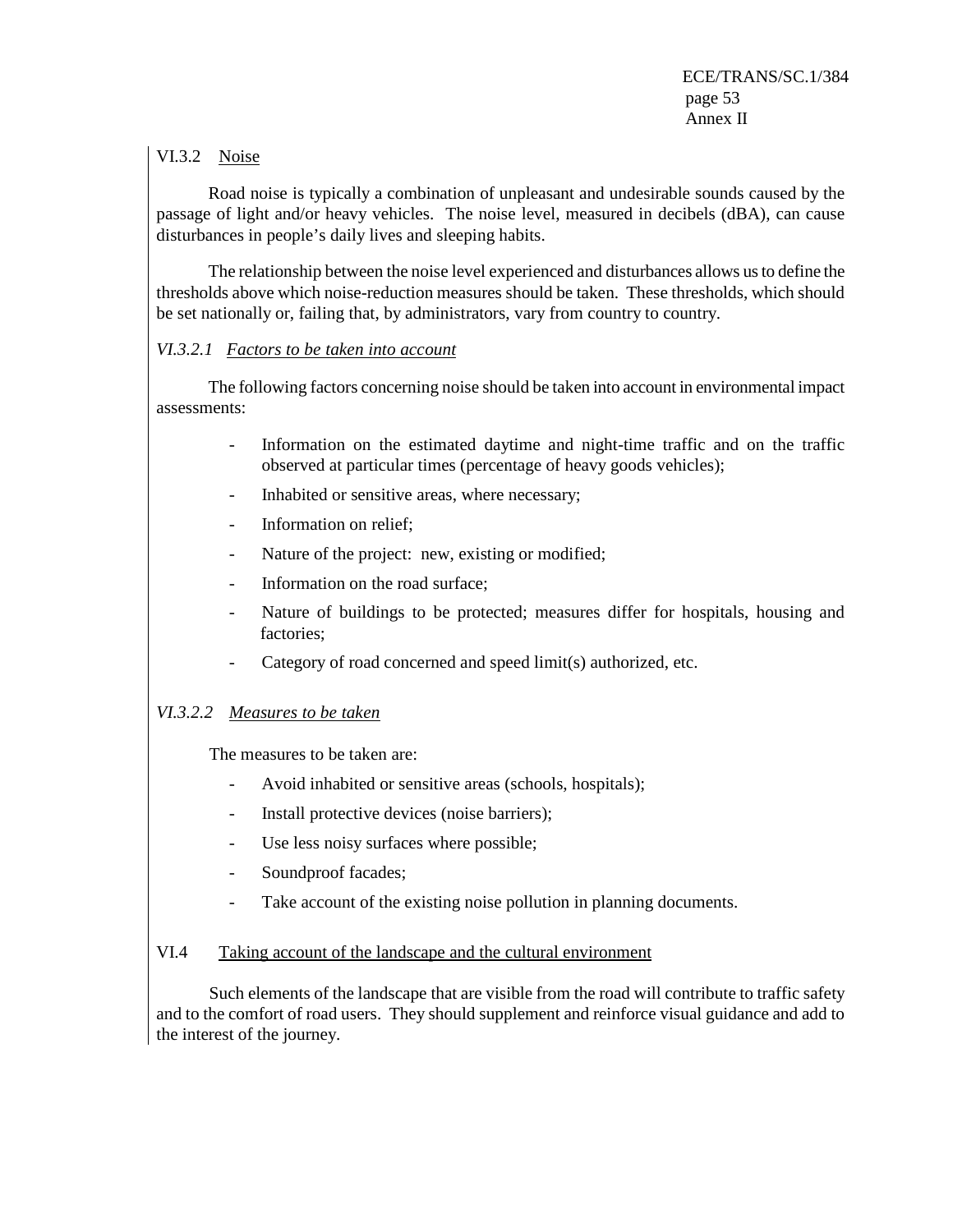The sight of towns, rivers, hills, etc., gives users an opportunity to take their bearings and should be conserved as far as possible.

Plantations (in alignment or other forms) may contribute to improving visual guidance and to breaking the monotony of the road alignment, provided that the conditions of their implementation do not create additional risks.

Landscaping may also contribute to protection against dazzle and against adverse weather conditions (wind, snow, etc.).

When the installation of noise barriers is considered, care should be taken in their construction to ensure that they are integrated to the maximum into the landscape and compensate users for any information hidden.

It is desirable for the cultural heritage of the regions travelled through to be brought to the attention of users by appropriate means: signs, information centres in service and rest areas, etc.

For primarily safety reasons, commercial advertising near roads should be avoided."

# **VII**. MAINTENANCE

# **VII**.1 General considerations

Roads and auxiliary facilities should be maintained as close as possible to their original condition, to preserve their investment value and to ensure constant levels of safety and comfort.

It is advisable that from the initial design and construction stages, account be taken of future maintenance activities, in order to reduce the costs and negative effects on traffic flow **and safety**.

# **Complete or partial closure of lanes due to construction or maintenance works planned in advance should always begin outside tunnels.**

Maintenance concerns all the elements which make up the road: pavements, structures, embankments and cuts, drainage signs and markings, traffic control systems, landscaping, **buildings,** etc.

Landscaping should be designed with regard to future maintenance aspects. Growth of trees and bushes should be monitored and action taken if necessary to avoid obscuring signs and the obstructions of safety equipment.

Any special equipment needed for maintenance should not impair the safety of road users and excessively hinder the normal traffic flow and operations.

A systematic and rational approach to maintenance activities can reduce substantially the direct costs of road administration as well as the indirect costs incurred by road users on the given road network. The distinction between preventive maintenance and rehabilitation operations is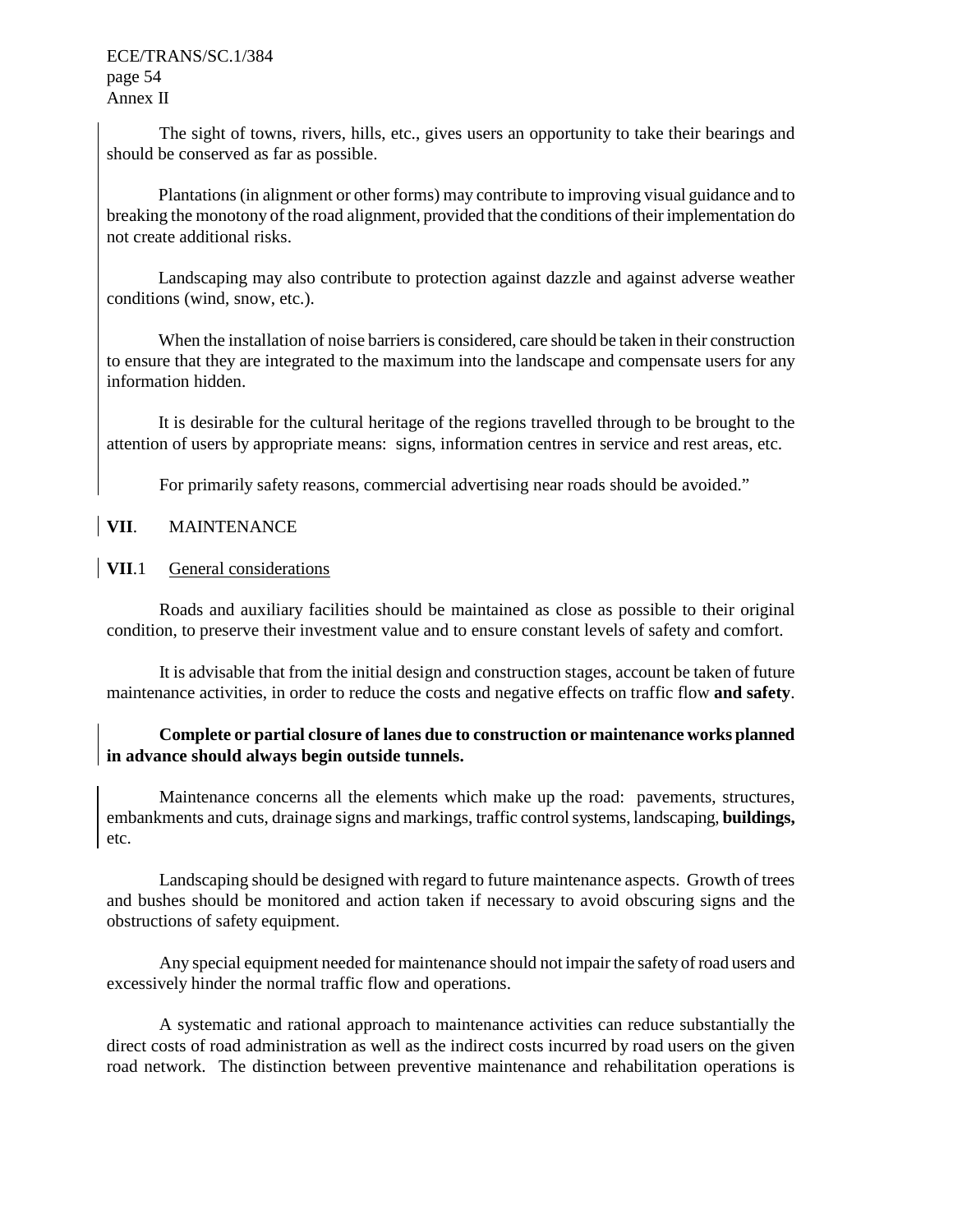necessary to optimize the cost-benefit effects of a maintenance programme during the decisionmaking process of an authority.

# **VII**.2 Maintenance management

Maintenance management closely related to traffic management should be supported by procedural and technical inspection plans, systematic data collection and analysis, instructions, etc. These **measures** should be implemented by the road administration as an expedient to road maintenance efficiency and to account for compromise solutions in certain cases.

The operational organization set up to survey the level of maintenance of the actual road facilities and equipment, should have at its disposal an updated and complete inventory of all the elements of the road under consideration. This is an essential part of the operation allowing rapid decisions and action in case of incidents which reduce the traffic flow or in case of accidents.

The planning and budgeting operation, providing priorities for the technical interventions, should be based on results of systematic measurements and observations of pavement conditions, the aspect and visibility of vertical road signing and of horizontal markings (both by day and by night), etc., in the light of international standards requirements. This technical inspection and verification is recommended as essential information for the elaboration of preventive or rehabilitation maintenance in the context of the local transport economy.

The executive organization, responsible for the supervision of maintenance work, should also regulate all temporary measures needed during the maintenance activities, ensuring safety requirements, efficient working and applied technology. Restrictions, traffic speeds, design characteristics etc., need a consequent scheduled plan of provisions and regulations.

### **VII**.3 Specific **aspects of maintenance**

Maintenance of road elements directly linked to traffic safety should be given maximum priority. These include:

- Pavements, regarding their skid resistance and drainage of surface water;
- Structures, especially expansion joints, supports, parapets, etc., of bridges and viaducts; tunnel installations;
- Lighting; safety devices;
- Road signs and markings;
- Total viability throughout the year: provision for snow and ice removal, and for other particularly unfavourable environmental weather situations;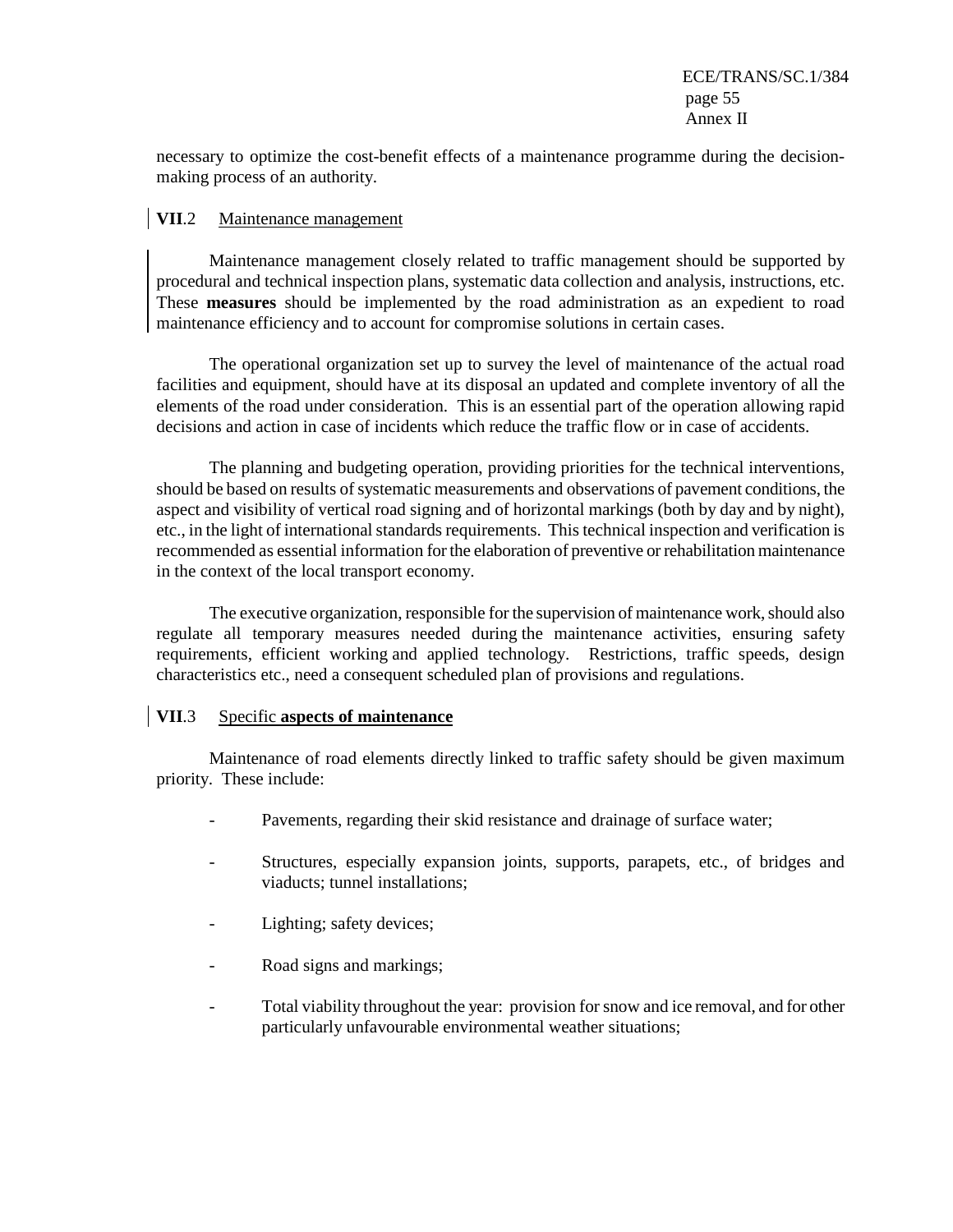- Works involving merging the road into its environment, such as anti-noise barriers, landscaping, etc.

It is essential to ensure the quality of carriageways and road structures at high level through a coherent maintenance policy and to guarantee transport reliability during maintenance operations. Maintenance activities should be executed in good time in order to avoid the mechanism of progressive pavement failure.

The safety of road workers as well as that of road users is to be ensured through adequate protective measures which must be both foreseen in the planning of activities and regularly checked throughout the work.

The provision of road safety equipment, signs and markings is essential on work sites to avoid accidents, traffic delays, etc., and installations must be clearly visible both by day and by night. Systematic inspections should ensure that they are visible and understood according to the requirements of the international conventions in force. Temporary equipment and road signing should also be in conformity with these conventions.

Under winter conditions, through appropriate measures, traffic safety and operation shall be secured to the maximum extent possible. Special attention should be given to maintaining adequate skidding resistant surfaces and to the clearance of snow and ice from road signs. This operation should be considered as an additional maintenance activity for winter conditions.